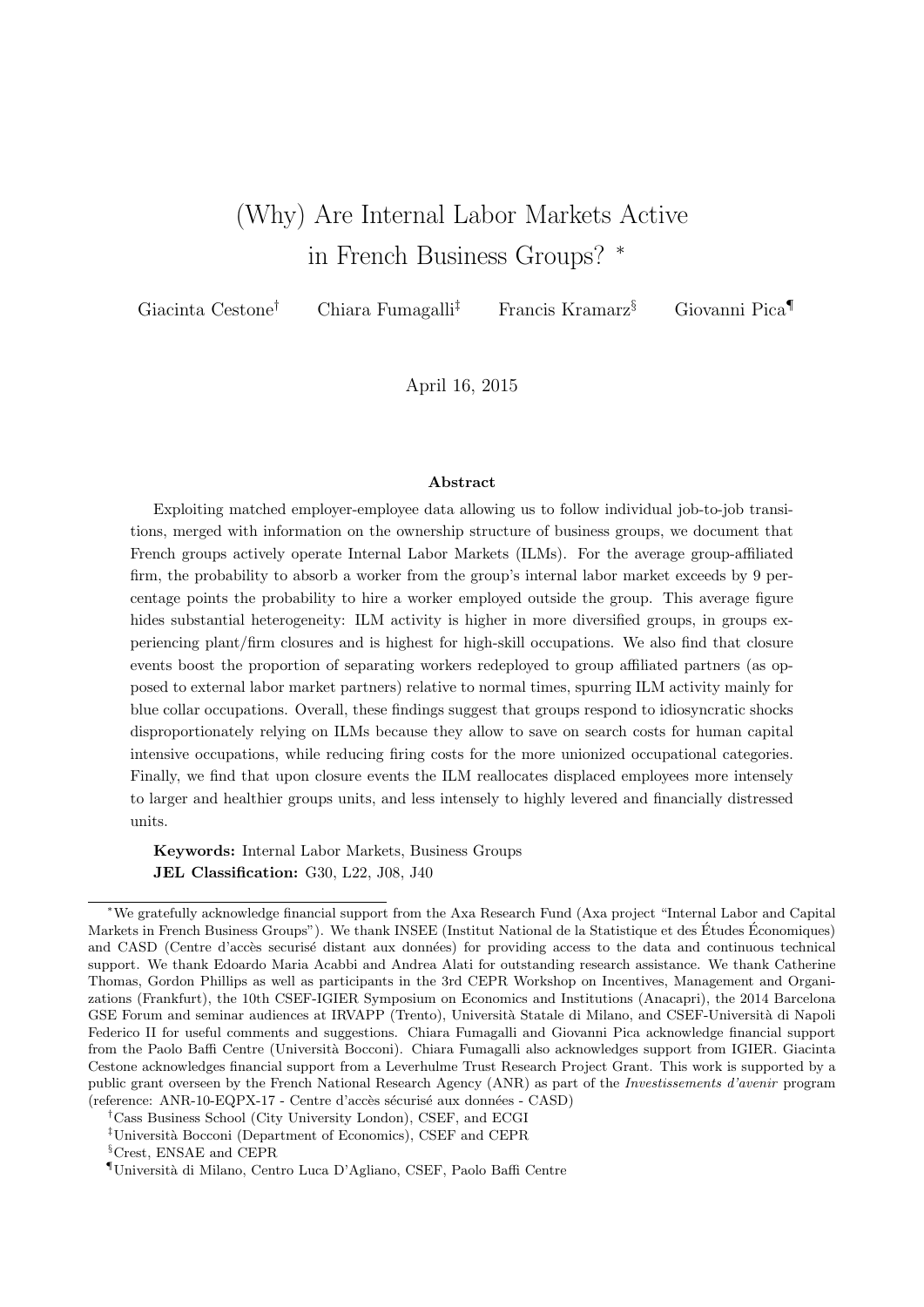# 1 Introduction

Business groups are collections of legally independent firms that are partly or wholly owned by a single family or firm that controls the member firms' assets. They are a widespread organizational form in both developed and developing economies, and typically account for a large fraction of the economic activity in many of the countries where they are active.<sup>[1](#page-1-0)</sup> An established view in the economic literature is that corporate groups fill an institutional void in countries and periods where external labor and financial markets display frictions [\(Khanna and Palepu \(1997\),](#page-28-0) [Khanna and Yafeh \(2007\)\)](#page-28-1). While a large body of work has analyzed groups' internal capital markets, little attention has been devoted to understand how groups use their internal labor markets (ILMs) to make up for dysfunctional external labor markets.[2](#page-1-1) Our paper contributes to fill this gap by providing direct evidence on the activity of internal labor markets in French business groups.[3](#page-1-2)

There are several reasons why internal labor markets may have an advantage over external labor markets. First, redeploying workers across affiliated firms allows to incur lower dismissal penalties: internal coordination of labor adjustments often allows to avoid altogether costly dismissals; employee transfers within groups are also penalty-free in many labor protection systems.<sup>[4](#page-1-3)</sup>. Second, the internal labor market is likely to suffer less from informational asymmetries concerning workers' characteristics, and thus may perform better than the external market in matching a vacancy with the worker endowed with the specific skills required. Finally, the ILM may allow to better exploit costly training, and may spur workers to develop group-specific human capital. All these factors are likely to play a role in the French economy, where the costs of separations are high and the costs of hiring highly skilled workers are non negligible [\(Abowd and Kramarz \(2003\)\)](#page-27-0).

<span id="page-1-0"></span>Our first aim is to document whether French groups actually operate internal labor markets, ac-

<span id="page-1-3"></span><sup>4</sup>The EU Directive 96/71/EC facilitates unilateral transfers of employees among group-affiliated firms, because intragroup transfers do not require each worker to be dismissed and rehired.

<sup>1</sup>See [La Porta, Lopez-de Silanes, and Shleifer \(1999\)](#page-28-2) and [Faccio and Lang \(2002\),](#page-27-1) who document that in Germany, the top 15 family groups control 25% of listed corporate assets (22% in Italy); in India, affiliated firms account for 80% of total assets of the top 100 firms, while in Turkey affiliated firms account for 57% of employment of the top 50 firms.

<span id="page-1-1"></span><sup>&</sup>lt;sup>2</sup>A large body of work has examined internal capital markets in conglomerates (see [Stein \(2003\)](#page-29-0) and [Maksimovic and](#page-28-3) [Phillips \(2013\)](#page-28-3) for two ample surveys), while several recent papers have focused on groups, showing that internal capital markets make affiliated firms more resilient to shocks and stronger product market players (see [Gopalan, Nanda, and](#page-27-2) [Seru \(2007\),](#page-27-2) [Almeida and Kim \(2013\),](#page-27-3) and [Boutin, Cestone, Fumagalli, Pica, and Serrano-Velarde \(2013\)\)](#page-27-4). The results in our paper suggest that the possibility to adjust labor internally may be another factor explaining groups' resilience.

<span id="page-1-2"></span><sup>3</sup>France represents and interesting case study for investigating corporate groups. From 1999 to 2010, firms affiliated with groups accounted for around  $40\%$  of total employment, with substantial variability observed across sectors: in the financial sector affiliated firms account for more than 80% of total employment, whereas in agriculture the percentage is below 10%. Within manufacturing, on average affiliated firms account for almost 70% of total employment, but such share can be as high as 90% in automotive and energy.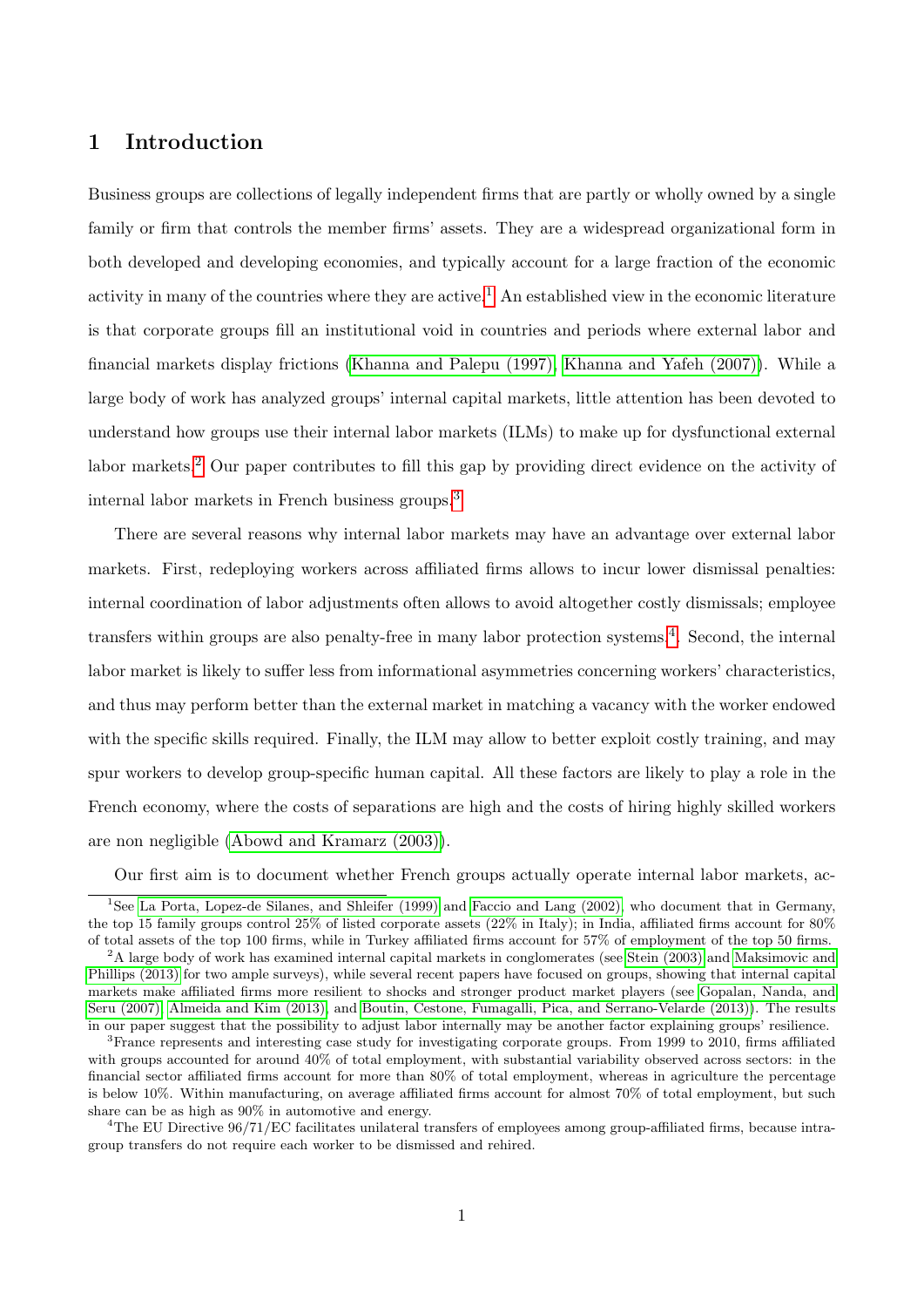counting for the endogeneity of group structure. For instance, high intra-group mobility may be observed because group-affiliated firms are intensive in occupations (or disproportionately present in sectors, geographical locations, etc.) among which workers mobility is intrinsically high. Thus intense within-group mobility may not be *per se* evidence that ILMs function more smoothly than external labor markets. To be concrete, let us focus on occupations, arguably the major source of concern. In order to isolate the contribution of the ILM channel to the probability that a worker is hired by a group-affiliated firm, we need to account for the time-varying firm-specific "natural propensity" to hire workers who make job-to-job transitions between any two given occupations. The availability of detailed matched employer-employee panel data allows us to include a finely disaggregated firm of destination effect – namely, a firm-of-destination×occupation-of-origin×occupation-of-destination×year effect – to control for such a time-varying propensity. Thus, we estimate our parameter of interest – the excess probability that a worker is hired by a given firm if she was originally employed in the same group (over the probability to be hired by that firm if she was originally employed outside the group) – exploiting only variation across individuals who make job-to-job transitions between two given occupations and are hired by a given group-affiliated firm in a given year.

In order to implement this methodology, we rely upon particularly rich data spanning the period 2002-2010. We not only need matched employer-employee data that allow us to identify job-to-job transitions but, for each affiliated firm, we also need information on the entire structure of the business group it belongs to, so as to separate job-to-job transitions originating from the group from those that do not originate from the group. To obtain this information we merge two data sets from the INSEE (Institut National de la Statistique et des Études Économiques). The first is the Déclarations Annuelles des Données Sociales (DADS), a matched employer-employee dataset with detailed individual-level and firm-level information. The second is the yearly survey run by the INSEE called LIFI (Enquête sur les Liaisons Financières entre sociétés). For each firm in the French economy, the LIFI allows us to assess whether the firm is group-affiliated or not and, for group firms, to identify the head of the group and all the other affiliated firms.

We find that French business groups actively run internal labor markets: for the average groupaffiliated firm the probability to absorb a worker previously employed in the same group exceeds by 9 percentage points the probability to absorb a worker not previously employed in its group. Groupaffiliated firms in France are thus prone to draw upon their group labor force rather than the external labor market: why is this the case? While the personnel economics literature has emphasized the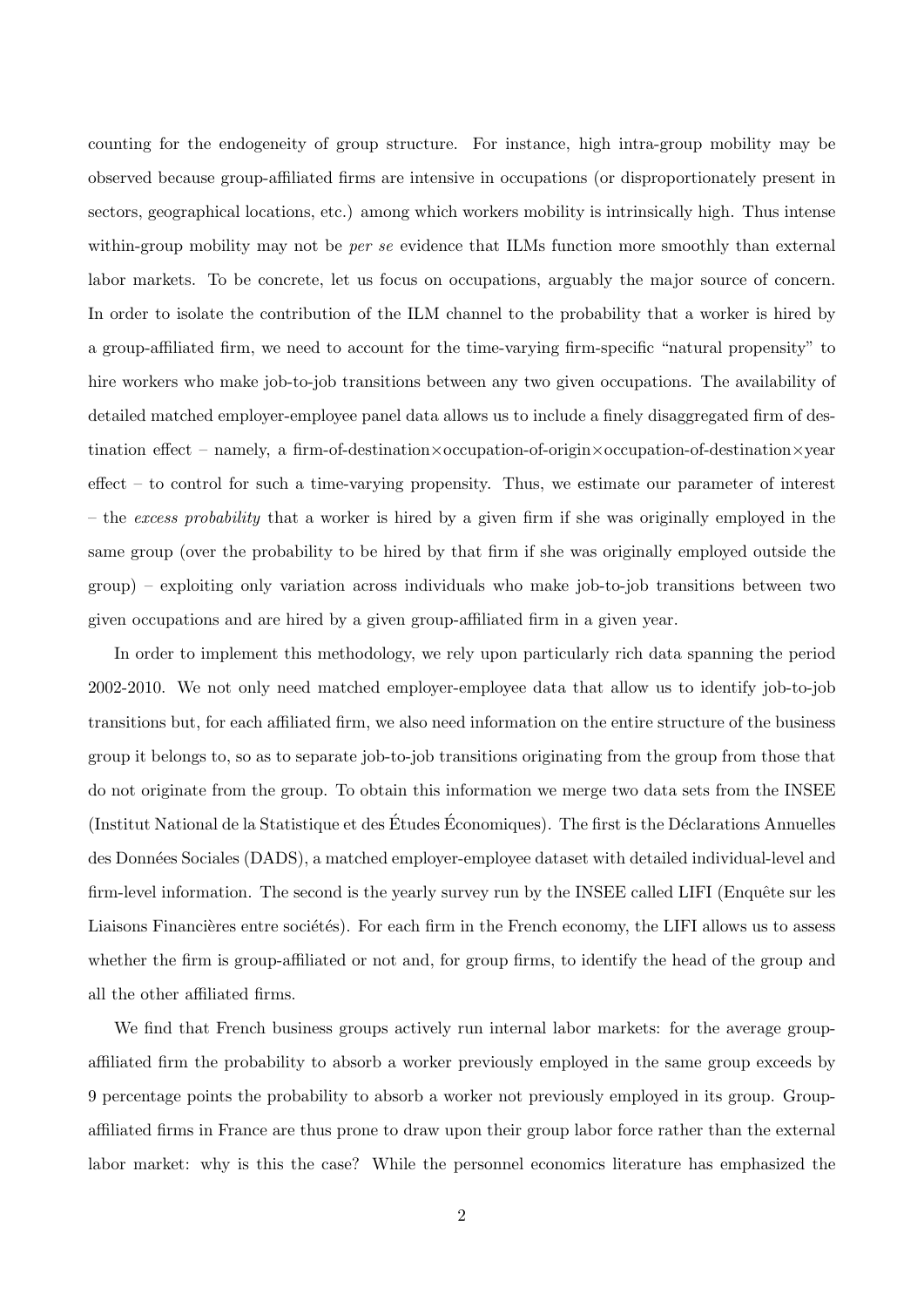role of vertical ILMs in designing employee careers, our evidence suggests that internal promotions explain only in part why groups operate ILMs. Indeed, we find that excess probabilities computed focusing only on horizontal job changes remain as high as 7 percentage points. This motivates us to explore the role of horizontal ILMs, whereby groups adjust their labor force internally in response to idiosyncratic shocks hitting their units.

Our finding that the ILM is more active in groups that are more diversified (both in terms of sectors where affiliated firms operate and in terms of geographical location) is in line with the view that groups rely on the ILM to coordinate the employment response of affiliated firms to idiosyncratic shocks.<sup>[5](#page-3-0)</sup> To further support this view, we investigate whether ILM activity reacts to firm/plant closures, an occurrence that signals a shock hitting part of the group. We find that when at least one firm/plant in the group closes, affiliated firms are even more prone to absorb workers from the ILM rather than the external labor market.

French groups are thus particularly prone to adjust their labor force internally in response to shocks, which suggests that ILMs exhibit less severe frictions than the external labor market. As mentioned earlier, ILMs may allow group firms to save on hiring costs, that are likely to be particularly high in the case of human capital intensive occupations. At the same time, labor adjustments internal to a group can help limit firing costs, that may be higher for employees in more unionized occupational categories. It is then natural to ask whether internal labor markets operate differently for high versus low skill occupations. To this aim, we investigate the functioning of ILMs across different occupational categories.[6](#page-3-1) We find that on average, the activity of ILMs is most intense for high skill occupations; for instance, the *excess probability* of absorbing an employee (undergoing a horizontal job change) from the ILM rather than the external labor market is 0.7 percentage points higher for Managers/High-Skilled workers than for Blue Collars. This seems to confirm that lower search costs and informational frictions play an important role in explaining groups' reliance on internal labor markets. We then investigate whether the ILM for managers and other high-skill employees reacts differently – with respect to the ILM for other occupational categories – to plant and firm closures occurring within the group. We find that closures spur ILM activity for more unionized occupational categories (namely,

<span id="page-3-0"></span><sup>5</sup>Sectoral and geographical diversification make it more likely that group units are exposed to unrelated shocks. However, diversification might also hinder ILM activity: it is more difficult to redeploy workers across group units operating in different sectors because they may require sector-specific skills; similarly, it is more difficult to move workers across units that are geographically dispersed because of trade unions resistance and employment protection regulation. Our results suggest that the former effect of diversification on ILM activity prevails.

<span id="page-3-1"></span><sup>6</sup>We focus on four broad occupational categories: Managers/High-Skill employees (including doctors, engineers and researchers), Intermediate (technicians and other intermediate administrative jobs), Clerical Support and Blue Collars.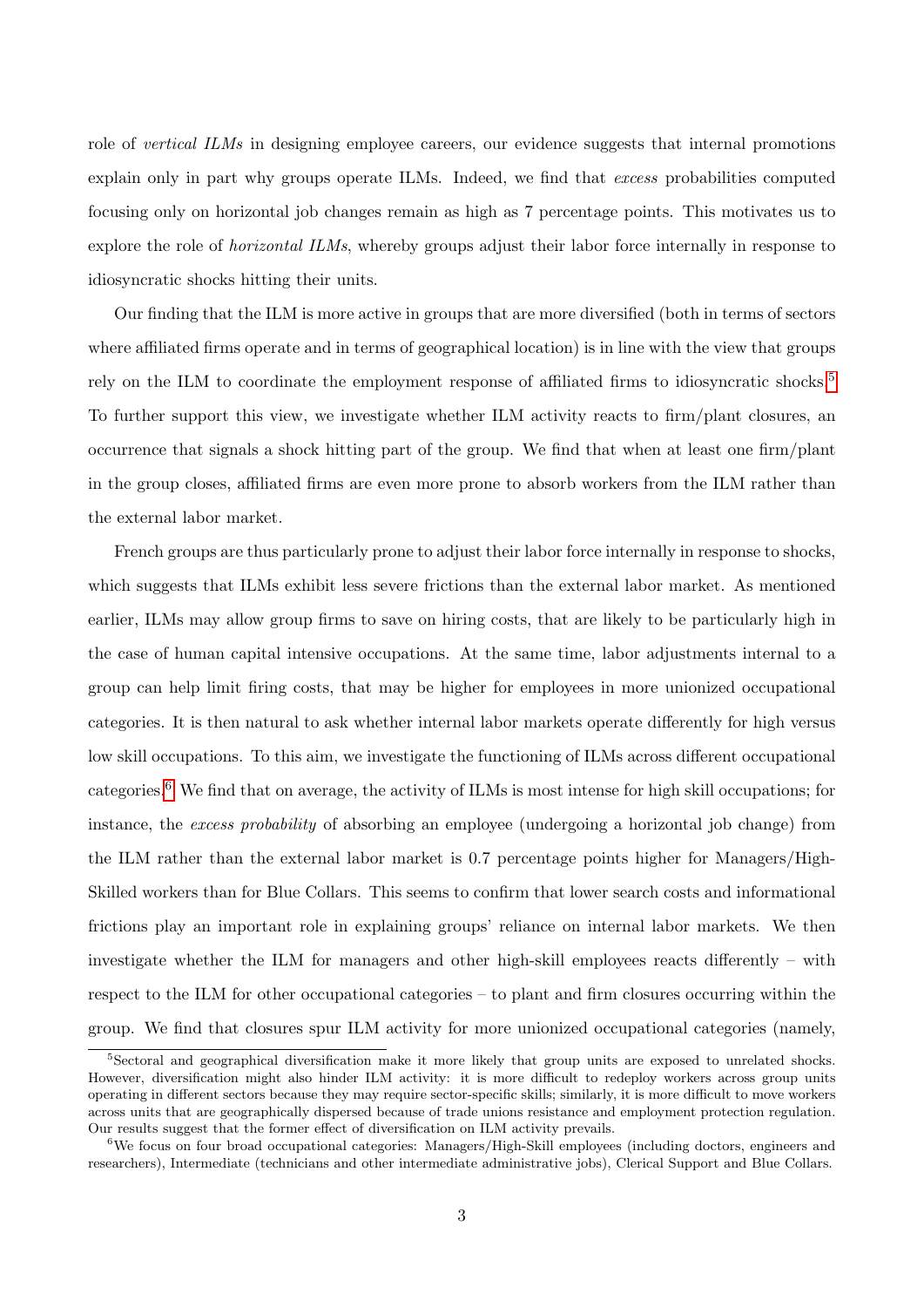Clerical Support workers and Blue Collars), but reduce ILM intensity for high-skill occupations. This is in line with the idea that group firms rely on the ILM in response to unions' pressure to limit large-scale dismissals.

We next move to a different identification strategy of the ILM effect, based on firm closure. For each group-affiliated closing firm, we identify the set of all the actual and potential destinations of the displaced workers. Our unit of observation is a pair – firm of origin/firm of destination – in a given year, in which the firm of origin eventually closes within our sample period. We implement a simple diff-in-diff strategy, looking at the evolution of bilateral employment flows at closure relative to normal times (i.e. at least four years before closure) in pairs affiliated with the same corporate group as opposed to pairs that do not belong to the same group. Following a closure shock that raises the outflow of workers from the closing firm, the time dimension - i.e. the comparison between the flows at closure time relative to normal times - allows us to control for all the time-invariant pair-specific determinants of the bilateral flow. In other words, we take into account that two specific firms may experience intense flows of workers even in normal times. The second difference, i.e. the comparison between pairs affiliated with the same group and pairs not affiliated with the same group, identifies the ILM effect. This approach confirms our earlier results: firm closure intensifies the ILM activity. At closure (relative to normal times), the fraction of displaced workers redeployed to a group-affiliated partner increases by at least 11 percentage points more than the fraction redeployed to an external labor market partner.

The difference in difference methodology also allows us to study whether the direction of ILM flows depends on the size, health and financial status of the potential destination firms. We find that the ILM effect is larger for larger destination firms (firms whose assets are above the median of the distribution), and larger for firms experiencing a sectoral boom. We also find that our difference in difference effect is significantly smaller for destination firms that are highly levered (i.e. whose leverage falls in the top decile of the distribution) or technically close to default (i.e. whose coverage ratio falls in the bottom decile). In other words, while upon closure of a group-affiliated firm, the fraction of displaced workers redeployed to ILM partners increases more than the fraction redeployed to external labor market partners, potential ILM partners with limited debt capacity or close to default are less likely to account for this intensification of ILM activity.

By investigating the existence and the functions performed by internal labor markets in groups, where labor is actively reallocated across affiliated firms, this paper builds a bridge across the labor and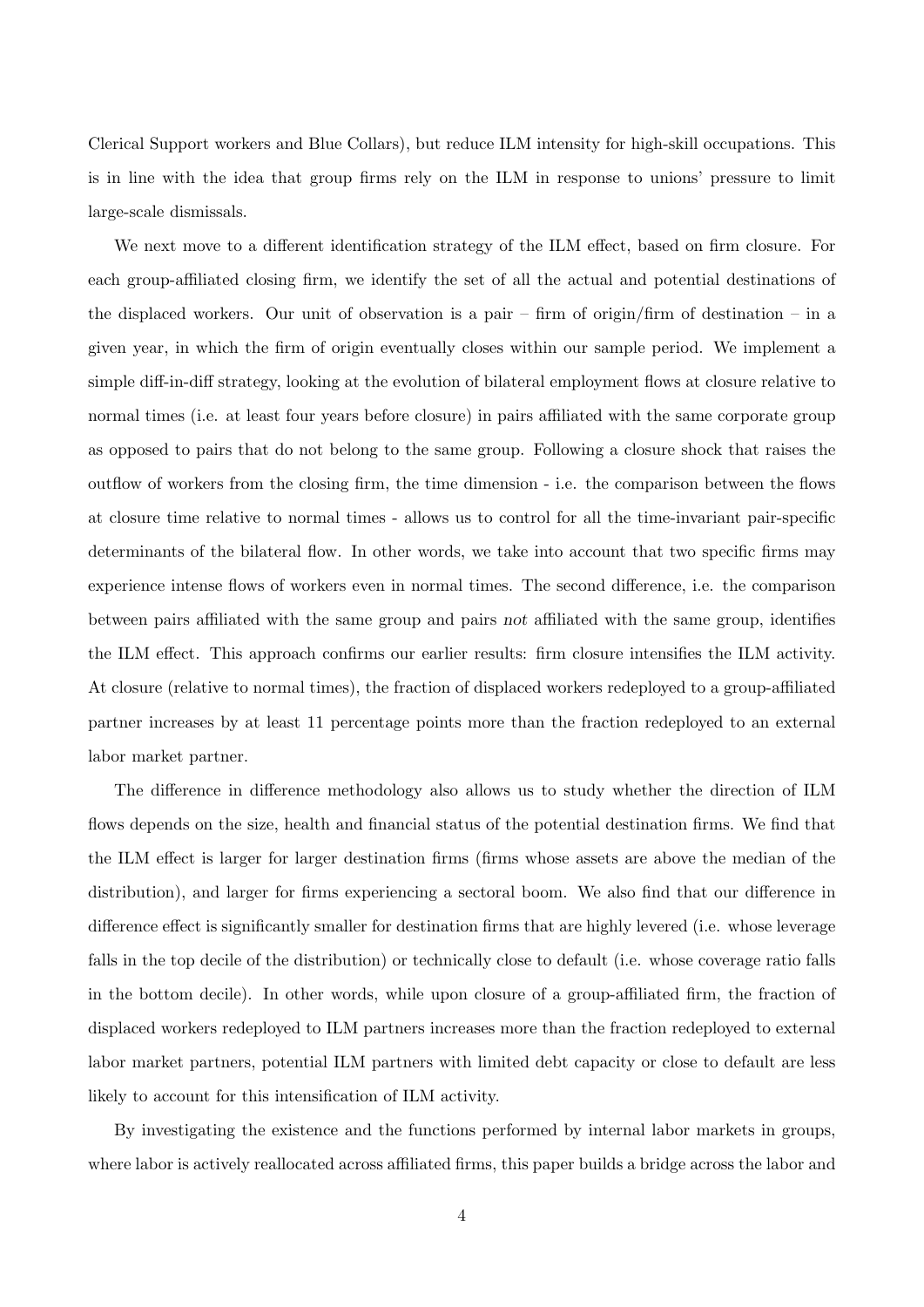personnel economics literature and the finance literature. The labor/personnel literature has studied the functioning of internal labor markets within firms. Focusing on internal careers, a large body of work has shown how implicit insurance mechanisms and incentives to accumulate human capital can be provided through internal promotions.<sup>[7](#page-5-0)</sup> Our evidence demonstrates that vertical careers explain only in part why groups operate internal labor markets, which spurs us to investigate how groups rely on horizontal ILMs to respond to idiosyncratic shocks.

Within the finance literature, many authors have claimed that internal labor markets in business groups operate alongside internal capital markets to make up for underdeveloped external markets (see [Khanna and Palepu \(1997\);](#page-28-0) [Khanna and Yafeh \(2007\)\)](#page-28-1). However, little empirical work has investigated the functioning of ILMs in groups. In a small sample of large business groups in Chile and India, [Khanna and Palepu \(1999\)](#page-28-4) find that intra-group mobility is high for managerial occupations. In a recent paper, [Faccio and O'Brien \(2015\)](#page-27-5) present evidence from a sample of publicly traded companies in 56 countries, consistent with the hypothesis that business groups operate internal labor markets.[8](#page-5-1) We support this hypothesis with direct evidence: by tracking individual employee movements across groupaffiliated firms, we find that French business groups respond to idiosyncratic shocks by reallocating labor internally. Our paper is also close to [Tate and Yang \(2014\),](#page-29-1) who study internal labor markets in US diversified conglomerates rather than groups. In their paper, they find that workers separating from diversified firms that experience plant closures are more likely to move to industries with better prospects (whether through the internal or the external labor market), as opposed to workers displaced from single-plant firms. The former also suffer smaller wage losses than the latter, even when they leave their original firm. This suggests that employment within a diversified firm makes workers more "redeployable" across industries, possibly thanks to internal job rotation programs within the firm.<sup>[9](#page-5-2)</sup>

The paper proceeds as follows. Section [2](#page-6-0) illustrates our empirical approach. In Section [3](#page-10-0) we describe the data, and in Section [4](#page-13-0) and [5](#page-21-0) we discuss our results. Section [6](#page-26-0) concludes.

<span id="page-5-0"></span><sup>7</sup>See [Gibbons and Waldman \(1999\),](#page-27-6) [Lazear \(1999\),](#page-28-5) and [Waldman \(2012\)](#page-29-2) for comprehensive surveys. For more recent contributions to this literature, see [Friebel and Raith \(2013\)](#page-27-7) and [Ke, Li, and Powell \(2014\).](#page-28-6)

<span id="page-5-1"></span><sup>&</sup>lt;sup>8</sup>Belenzon and Tsomolon (2013) provide evidence that corporate groups prevail in Western European countries where employment protection regulation is stricter; they interpret this as evidence that groups benefit from ILMs allowing them to bypass regulation constraining the external labor market.

<span id="page-5-2"></span> $9$ While this points to a bright side of internal labor markets, [Silva \(2013\)](#page-28-7) unveils their inefficiencies. He documents wage convergence within diversified firms, whereby conglomerate plants in low-wage sectors overpay workers as compared to stand-alone firms when the conglomerate is also present in high-wage industries.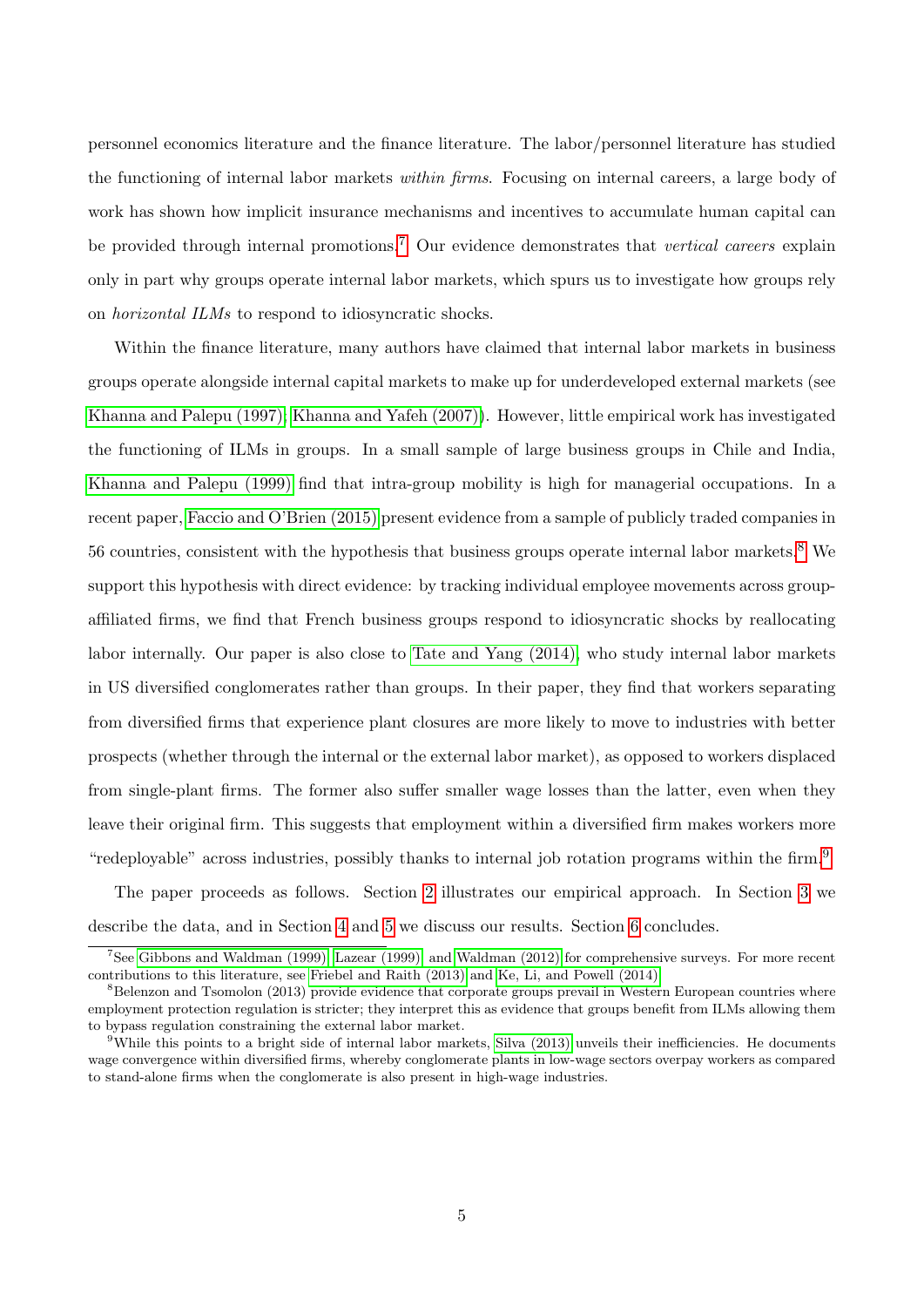# <span id="page-6-0"></span>2 The empirical model

If labor markets internal to groups suffer from the same amount of frictions as the external labor markets, we should observe that a group-affiliated firm with the same probability hires a worker from the internal and the external labor market. Instead, if internal labor markets are characterized by less severe frictions than external labor markets, groups may disproportionately rely on the ILM in order to adjust their labor force. In other words, group-affiliated firms should be more likely to absorb workers originating from their own group rather than from other firms in the economy; at the same time, workers who find a job in a group should be more likely - as compared to workers who find a job outside that group - to originate from an affiliated firm.

Our first aim is to verify which of the above hypotheses is confirmed by the data. However, in assessing whether internal labor markets facilitate within-group job-to-job mobility we face a major identification challenge, in that group structure (in terms of sectors, regions, occupations) is endogenous and may affect within-group mobility patterns. In fact, documenting that a large proportions of the workers hired by an affiliated firm were previously employed in the same group is not per se evidence that internal labor markets function more smoothly than external labor markets: intra-group mobility may be high because groups are composed of different firms that are intensive in occupations among which mobility is naturally high, perhaps for technological reasons.

In order to isolate the contribution of the internal labor market channel to the probability that a worker is hired by a firm affiliated with the same group as the originating firm, we need to control for the firm-specific – possibly time-varying – "natural" propensity to absorb workers transiting between two given occupations, i.e. we need to properly build the counterfactual probability to hire workers, making a job-to-job transition between two given occupations, if they originally worked in a nonaffiliated firm. To do so, we apply the methodology described in sections [2.1](#page-6-1) and [2.2.](#page-8-0)

#### <span id="page-6-1"></span>2.1 Affiliated Firms Hiring Workers

Consider the triplet  $\{o, z, j\}$ , where  $o$  is the occupation in the firm of origin, z the occupation in the firm of destination, and j a group-affiliated firm. Denote as c the set of workers in occupation  $o$  at  $t-1$  who move to occupation z in any firm at time t. We model the probability that worker i, moving from occupation *o* to occupation *z*, finds a job in the group-affiliated firm *j* at time *t* as follows: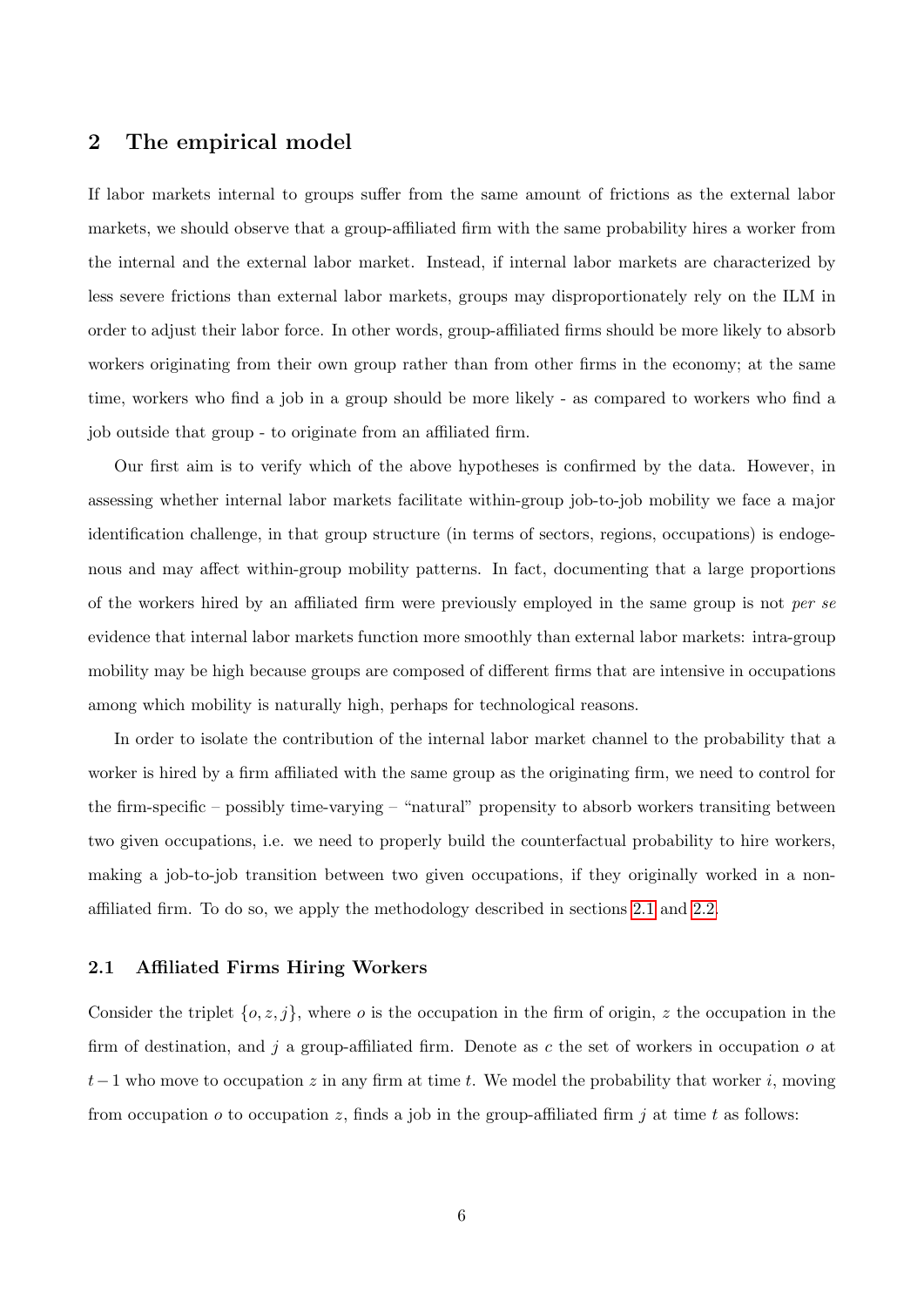<span id="page-7-0"></span>
$$
E_{i,c,j,t} = \beta_{c,j,t} + \gamma_{c,j,t} BG_{i,j,t} + \varepsilon_{i,j,t}
$$
\n
$$
\tag{1}
$$

where  $E_{i,c,j,t}$  takes value one if worker i moving from occupation o to occupation z finds a job in firm j at time t and zero otherwise.  $BG_{i,j,t}$  takes value one if worker i's firm of origin belongs to the same group as the firm of destination  $j$  at time  $t$ , and zero otherwise.

The term  $\beta_{c,i,t}$  is a firm-occupation pair specific effect that captures the time-varying natural propensity of firm  $j$  to absorb workers transiting from occupation  $o$  to occupation  $z$ . This natural tendency measures the fact that occupation o may allow a worker to develop those skills that are particularly suitable to perform occupation z in firm j. Our parameter of interest is  $\gamma_{c,i,t}$ , that measures the excess probability of a worker moving from  $o$  to  $z$  to be absorbed by firm  $j$  at time  $t$ if she comes from a firm affiliated with the same group as  $j$ , over the probability to be absorbed by firm j if the worker comes from a firm not affiliated with j's group. The error term  $\varepsilon_{i,j,t}$  captures all other factors that affect the probability that worker  $i$  moving from occupation  $o$  to occupation z finds a job in firm j. We assume that  $E(\varepsilon_{i,j,t}|BG_{i,j,t}, c \times j \times t) = 0$ : conditional on observables, namely group affiliation and the firm-of-destination×occupation-of-origin×occupation-of-destination time-varying effect, the error has zero mean.

Direct estimation of equation [\(1\)](#page-7-0) would require a data set with one observation for each job mover and potential firm of destination for each year. As our data set contains about 1,574,000 job-to-job transitions and approximately 40,000 group-affiliated firms per year, direct estimation of the model would require the construction of a data set with as many as 62 billion observations per year. In order to estimate the parameters of equation [\(1\)](#page-7-0) while keeping the dimensionality of the problem reasonable, we follow [Kramarz and Thesmar \(2013\)](#page-28-8) and Kramarz and Nordström Skans (2013),<sup>[10](#page-7-1)</sup> and define

<span id="page-7-2"></span>
$$
R_{c,j,t}^{BG} \equiv \frac{\sum_{i \in c} E_{i,c,j,t} BG_{i,j,t}}{\sum_{i \in c} BG_{i,j,t}} = \beta_{c,j,t} + \gamma_{c,j,t} + \widetilde{u}_{c,j,t}^{BG}.
$$
 (2)

In words,  $R_{c,j,t}^{BG}$  is the fraction of workers that, in year t, are hired by firm j among all workers moving from occupation  $\sigma$  to z and that originate from a firm belonging to the same group as firm j. Note that this fraction might be high because firm  $j$  tends – for some reason – to overhire workers moving between occupations  $o$  and  $z$  and it happens to be part of a group intensive in occupation  $o$ . In this

<span id="page-7-1"></span><sup>10</sup>[Kramarz and Thesmar \(2013\)](#page-28-8) assess whether the probability of being hired in a given firm is larger when the individual and the firm's CEO belong to the same network, while Kramarz and Nordström Skans (2013) find that graduates from a given class whose fathers are employed in a firm are more likely to be hired by that firm.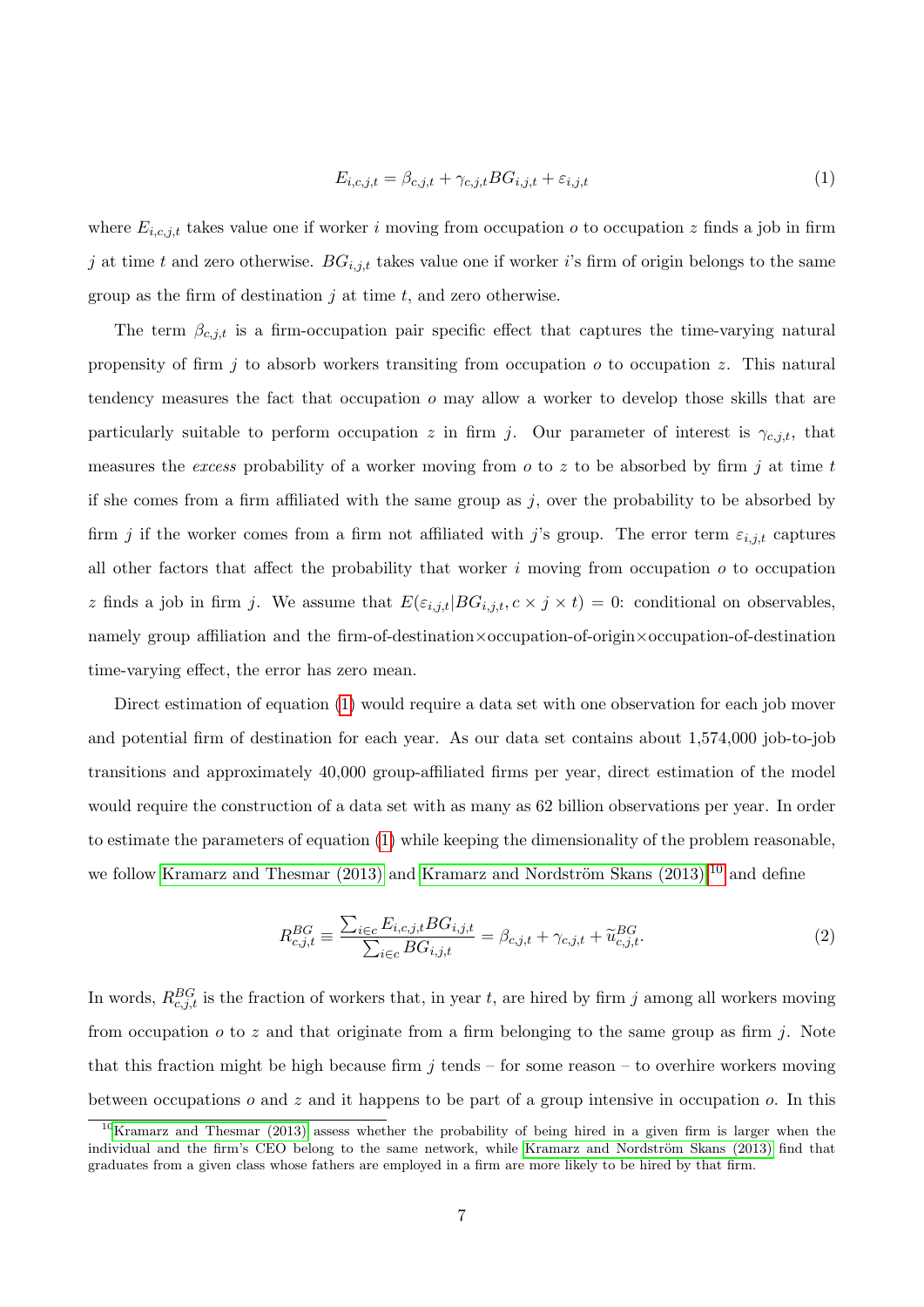case, one observes many transitions from occupation  $o$  to occupation  $z$  in firm  $j$  originating from the group, but this cannot be ascribed to the internal labor market channel.

We then compute the fraction of workers that are hired by firm  $j$  among all workers moving from occupation  $o$  to z and whose firm of origin does not belong to the same group as firm j:

<span id="page-8-3"></span>
$$
R_{c,j,t}^{-BG} \equiv \frac{\sum_{i \in c} E_{i,c,j,t} (1 - BG_{i,j,t})}{\sum_{i \in c} (1 - BG_{i,j,t})} = \beta_{c,j,t} + \widetilde{u}_{c,j,t}^{-BG}
$$
(3)

Taking the difference between the two ratios eliminates the firm-class fixed effect  $\beta_{c,j,t}$ :

<span id="page-8-1"></span>
$$
G_{cj,t} \equiv R_{c,j,t}^{BG} - R_{c,j,t}^{-BG} = \gamma_{c,j,t} + u_{i,j,t}^G.
$$
\n(4)

We estimate the parameter  $\gamma_{c,j,t}$  for each occupation pair-firm as the difference between two probabilities: that of a given firm j absorbing workers (transiting between two occupations o and z) who are separating from an affiliated firm, and that of a given firm  $j$  absorbing workers (transiting between two occupations  $o$  and  $z$ ) who are separating from a non-affiliated firm.

We show in the Appendix that the sample analog of the  $\gamma_{c,j,t}$ 's estimated in equation [\(4\)](#page-8-1) is the OLS estimate of equation [\(1\)](#page-7-0).

#### <span id="page-8-0"></span>2.2 Workers Originating from Affiliated Firms

We now turn to a related albeit not identical question. Does reliance on internal labor markets make it more likely that a worker who finds a job in a group originates from an affiliated firm as compared to workers who find a job outside that group? To answer this question, we estimate the excess probability that a worker (transiting between two occupations) originates from firm  $j$  if she lands to an affiliated firm, over the probability that the worker originates from firm  $j$  while landing to a non-affiliated firm.

As earlier, we denote as c the set of workers in occupation  $o$  at  $t-1$  who move to occupation z in any firm at time t. We model the probability that worker i moving from occupation  $o$  to occupation  $z$  separates from firm  $i$  as follows:

<span id="page-8-2"></span>
$$
E_{i,c,j,t}^{O} = \beta_{c,j,t}^{O} + \gamma_{c,j,t}^{O} BG_{i,j,t}^{O} + \varepsilon_{i,j,t}^{O}
$$
\n(5)

where  $E_{i,c,j,t}^{O}$  takes value one if worker i moving from occupation o to occupation z separates from firm j at time t and zero otherwise.  $BG_{i,j,t}^O$  takes value one if worker i's firm of destination belongs to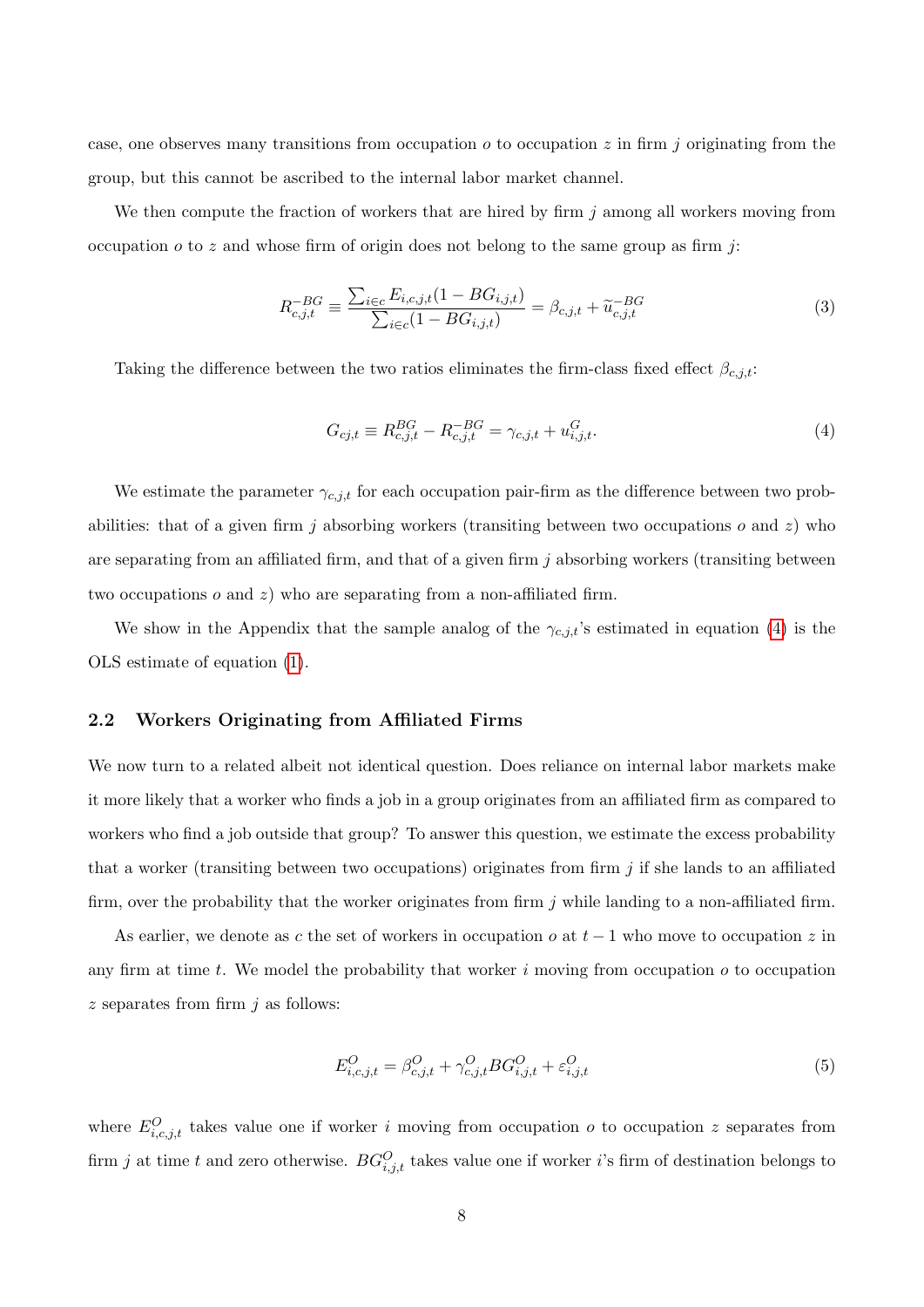the same group as the firm of origin  $j$  at time  $t$  and zero otherwise.

The term  $\beta_{c,j,t}^{O}$  is a firm-occupation pair specific effect that captures the time-varying natural tendency of workers moving from occupation  $o$  to occupation  $z$  to originate from firm  $j$ . This may be high due to the fact that carrying out occupation  $o$  in firm  $j$  endows a worker with the skills that facilitate moving to occupation z in any other firm. Our parameter of interest is  $\gamma_{c,j,t}^O$ , that measures the excess probability of a worker moving from  $o$  to  $z$  to originate from firm  $j$  if she lands at time  $t$  to a firm affiliated with the same group as  $j$ , over the probability to originate from firm  $j$  if the worker lands to a firm not affiliated with j's group. The error term  $\varepsilon_{i,j,t}^O$  captures all other factors that affect the probability that worker i moving from occupation  $o$  to occupation z originates from firm j.

Again, for computational purposes, we define:

$$
R_{c,j,t}^{BG,O} = \frac{\sum_{i \in c} E_{i,c,j,t}^{O} BG_{i,j,t}^{O}}{\sum_{i \in c} BG_{i,j,t}^{O}} = \beta_{c,j,t}^{O} + \gamma_{c,j,t}^{O} + \tilde{u}_{c,j,t}^{BG,O}
$$
(6)

as the fraction of workers that originate from firm  $j$  among all workers moving from occupation  $o$  to  $z$  whose firm of destination belongs to the same group as firm j. As discussed earlier, this fraction may be high because workers performing occupation  $o$  in firm  $j$  have a high propensity to move to occupation z in other firms, and the group includes firms intensive in occupation z. Hence, the observation of many transitions from occupation  $o$  in firm  $j$  to occupation  $z$  within the group cannot necessarily be ascribed to the ILM activity.

We then compute the fraction of workers that originate from firm  $j$  among all workers moving from occupation  $o$  to  $z$  and whose firm of destination does not belong to the same group as firm j:

$$
R_{c,j,t}^{-BG,O} = \frac{\sum_{i \in c} E_{i,c,j,t}^{O}(1 - BG_{i,j,t}^{O})}{\sum_{i \in c} (1 - BG_{i,j,t}^{O})} = \beta_{c,j,t}^{O} + \widetilde{u}_{c,j,t}^{-BG,O}
$$
(7)

Taking the difference between the two ratios eliminates the firm-occupation pair fixed effect  $\beta_{c,j,t}^{O}$ .

<span id="page-9-0"></span>
$$
G_{cj,t}^{O} = R_{c,j,t}^{BG,O} - R_{c,j,t}^{-BG,O} = \gamma_{c,j,t}^{O} + u_{i,j,t}^{G,O}
$$
\n(8)

We estimate the parameter  $\gamma_{c,j,t}^O$  for each occupation pair-firm as the difference between two probabilities: that of originating from firm  $j$  for workers (transiting between two occupations  $o$  and  $z$ ) who land to an affiliated firm, and that of originating from firm  $j$  for workers (transiting between two occupations  $o$  and  $z$ ) who land to a non-affiliated firm. As in the previous case, the sample analog of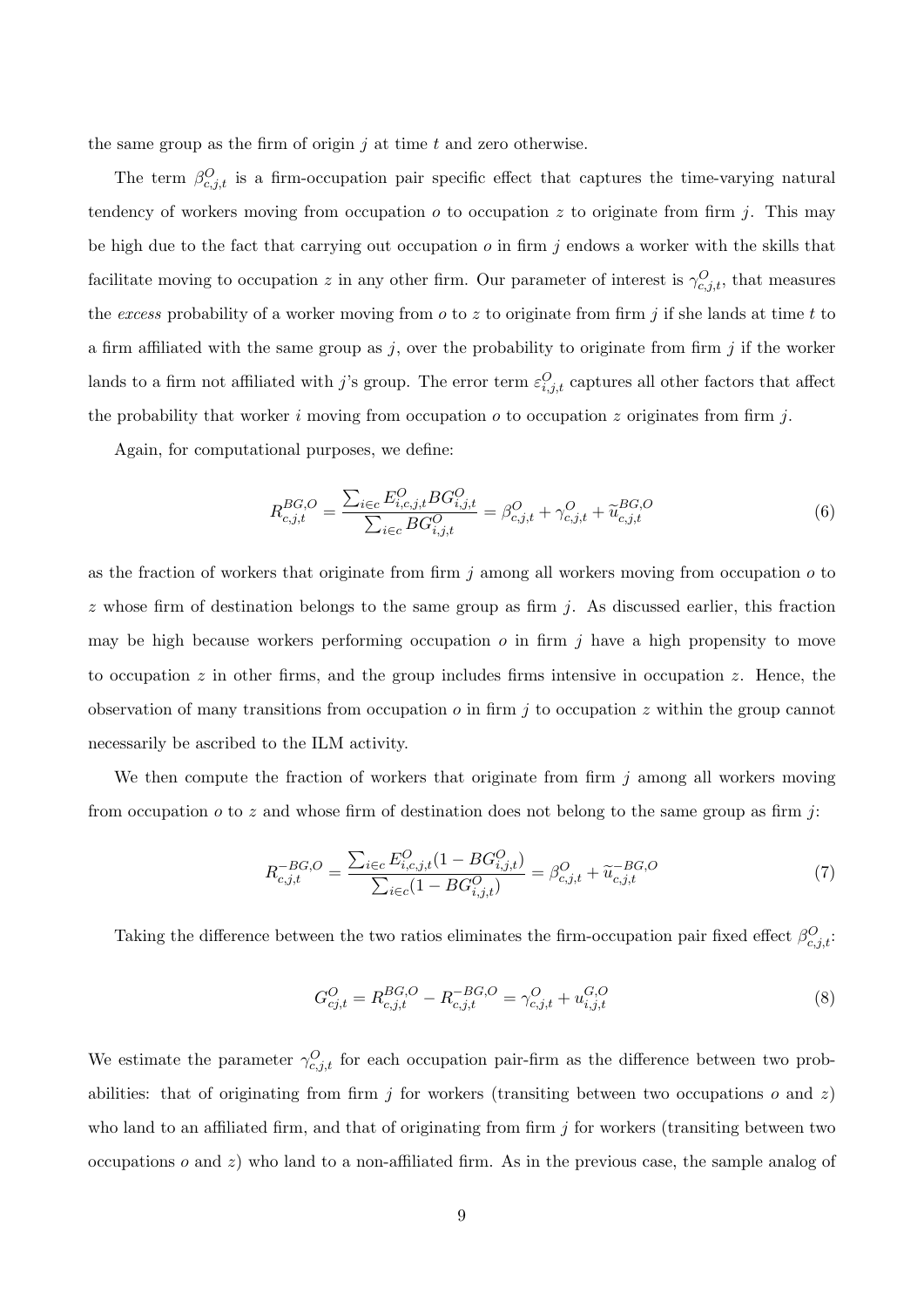the  $\gamma_{c,j,t}^O$ 's estimated in equation [\(8\)](#page-9-0) is the OLS estimate of equation [\(5\)](#page-8-2).

In section [4.1](#page-15-0) and [4.2](#page-17-0) we will analyze whether the extent of ILM activity depends on firm- and group-level characteristics. To this purpose, we will compute – both for inflows and outflows – firmlevel measures of ILM intensity averaging the estimated  $\gamma_{c,j,t}$ 's over the different pairs of occupations c, for each firm j and year t. Section [4.3](#page-19-0) will instead rely directly on the estimated  $\gamma_{c,j,t}$ 's to study whether the extent of ILM activity is different across occupations.

## <span id="page-10-0"></span>3 The data

The implementation of the methodology described in Sections [2.1](#page-6-1) and [2.2](#page-8-0) requires reliable information allowing us to follow employees from firm to firm and year to year. Moreover, for each firm, we need to identify the entire structure of the group that firm is affiliated with so as to distinguish transitions originating from (landing to) the firm's group and transitions that do not originate from (land to) the group. To obtain this information we have merged two data sets made available to us by the INSEE (Institut National de la Statistique et des Études Économiques).

Our main data source is the Déclarations Annuelles des Données Sociales (DADS), a large-scale administrative database of matched employer-employee information collected by INSEE. The data are based upon mandatory employer reports of the earnings of each employee subject to French payroll taxes. These taxes essentially apply to all employed persons in the economy (including self-employed). Each observation in DADS corresponds to a unique individual-plant combination in a given year, with detailed information about the plant-individual relationship. The data set includes the number of days during the calendar year that individual worked in that plant, the (gross and net) wage, the type of occupation (classified according to the socio-professional categories described in Table [1\)](#page-11-0), the full time/part time status of the employee. Moreover, the data set provides the identifier of the firm that owns that plant, the geographical location of both the employing plant and firm, as well as the industry classification of the activity undertaken by the plant/firm. The special feature of DADS Postes, the version of DADS we have been given access to, is that it allows us to follow a worker along two consecutive years. More precisely, the DADS Postes referring to year  $t$  not only include detailed information regarding all the individual-plant relationships observed in year  $t$ , but for each individual they also provide detailed information concerning the plant relationships observed for that individual in year t-1. This structure allows us to identify workers transiting from one firm to another along two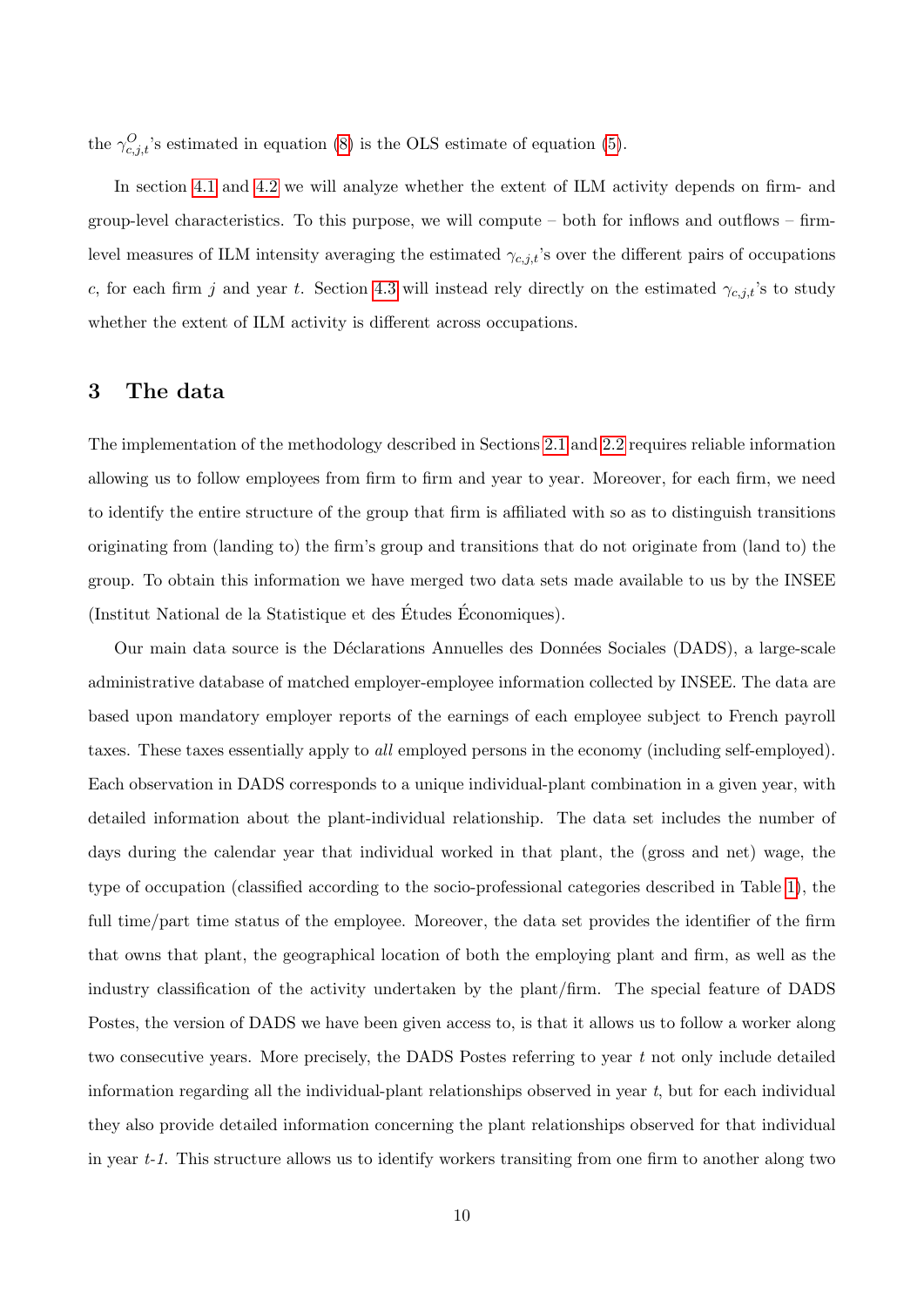<span id="page-11-0"></span>

| $\overline{\mathrm{CODE}}$ | <b>CATEGORY</b>                                                                |
|----------------------------|--------------------------------------------------------------------------------|
| 10                         | Farmers                                                                        |
| $\bf{2}$                   | Top manager/Chief of firms                                                     |
| 21                         | Top managers/chiefs of handicraft firms                                        |
| 22                         | Top managers/chiefs of industrial/commercial firms with less than 10 employees |
| $23\,$                     | Top managers of industrial/commercial firms with more than 10 employees        |
| 3                          | Management and superior intellectual occupations                               |
| 31                         | Healthcare professionals, legal professionals and other professionals          |
| 33                         | Managers of the Public Administration                                          |
| 34                         | Professors, researchers, scientific occupations                                |
| 35                         | Journalists, media, arts and entertainment occupations                         |
| 37                         | Administrative and commercial managers                                         |
| 38                         | Engineers and technical managers                                               |
| $\overline{4}$             | Intermediate occupations                                                       |
| 42                         | Teachers and other education, training and library occupations                 |
| 43                         | Healthcare support occupations and social services occupations                 |
| 44                         | Clergy and religious occupations                                               |
| 45                         | Intermediate administrative occupations in the Public Administration           |
| 46                         | Intermediate administrative and commercial occupations in firms                |
| 47                         | Technicians                                                                    |
| 48                         | Supervisors and 'agents de maitrise'                                           |
| 5                          | <b>Clerical Support and Sales occupations</b>                                  |
| 52                         | Clerical support occupations in the Public Administration                      |
| 53                         | Surveillance and security occupations                                          |
| 54                         | Clerical support in firms                                                      |
| 55                         | Sales and related occupations                                                  |
| 56                         | Personal service occupations                                                   |
| 6                          | Blue collar occupations                                                        |
| 62                         | Industrial qualified workers                                                   |
| 63                         | Handicraft qualified workers                                                   |
| 64                         | <b>Drivers</b>                                                                 |
| 65                         | Maintenance, repair and transport qualified workers                            |
| 67                         | Industrial non qualified workers                                               |
| 68                         | Handicraft non qualified workers                                               |
| 69                         | Agricultural worker                                                            |

Table 1. Socio-professional categories

Source: INSEE.

### consecutive years.[11](#page-11-1),[12](#page-11-2)

The identification of group structure is based on the yearly survey run by the INSEE called LIFI (Enquête sur les Liaisons Financières entre sociétés). The LIFI contains information which makes it a unique data set for the study of business group activity. It collects information on direct financial links between firms, but it also accounts for indirect stakes and cross-ownerships. This is very important, as it allows INSEE to precisely identify the group structure even in the presence of pyramids. More precisely, LIFI defines a group as a set of firms controlled, directly or indirectly, by the same entity

<span id="page-11-1"></span><sup>&</sup>lt;sup>11</sup>We cannot follow a given individual any longer because each yearly edition of DADS Postes randomly re-assignes individual identifiers.

<span id="page-11-2"></span>If an individual exhibits multiple firm relationships in a given year, we identify his/her main job by considering the relationship with the longest duration and for equal durations we consider the relationship with the highest qualification.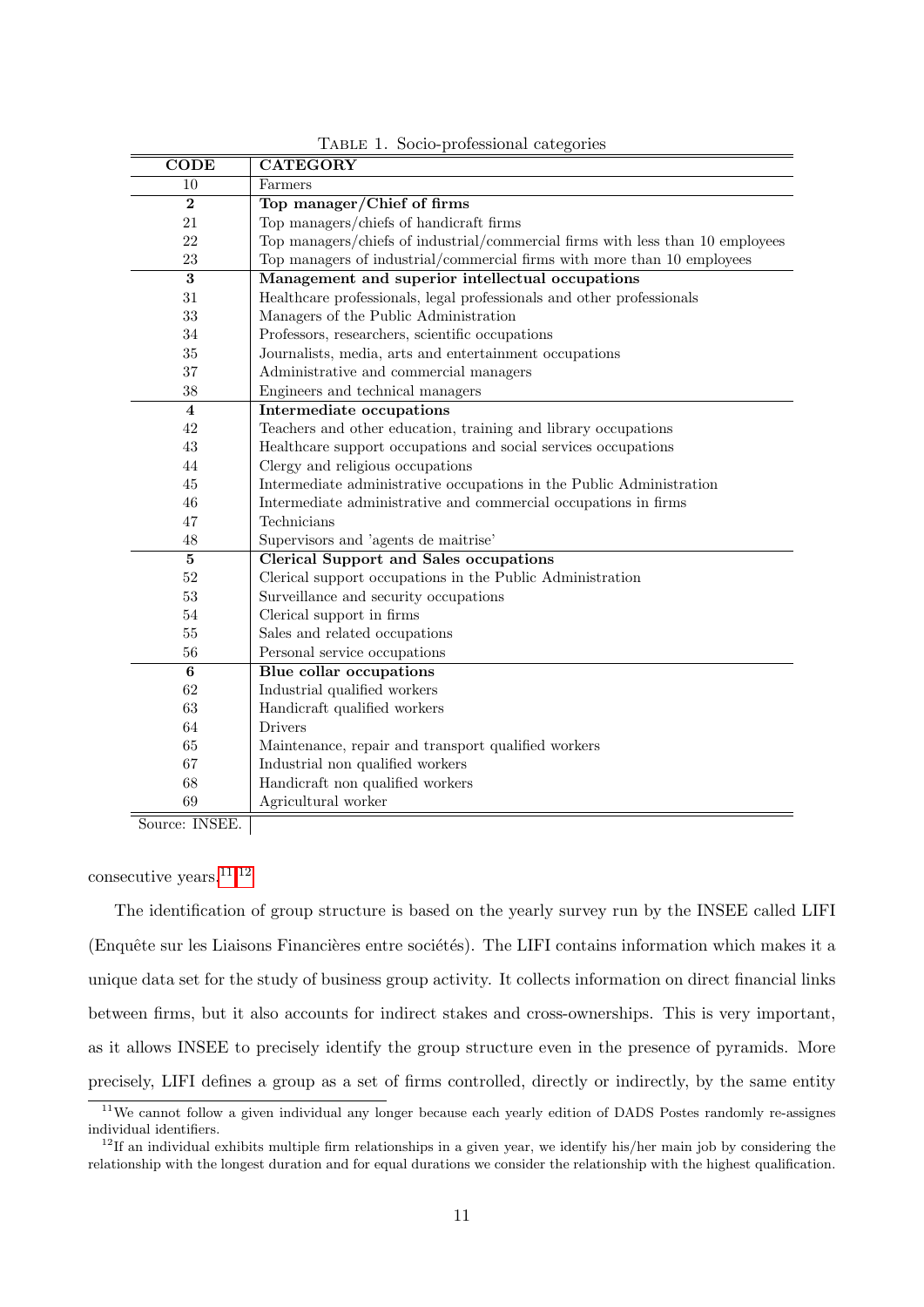(the head of the group). The survey relies on a formal definition of direct control, requiring that a firm hold at least 50% of the voting rights in another firm's general assembly. This is in principle a very tight threshold, as in the presence of dispersed minority shareholders real control can be achieved with substantially lower equity stakes. However, we do not expect this to be a major source of bias in our sample, as most French firms are private and in France ownership concentration is strong even among listed firms.<sup>[13](#page-12-0)</sup> Moreover, let us stress again that because both *indirect* control and cross-ownerships are accounted for in the LIFI, a group firm need not be directly controlled with a majority stake by the head of the group. For each firm in the French economy, the LIFI allows us to assess whether such firm is group-affiliated or not and, for affiliated firms, to identify the head of the group and all the other firms affiliated with the same group.

The merge of DADS Postes with LIFI allows us to distinguish between those transitions that originate from (lend to) the group a given firm is affiliated with and those transitions that do not. Moreover, we can build a number of variables measuring the characteristics of the group that the firm is affiliated with, such as the total number of affiliated firms, total (full-time equivalent) employment and the geographical and sectoral diversification of the group activities.

The merged data span the period 2002-2010. We remove from our samples the occupations of the Public Administration (33, 45 and 52 in Table [1\)](#page-11-0) because the determinants of the labor market dynamics in the public sector are likely to be different from those of the private sector. Moreover, as we focus on job-to-job transitions, we disregard transitions originating from (or flowing to) unemployment. We also remove temporary agencies and observations with missing wages. Finally, we also remove from the data set those employers classified as 'particulier employeur': they are individuals employing workers that provide services in support of the family, such as cleaners, nannies and caregivers for elderly people.<sup>[14](#page-12-1),[15](#page-12-2)</sup> These restrictions leave us with, on average,  $1.574,000$  job-to-job transitions per year during the sample period.

<span id="page-12-0"></span><sup>&</sup>lt;sup>13</sup>In their overview of ownership structures and voting power in France, [Bloch and Kremp \(1999\)](#page-27-8) show that ownership concentration is pervasive. For non listed companies with more that five hundreds employees, the main shareholder's stake is 88%. The degree of ownership concentration is slightly lower for listed companies, but still above 50% in most cases.

<span id="page-12-2"></span><span id="page-12-1"></span><sup>&</sup>lt;sup>14</sup>From 2008 the mandatory report has been extended also to these employers.

<sup>&</sup>lt;sup>15</sup>We remove also those employers classified as 'fictitious' because the code identifying either the firm or the plant communicated by the employer to the French authority does not belong to the existing ones and is, therefore, incorrect.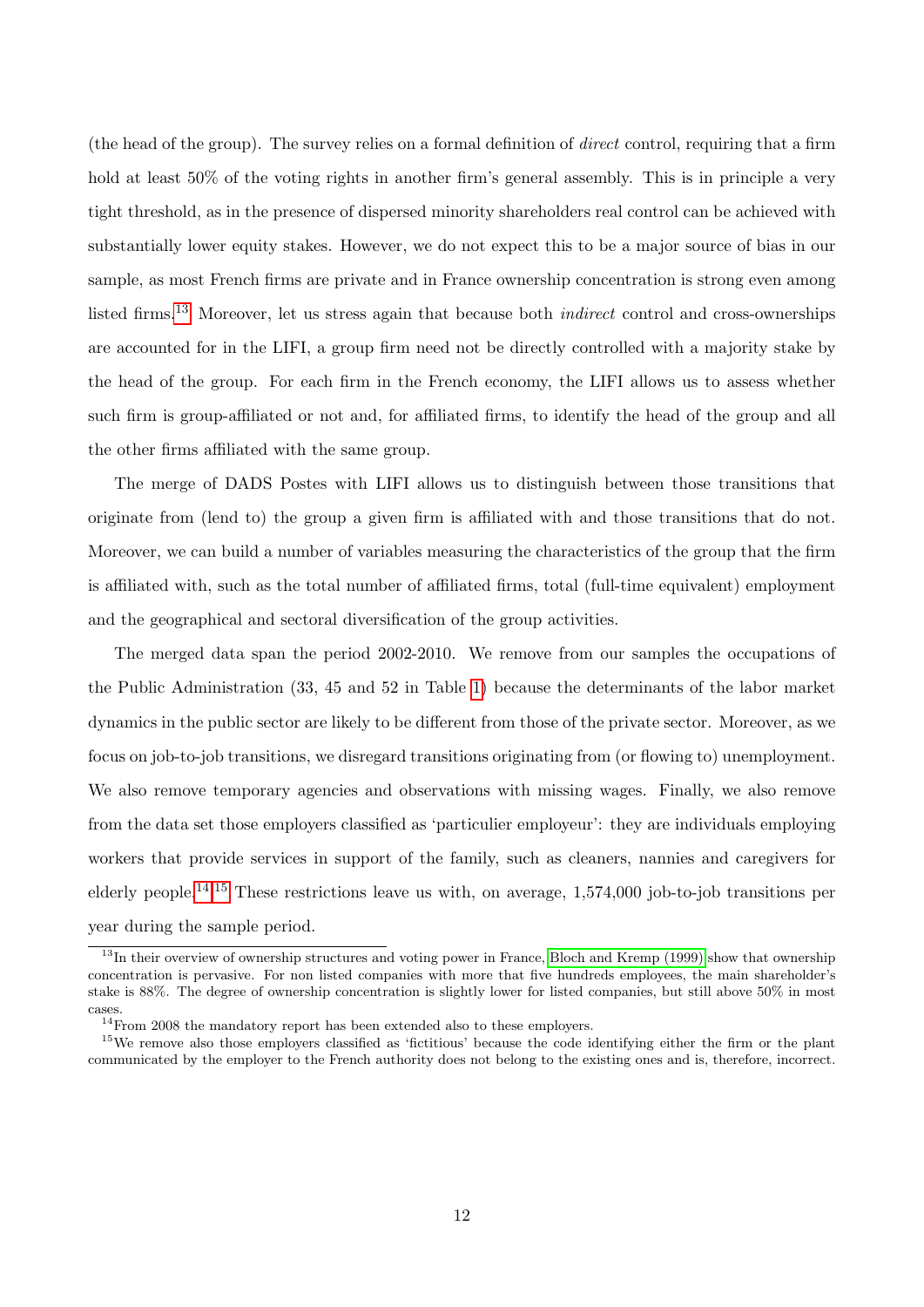#### 3.1 Identification of the set of workers transiting between occupations

Our data sources allow us to identify those workers that change job from one year to the other, with detailed information regarding the occupation of origin and of destination. Based on this, for each occupation pair  $\{o, z\}$ , we identify the set of workers  $c(i)$  moving from occupation o to occupation z between year  $t-1$  and year t. Then, we associate each occupation pair  $\{o, z\}$  with a firm j. This means that, for each firm j, we have as many triplets  $\{o, z, j\}$  as the total number of occupation pairs, i.e. 625. For each triplet  $\{o, z, j\}$ , we separate those transitions that originate from (land to) the same group as firm  $j$  from those transitions that do not. This allows us to compute the denominators of the ratios  $R_{c,j,t}^{BG}$  and  $R_{c,j,t}^{-BG}$  indicated in [\(2\)](#page-7-2) and [\(3\)](#page-8-3) for inflows. (Similarly for outflows). We then drop the triplets in which this distinction cannot be drawn because either all the transitions originate from (land to) j's group or all the transitions originate from (land to) the external labor market. Trivially, on those sets of workers it is not possible to estimate the excess probabilities. This restriction is without loss of identifying variation since the discarded observations are uninformative conditional on the fixed effects.

This leaves us with approximately one million occupation pair-firm triplets per year. For each triplet  $\{o, z, j\}$ , we then compute the number of workers transiting from occupation  $o$  to occupation z that are hired by firm j, distinguishing between those that originate from the same group as firm j and those that do not. This allows us to compute the numerator of the ratios  $R_{c,j,t}^{BG}$  and  $R_{c,j,t}^{-BG}$  indicated in [\(2\)](#page-7-2) and [\(3\)](#page-8-3) for inflows, and ultimately to estimate our parameter of interest  $\gamma_{c,j,t}$  for each triplet. A similar procedure applies to outflows. The next Section illustrates the results of our estimation procedure.

#### <span id="page-13-0"></span>4 Internal labor markets at work

We address first the fundamental question of whether firms affiliated with French business groups actually operate internal labor markets. To this aim, we rely on the empirical model laid out in Section [2](#page-6-0) to ask whether group-affiliated firms are *more likely* to absorb labor from the internal pool of workers in transition within their group, rather than from the external labor market. To do so, for each year  $t$ , we aggregate at the firm level the parameters estimated from equations  $(1)$  and  $(5)$ , taking both simple and weighted averages of the estimated  $\hat{\gamma}_{c,j,t}$  ( $\hat{\gamma}_{c,j,t}^{O}$ ). The weights are given by the importance of the transitions from occupation  $o$  to occupation  $z$  for the group firm  $j$  is affiliated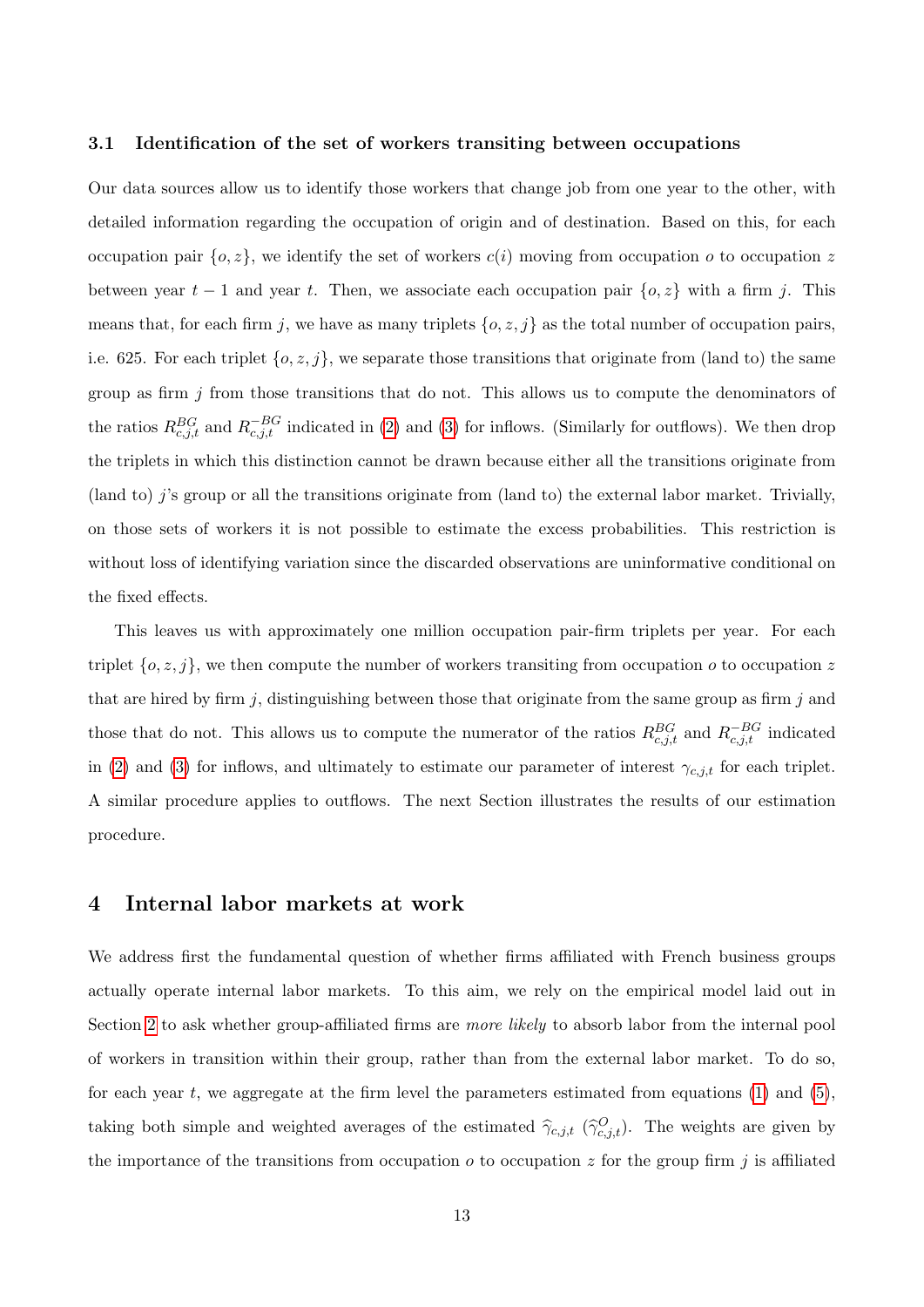with.<sup>[16](#page-14-0)</sup> This allows us to estimate a firm-level *average excess probability*  $\gamma_{j,t}$  for each group-affiliated firm in our sample.

To ensure that the internal and external labour markets are as homogeneous as possible, when implementing the empirical model we restrict to all transitions occurring between occupation o and occupation  $z$  that originate from (land to) the same geographical areas (French departments) where firm *i*'s group is active.<sup>[17](#page-14-1),[18](#page-14-2)</sup>

Table [2](#page-30-0) and [4](#page-32-0) show the firm-level average excess probability, referred to as inflows and outflows respectively. The upper panel of the Tables shows simple averages. Focusing on inflows (Table [2\)](#page-30-0), we find that for the average firm the probability to absorb a worker previously employed in the same group exceeds by 9 percentage points the probability to absorb a worker not previously employed in the group. Table [4](#page-32-0) complements Table [2](#page-30-0) by considering outflows: on average, the probability that a worker separates from a firm if she is moving to an affiliated firm exceeds by about 9 percentage points the probability that the worker separates from that firm if she is moving to a non-affiliated firm. The bottom panel of the tables shows weighted averages: the results are very similar to unweighted averages.

Group-affiliated firms are thus particularly prone to draw upon their group labor force rather than the external labor market: why is this the case? As pointed out by the personnel economics literature, corporate groups and diversified firms may rely on their vertical ILM to shape employees' careers. However, groups may as well operate an horizontal ILM as a way to adjust their labor force in response to idiosyncratic shocks hitting some of their productive units, thus overcoming external labor market frictions. In the next two tables, we focus on the subset of excess probabilities computed for job-tojob transitions between identical occupations of origin and destination. Insofar as a promotion often

<span id="page-14-0"></span><sup>&</sup>lt;sup>16</sup>In other words, the weight is the ratio of the number of transitions from occupation *o* to occupation *z* that originate from (land to) firm j's group to the total number of transitions (for all the occupation pairs associated with firm j) that originate from (land to) firm  $i$ 's group.

<span id="page-14-1"></span> $17$ In the administrative division of France, *departments* represent one of the three levels of government below the national level, between the region and the commune. There are 96 departments in mainland France and 5 overseas departments. We focus on mainland France.

<span id="page-14-2"></span> $^{18}$ A broader definition of c is the set of workers moving within a given occupation pair in the whole French economy. This definition may raise the concern that the subset of workers originating from firm  $j$ 's group and the subset originating from any other firm in France are not homogeneous. This is particularly relevant if a group's units are all located within the same department: then, all the transitions originating from the group will also originate from that particular department, whereas the transitions originating from outside the group may come from any department in France. In this respect, the two pools of workers firm j can draw upon are not fully comparable. Excess probabilities  $\gamma_{c,j,t}$  ( $\gamma_{c,j,t}^O$ ) computed using this broader definition of c turn out to be slightly higher than the ones obtained imposing the department restriction. The same holds when we compute excess probabilities imposing a region restriction, i.e. define c as the set of workers moving within an occupation pair in the same *regions* where firm j's group operates. The corresponding tables are available upon request.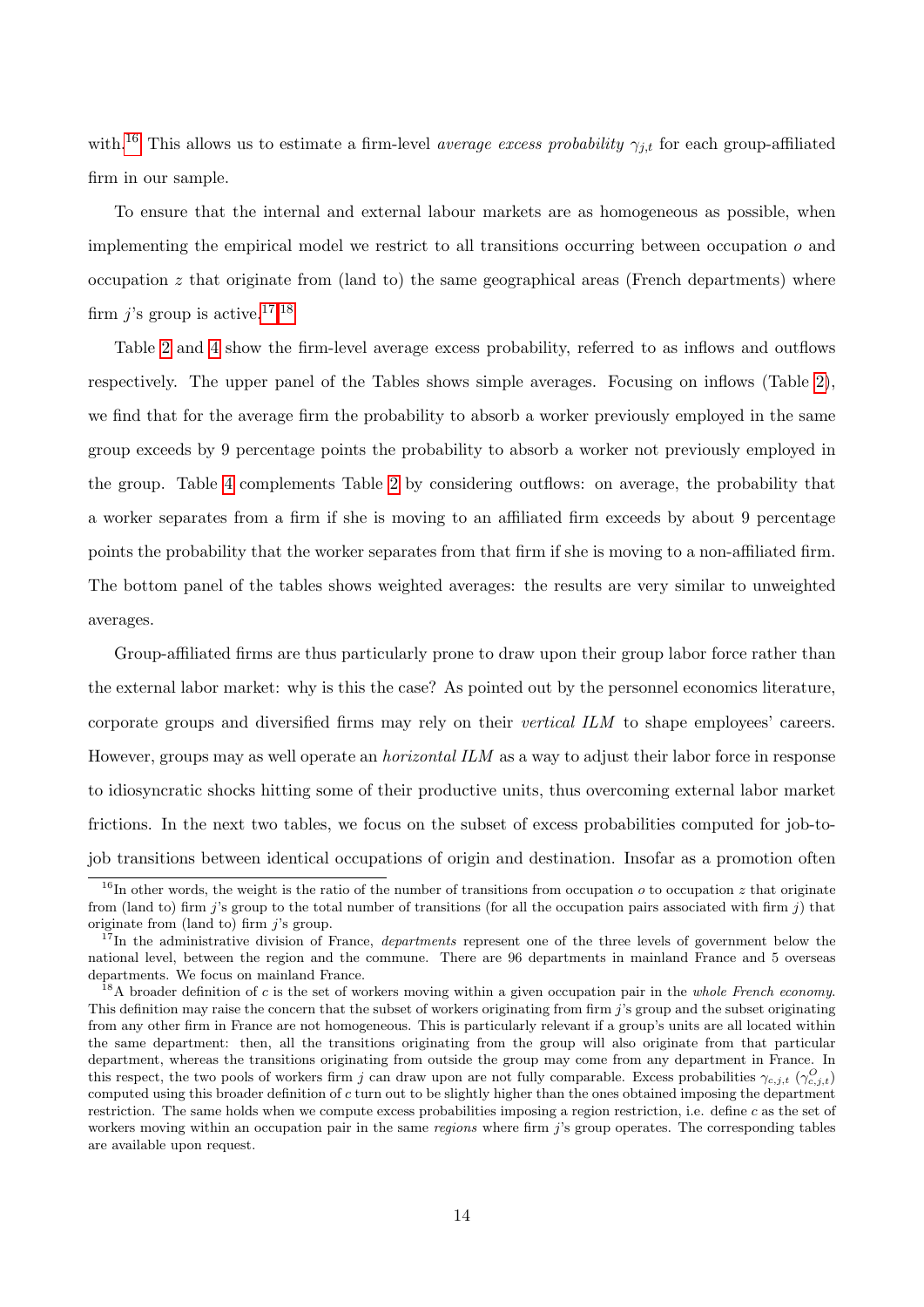results in a move across different occupational categories (e.g. a non-qualified blue collar promoted to qualified blue collar), this should rule out many job transitions up the career ladder. The results in Table [3](#page-31-0) show that even when focusing on same-occupation transitions, average excess probabilities remain high: for a group-affiliated firm, the probability to absorb a worker previously employed in the same group exceeds by 7 percentage points the probability to absorb a worker not previously employed in the group. Similar results hold for outflows (Table [5\)](#page-33-0).

This evidence suggests that the design of employee careers explains only in part why French groups operate internal labor markets, and motivates us to investigate instead the determinants of horizontal internal labor markets. Another feature of Tables [2-](#page-30-0)[5](#page-33-0) that calls for further investigation is the enormous amount of heterogeneity hiding behind the average figures. Many affiliated firms do not use the ILM at all. Some, about one fourth, use it a lot. Which firm and group characteristics help explain this pattern?

In section [4.1](#page-15-0) we ask whether firms in more diversified groups operate more active ILMs: this prediction is in line with the view that ILMs allow firms hit by idiosyncratic shocks to redeploy labor towards their healthier group affiliates. In section [4.2](#page-17-0) we ask whether an increase in ILM activity is spurred by plant or firm closures within the group, an occurrence that signals an exogenous shock hitting part of the group. Overall, we find evidence supporting the idea that French corporate groups do adjust their labor force internally in response to shocks. We then proceed to investigate what makes ILMs special: in section [4.3](#page-19-0) we analyze ILM activity for different occupational categories, and find indirect evidence that lower hiring and firing costs play an important role in explaining the functioning of internal labor markets.

#### <span id="page-15-0"></span>4.1 ILMs and group diversification

An interesting feature emerges from tables [2](#page-30-0) to [4:](#page-32-0) the estimated ILM parameter  $\hat{\gamma}_{j,t}$  is positive only for firms belonging to the top quartile of the distribution and is negative for firms in the bottom decile: clearly, not all group-affiliated firms rely on the internal labor market. Now, the population of French groups is highly heterogeneous: there exist few large groups, with many large affiliates that are diversified both from a sectoral and geographical perspective; and many small groups, with few small affiliates, that are hardly diversified.[19](#page-15-1) If there are benefits from adjusting a group's labor

<span id="page-15-1"></span> $19$ Looking at the distribution of group size in France, measured by group total employment, one finds out that groups belonging to the top decile on average have 20 affiliates, employ 800 workers per unit, operate in 7 different four-digit industries and in 4 different regions. Instead, groups in the rest of the population have less than 5 units, employ less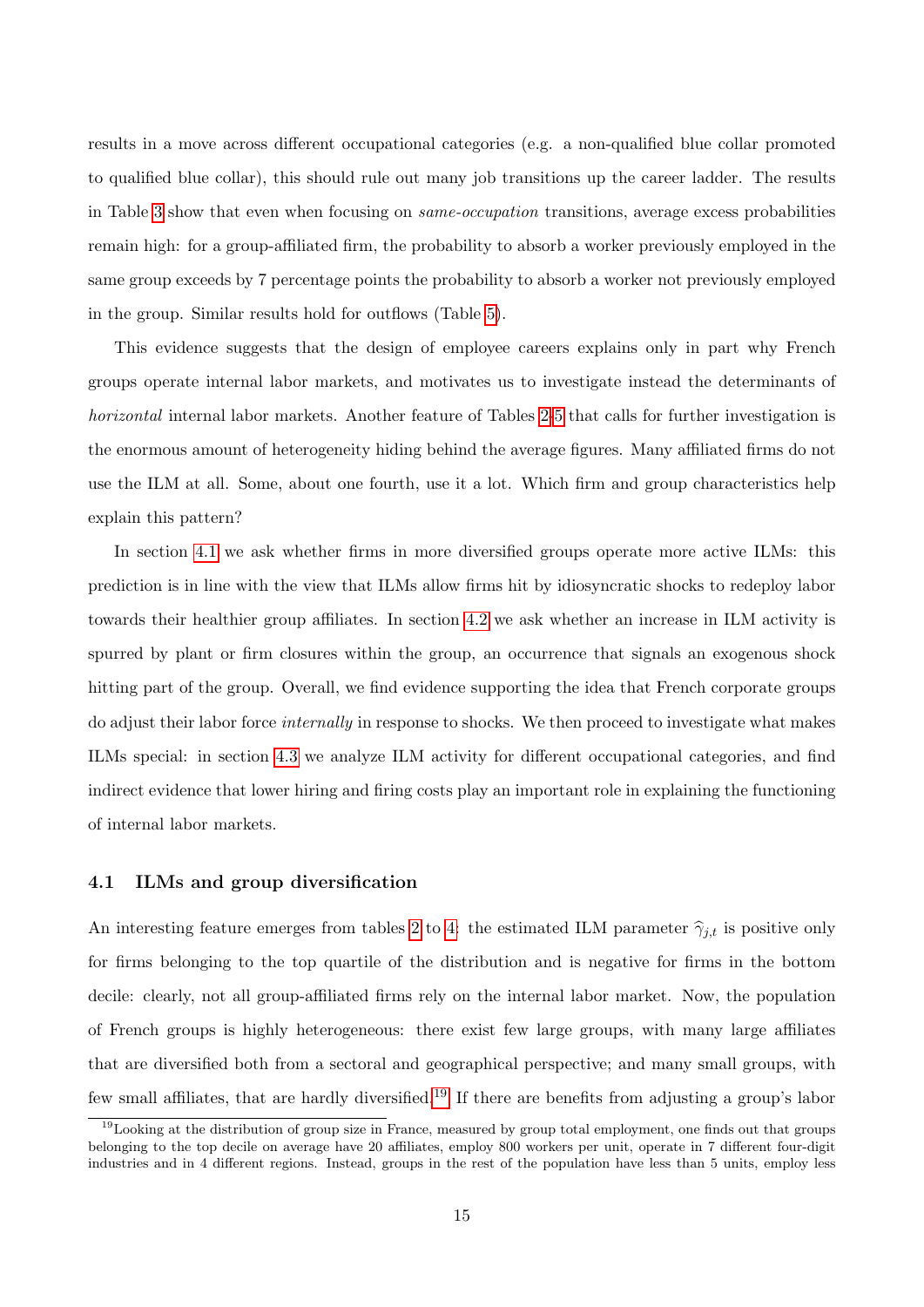force internally in response to shocks, then group diversification must be a major determinant of ILM activity: firms in more diversified groups are more likely to be exposed to unrelated shocks, which creates more scope to exploit the horizontal ILM.

To explore the role of diversification in favoring ILM activity, we estimate the following model (where we make explicit which variables vary at the group- versus firm-level adding the subscript  $q(j)$ ) which denotes the group q firm  $j$  is affiliated with):

<span id="page-16-3"></span>
$$
\widehat{\gamma}_{j,g(j),t} = \delta Div_{g(j),t} + \zeta gsize_{g(j),t} + \theta Div_{g(j),t} \times gsize_{g(j),t} + \beta X_{j,g(j),t} + a_{j,g(j)} + b_t + \varepsilon_{j,g(j),t} \tag{9}
$$

where  $\hat{\gamma}_{i,q(j),t}$  is our estimated measure of ILM activity for firm j affiliated with group g at time t: the excess probability that firm  $j$  hires a worker originating from group  $g$  rather than hiring a worker on the external labor market.<sup>[20](#page-16-0)</sup>  $Div_{q(j),t}$  is a time-varying measure of (sectoral and geographical) diversification of the group g firm j is affiliated with;  $gsize_{q(j),t}$  is the number of employees of (the rest of) the group at time t; the matrix  $X_{j,g(j),t}$  includes additional firm- and group-level controls. The descriptive statistics of our control variables are shown in Table  $6<sup>21</sup>$  $6<sup>21</sup>$  $6<sup>21</sup>$  Finally, the model includes firm×group fixed effects to account for unobserved heterogeneity at the firm×group-level and year dummies to control for macroeconomic shocks common to all firms. The parameter  $\theta$ , in this context, measures the differential impact of diversification for groups of different size on our measure of ILM activity. Tables [7](#page-35-0) and [9](#page-37-0) show the results.

Table [7](#page-35-0) focuses on sectoral diversification. We compute a measure of group diversification by calculating the share of the group total employment that is accounted for by units active in each macro-sector/4-digit sector; then we take the (opposite of the) sum of the squared values of these shares.<sup>[22](#page-16-2)</sup> Column 2 and 3 show that while for large groups diversification across macro sectors (agriculture, service, finance, manufacturing, automotive and energy) is associated with a more intense ILM activity, this is not the case for average-sized groups. This is in line with the intuition that labor is less redeployable across very distant sectors (that require different sector-specific skills), which in turn may hinder ILM activity. Conversely, and as expected, diversification across 4-digit sectors boosts

than 50 workers per-unit, operate in less than 3 different four-digit sectors and mostly in the same region.

<span id="page-16-0"></span><sup>&</sup>lt;sup>20</sup>All our regressions have been run as well using the "outflow" measure of ILM activity. Results are very similar, and are relegated to an online Appendix.

<span id="page-16-1"></span> $21$ Note that descriptive statistics are computed at the *firm level*. Hence, large groups are over-represented and the average group characteristics turn out to be larger as compared to the ones computed at the group level and mentioned at the beginning of this Section.

<span id="page-16-2"></span><sup>&</sup>lt;sup>22</sup>Essentially, we compute an Herfindahl-Hirshman Index based on the employment shares of the group in the different macro-sectors/4-digit sectors.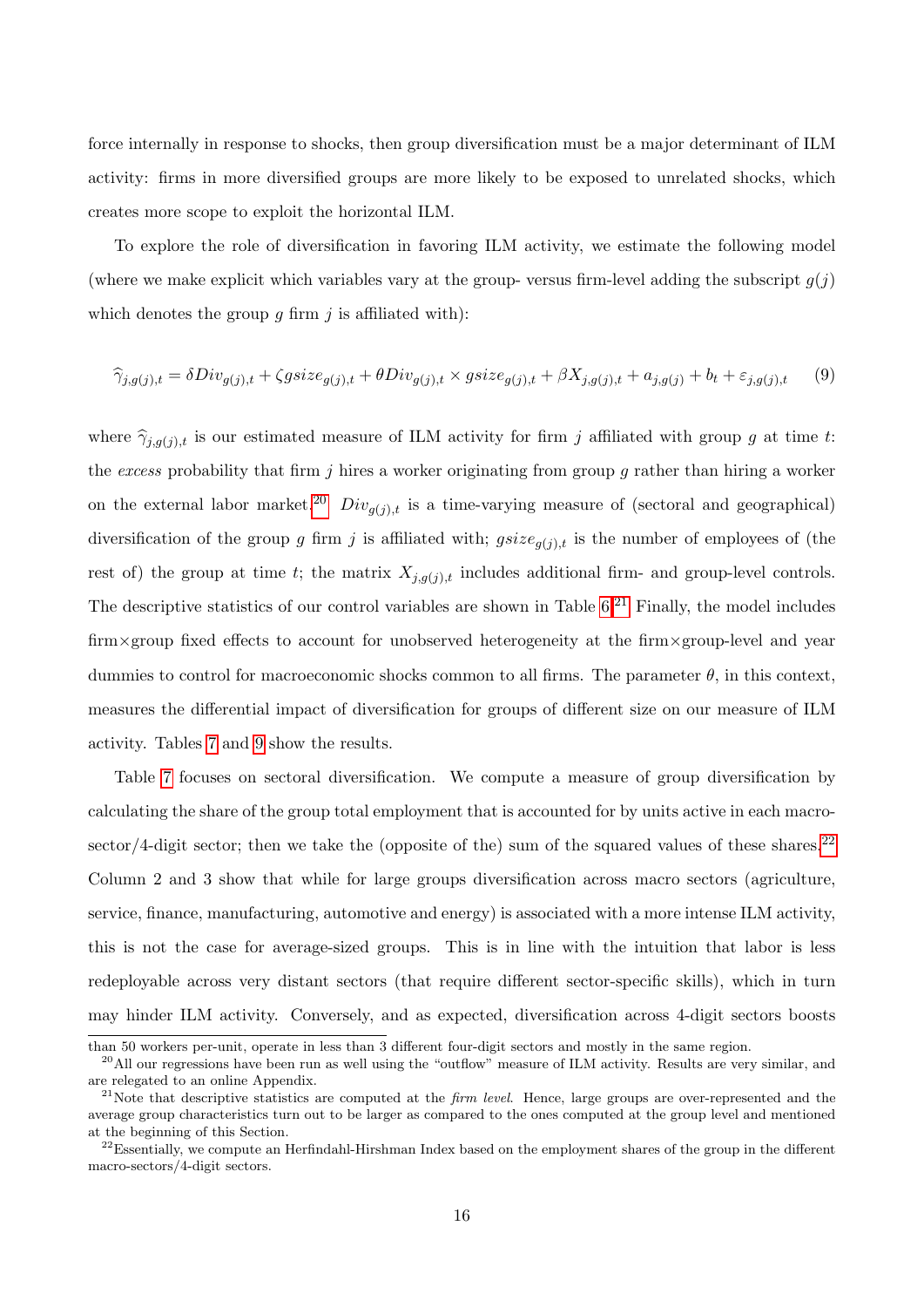ILM activity irrespective of group size (column 4). In general, the effect of diversification is stronger in larger groups, where the internal labor market is thicker.

Table [9](#page-37-0) focuses instead on geographical diversification. We first compute the share of total employment of the group that is accounted for by units located within the Paris area and outside the Paris area, respectively. Our measure of diversification is the (opposite of the) sum of the squared values of these shares. Then we perform the same exercise by computing employment shares referred to regions, i.e. the share of total employment of the group accounted for by units located in each region in France. As shown by columns 1 and 3, firms rely more on the ILM when they are affiliated with a more geographically diversified group. This effect is stronger in larger groups (columns 2 and 4). A priori, geographical dispersion allows group units to be exposed to unrelated regional shocks, thus creating more scope for horizontal ILMs. On the other hand, moving workers across more distant geographical areas might be difficult, due to trade union resistance and employment protection regulation. Our results suggest that the former effect prevails.  $23,24$  $23,24$  $23,24$ 

#### <span id="page-17-0"></span>4.2 Horizontal ILM as a response to shocks

In this section we investigate whether groups intensify their ILM activity in response to idiosyncratic shocks leading to a firm or plant closure. We denote as firm/plant closure a situation in which a firm/plant sees its employment drop by more than  $90\%$  from one year to the next or disappears altogether. In order to avoid denoting as a closure a situation in which a firm/plant simply changes identifier, we remove all the cases in which more than 70% of the lost employment ends up in the same firm/plant.

Columns  $(1)$ ,  $(2)$ ,  $(5)$  and  $(6)$  in Table [11](#page-39-0) show that the ILM activity increases in the year following the closure of at least one firm in the group. More precisely, as we denote "year of closure" the last year of activity of a given firm (before it loses at least 90% of its workforce), our results show that in

<span id="page-17-1"></span><sup>&</sup>lt;sup>23</sup>Note that the negative correlation between the number of affiliated firms and the excess probability displayed in the Tables is driven by a mechanical effect. Firms affiliated with larger groups are likely to have a higher number of triplets  ${o, z, j}$  associated with them. Remember that, in order to compute our parameter of interest  $\gamma_{c,j,t}$  we disregard all the triplets in which all the transitions from occupation  $o$  to occupation  $z$  originate from outside the group firm  $j$  is affiliated with. Now, groups composed by larger units or by a higher number of units have a more heterogeneous workforce, hence we observe transitions originating from firm j's group for a higher number of occupation pairs. This implies that we disregard fewer triplets when firm  $j$  is affiliated with a larger group. Ceteris paribus, the higher number of triplets over which it is possible to compute our parameter of interest  $\gamma_{c,j,t}$  disproportionately generates a higher number of  $\gamma_{c,j,t} = 0$ , which decreases the average  $\gamma$  of firm j.

<span id="page-17-2"></span> $^{24}$ Tables [8](#page-36-0) and [10](#page-38-0) show that similar qualitative results are obtained when we focus on outflows, i.e. on the excess probability of a worker that find a job in a group to originate from an affiliated firm over the probability of a worker who fidns a job outside the group.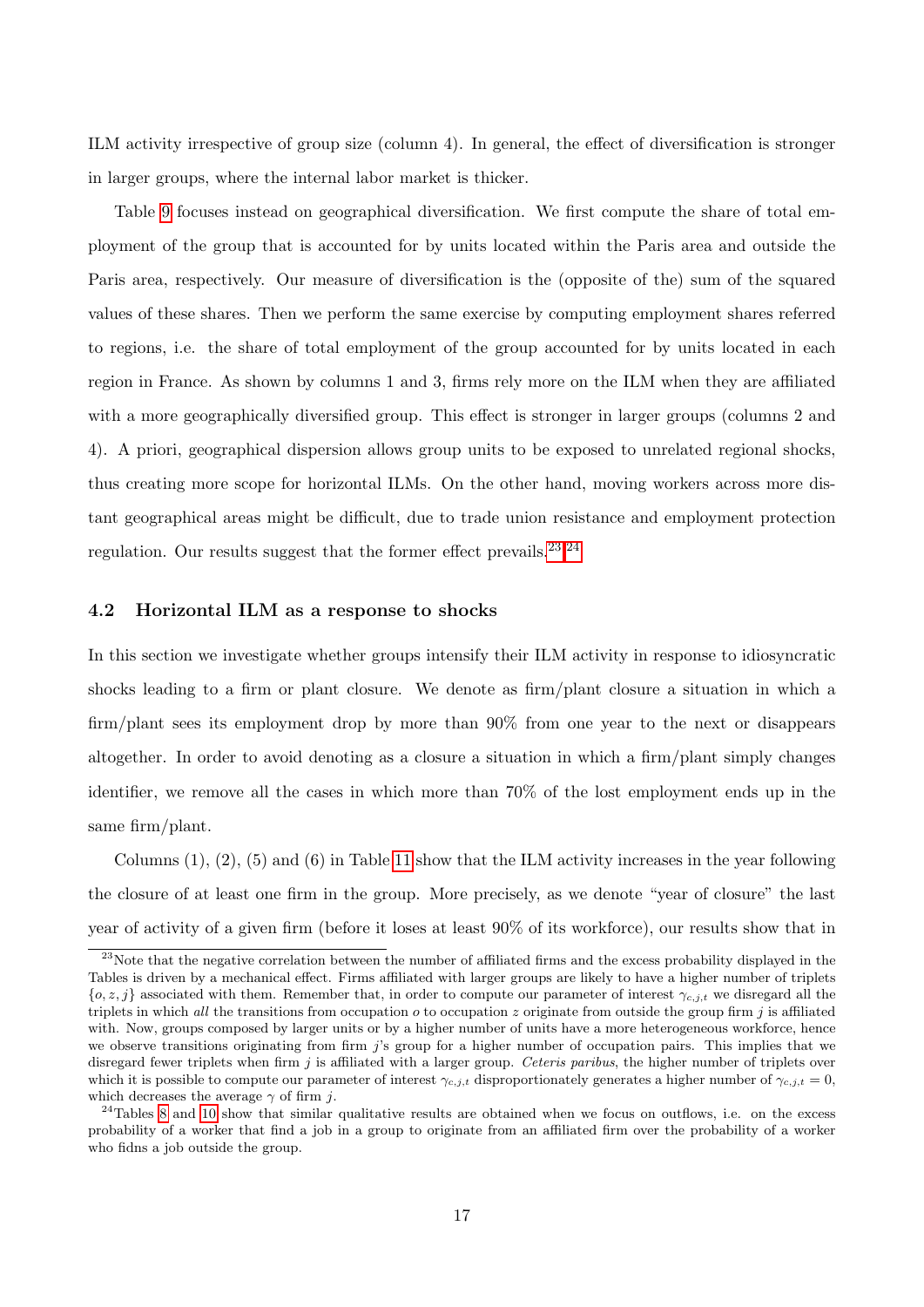year t a firm has a more pronounced tendency to hire workers who in year t-1 were employed by firms affiliated with the same group, when at least one of these firms closes (i.e. undertakes its last year of activity) in year t-1. Our results also show that closure is partially anticipated: the ILM activity also increases the year before closure, though to a smaller extent. Column (3), (4), (7) and (8) show that in year t a firm has a more pronounced tendency to hire workers who in t-1 were employed by its group affiliates, when at least one of these firms closes in year t, and thus in year t-1 was one year away from closure. Column 9 focuses instead on outflows of workers from group-affiliated firms: we find that the excess probability to originate from an affiliated firm for a worker who finds a job in a group, as opposed to a worker who finds a job outside the group, increases by 8.6 percentage points at the time when her/his firm of origin closes down. Figure [1](#page-21-1) displays the evolution of this excess probability for closing firms as time to closure approaches and shows that it starts increasing two years before closure.

In sum, we observe that a plant or a firm closure "activates" the internal labor market. This suggests that groups rely on the ILM to coordinate the employment response of affiliated firms to idiosyncratic shocks. The benefits of such coordination are likely to be high if internal labor markets display less severe frictions than the external labor market. The ILM may for instance allow labor hoarding to take place at the group rather than the individual firm level: when a firm is hit by a negative shock, its healthy group affiliates can absorb its labor force, thus retaining the accumulated human capital and the valuable information acquired on its workers.<sup>[25](#page-18-0)</sup> Labor adjustments internal to a group can also allow to save on firing costs, that may be particularly high for unionized workers, and provide employment insurance to those workers who value it most.[26](#page-18-1) Finally, the ILM may activate in the presence of positive shocks: drawing on the group's human capital may allow affiliated firms to exploit profitable growth opportunities that call for a large investment in skilled labor and are thus constrained by hiring costs. In section [4.3](#page-19-0) we proceed to investigate what makes ILMs "special" with respect to external labor markets. We provide indirect evidence that ILMs allow group firms to reduce search and screening costs for human capital intensive occupations, while saving on firing costs for

<span id="page-18-0"></span> $^{25}$ As documented in early work [\(Oi \(1962\),](#page-28-10) and Fay and Medoff (1985)), both firing and hiring (search and training) costs induce firms to hoard labor when hit by a negative shock; yet, labor hoarding is per se costly and not necessarily a feasible option for financially weak firms (see [Sharpe \(1994\)\)](#page-28-11). In [Cestone, Fumagalli, Kramarz, and Pica \(2014\),](#page-27-9) we show that with ILMs bearing less frictions than the external labor market, wealthy group firms use their financial slack to absorb workers from their liquidity-constrained group affiliates.

<span id="page-18-1"></span> $^{26}$ [Ellul, Pagano, and Schivardi \(2014\)](#page-27-10) find that family firms around the world provide employment insurance to their workers, the more so in countries and periods where the public sector insurance provision is lower, and when labor market conditions are tighter. Our paper suggests that corporate groups may as well provide employment insurance to their workers.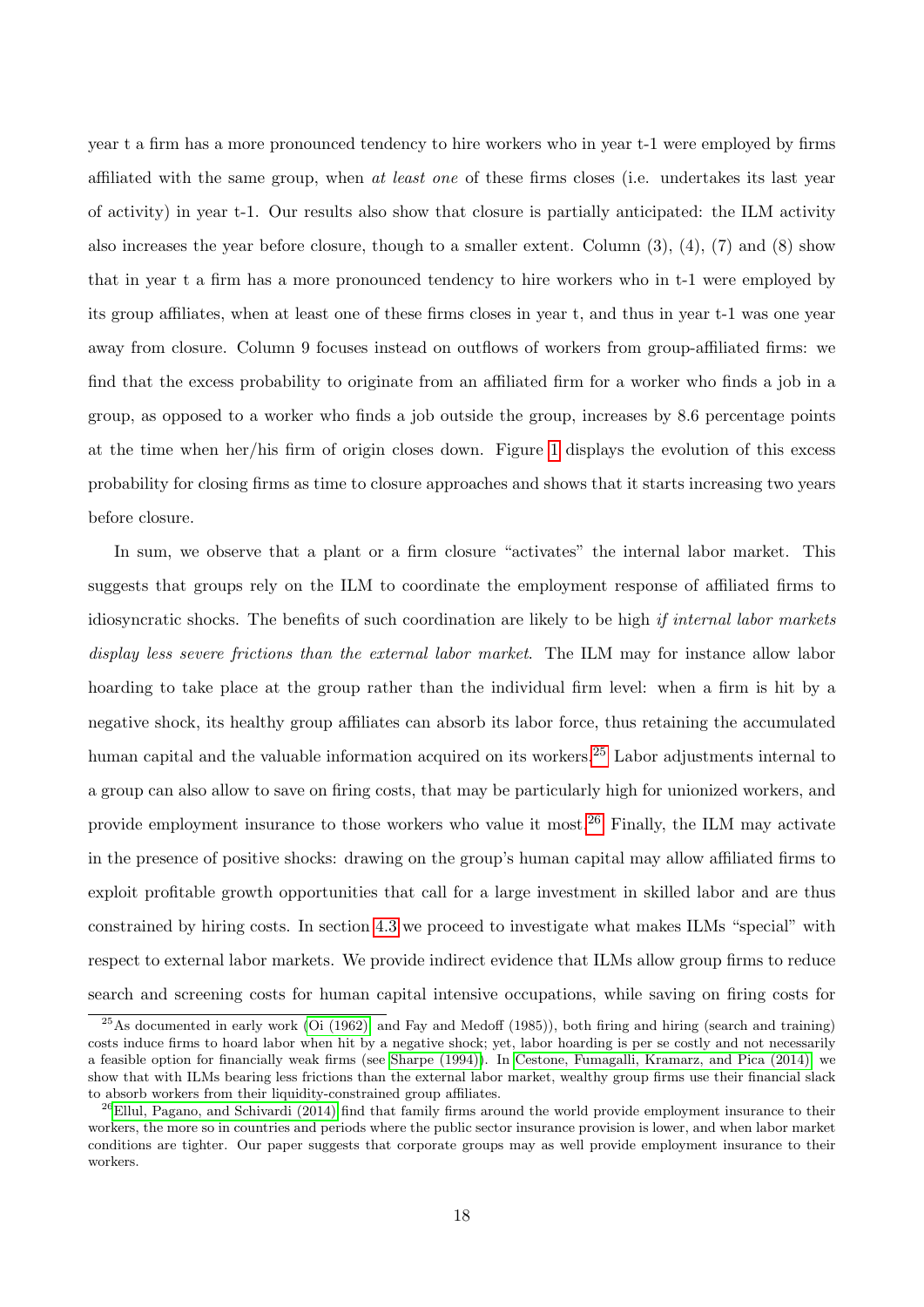more unionized low-skill occupations.

#### <span id="page-19-0"></span>4.3 ILMs and human capital: high-skill versus low-skill occupations

Prior work has documented that external labor markets are characterized by non negligible search and training costs that are particularly high in the case of skilled workers (see [Abowd and Kramarz](#page-27-0) [\(2003\),](#page-27-0) Blatter, Muehlemann, and Schenker  $(2012)$ ).<sup>[27](#page-19-1)</sup> This evidence is in line with the fact that high-skill occupations are usually information-intensive: in other words, it is particularly difficult to assess the quality of the worker being hired, her fit with the corporate culture, and her suitability for a specific task, without previous direct observation of the worker's performance. Search and screening costs may thus be substantially reduced when group-affiliated firms draw human capital from the internal labor market. At the same time, group-affiliated firms may be able to slash firing costs when workers organized in more effective unions are redeployed internally through the group's ILM. It is then natural to ask whether internal labor markets operate differently for high-skill occupations.

To this aim, in this section we turn to the estimated parameters  $\hat{\gamma}_{c,j,t}$  at the triplet level  ${o, z, j}$ for each year t. Our dependent variable is now the excess probability  $\hat{\gamma}_{c,i,q(j),t}$  defined for a given occupational pair  $\{o, z\}$ , firm j and group g in year t. The occupational categories listed in Table [1](#page-11-0) can be associated to decreasing degrees of human capital and skill. Based on these, we build four broad categories: Managers/High-Skill (Managerial and superior intellectual occupations), Intermediate (technicians and other intermediate administrative jobs), Clerical Support, and Blue Collar occupations.

Given that the dependent variable now varies also by occupation of origin and occupation of destination, we are able to augment the specification laid out in equation [\(9\)](#page-16-3) adding dummies for each category of both; by further interacting the occupational dummies with the Same Occupation dummy, we then check whether the horizontal ILM works more or less intensely for different occupational categories. Finally, we interact our time-varying measure of sectoral diversification with the different occupation categories.

Results in Table [12](#page-40-0) indicate that the activity of internal labor markets varies significantly across occupational categories, and is most intense for high-skill occupations. Columns 1 and 2 show that the excess probability to hire an employee from the group's ILM rather than from the external labor

<span id="page-19-1"></span> $27$ Recent evidence that firms engage in acquisitions [\(Ouimet and Zarutskie \(2012\)\)](#page-28-12) and vertical integration [\(Atalay,](#page-27-12) [Hortacsu, and Syverson \(2014\)\)](#page-27-12) mainly to secure scarce human capital also suggests that skilled labor comes with large hiring costs.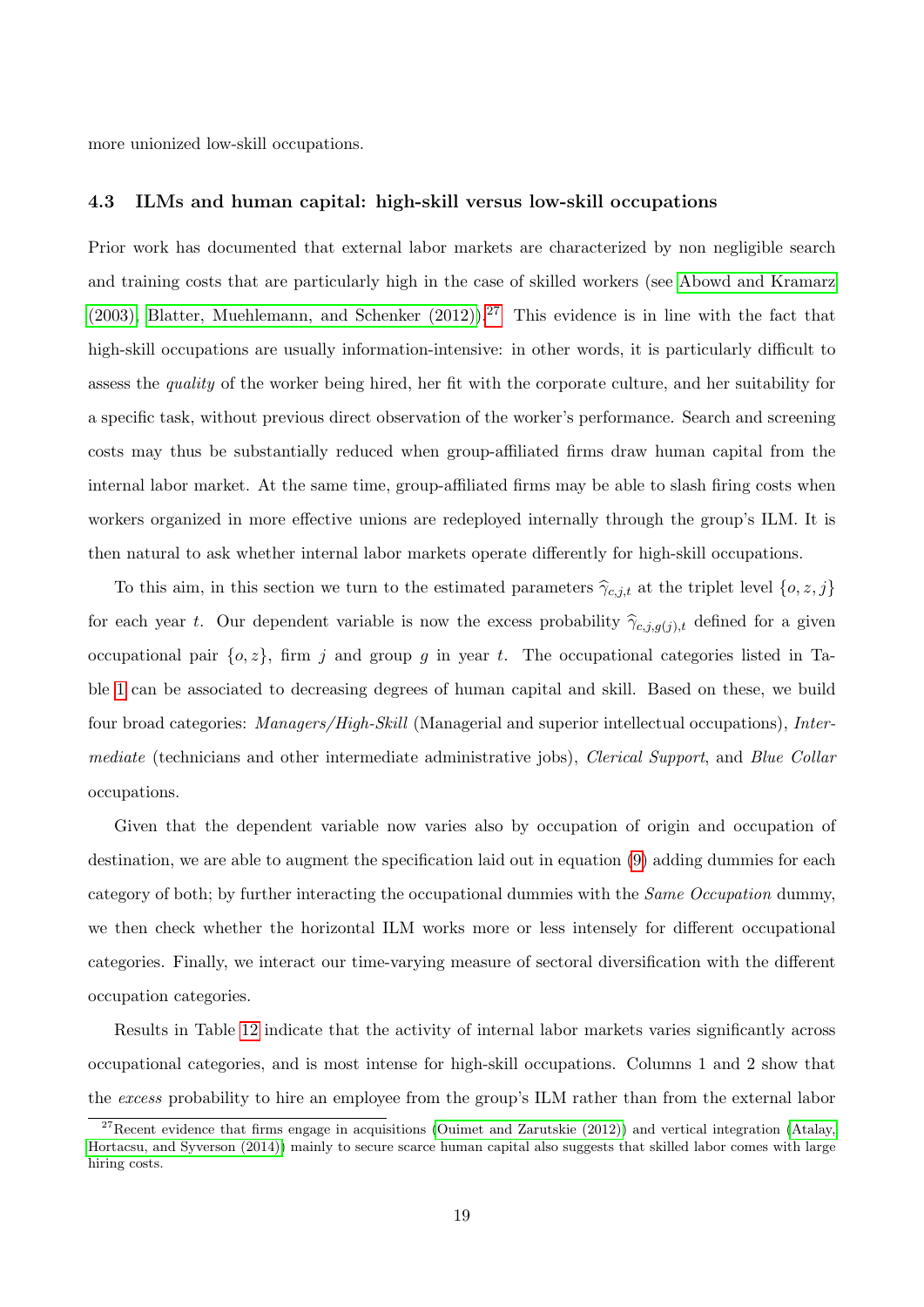market is significantly higher in the case of managers and other high-skill employees, as compared to Intermediate Occupations, Clerical Support workers and Blue Collars (both for the occupation of origin and destination).<sup>[28](#page-20-0)</sup> Consistently with results in Table [3,](#page-31-0) we also observe that the excess probability is lower when the occupation of origin coincides with the occupation of destination, suggesting that ILM activity can be in part ascribed to vertical career moves. Note also that even when focusing on horizontal job moves, we observe a more intense ILM activity for high-skill versus low-skill occupations (column 3).

In columns 4 to 7 we explore more in depth the role of sectoral diversification. In column 6 we document that diversification only boosts *horizontal* ILM activity, as captured by the *Same Occu*pation dummy interacted with Diversification. Columns 5 and 7 suggest that the positive effect of diversification on ILM intensity is concentrated in lower-ranked occupations (mostly Blue Collars and Clerical Support workers); conversely, firms affiliated with more diversified groups are less prone to hire managers and other high-skill professionals previously employed in their own group. This seems to be in line with the idea that skilled human capital is industry-specific and thus difficult to redeploy across sectors (see [Neal \(1995\)](#page-28-13) for evidence on this). Similar results hold when we look at the differential role of geographical diversification (results are available upon request).

In Table [13](#page-41-0) (columns 3 to 7) we investigate whether the internal labor market for managers and other high-skilled employees reacts differently to firm and plant closures occurring within the group, with respect to the ILM for other occupational categories. Interestingly, closures spur ILM activity for lower-ranked categories – mostly for Clerical Support workers and Blue Collars – but reduce ILM intensity for the Managerial/High-Skilled labor force (column 4). This may be because managers and other high-skilled employees find outside options on the external labor market ahead of the closure occurring, while low-skill employees have less outside options available. Furthermore, firing costs in the presence of large layoffs may be particularly high for the more unionized occupational categories. Finally, we also observe that plant and firm closures within a group have a stronger positive effect on horizontal ILM activity (column 6), particularly so in the case of lower-skilled occupations (column 6).

<span id="page-20-0"></span><sup>&</sup>lt;sup>28</sup>In the Appendix we present rankings of the disaggregated parameters  $\gamma_{c,j,t}$  estimated for the triplets  $\{o, z, j\}$ , and the same clear pattern emerges: ILM activity is strong for high-skill occupations (such as top managers, engineers, high-level technicians, doctors and lawyers) and weak for unskilled occupations (blue collars, drivers and shop assistants).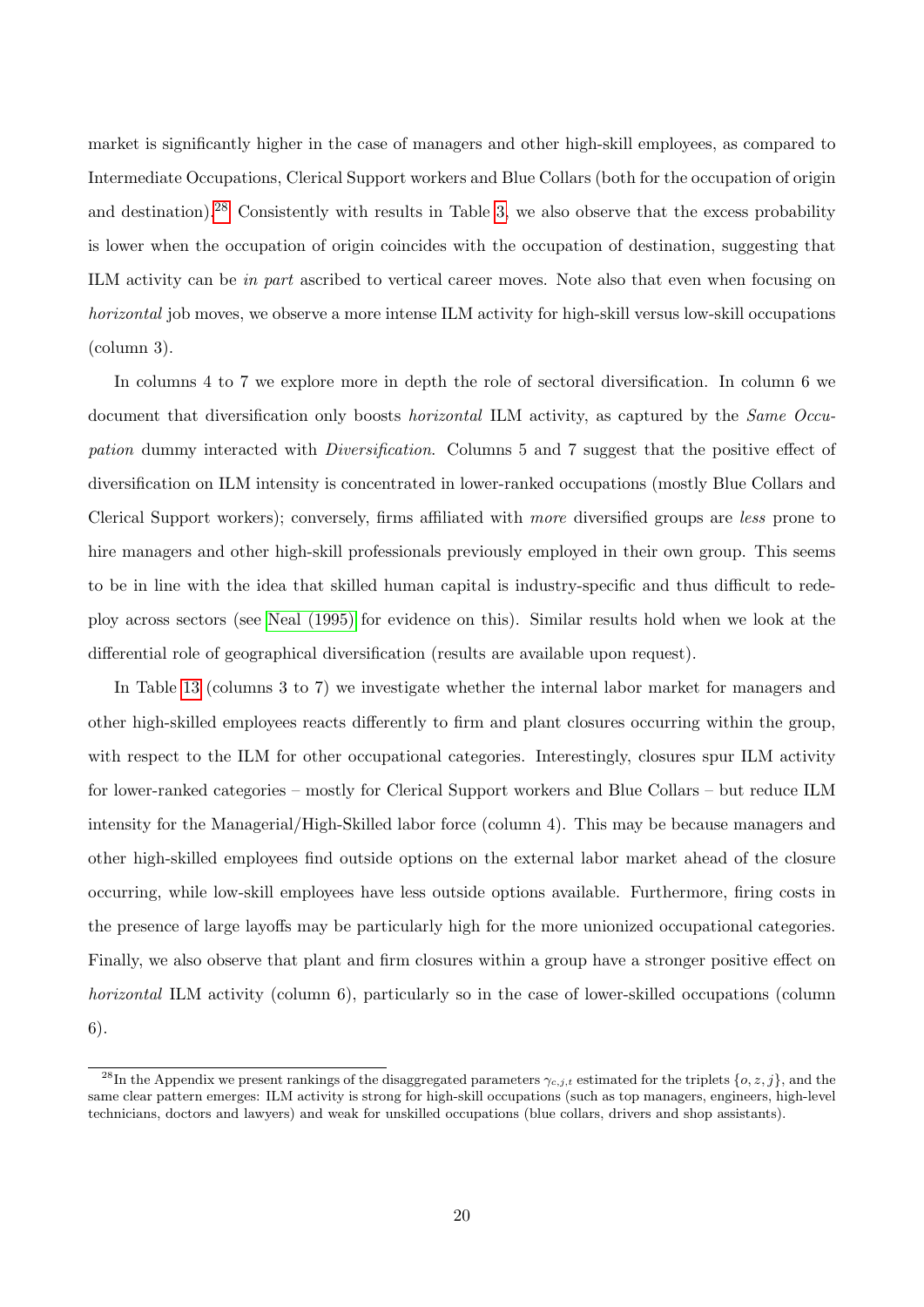

<span id="page-21-1"></span>FIGURE 1. Evolution of the excess probability (outflows) as closure approaches.

## <span id="page-21-0"></span>5 Flows of displaced workers from closing group units

We now move to a different identification strategy of the ILM effect, based on firm closure. For each group-affiliated firm  $i$  in our sample that closed during the period 2002-2010, we identify the set of all the actual and potential destinations of the displaced workers. We consider as potential destinations (a) all firms affiliated with the same group as i that have absorbed employees from i at least once in the sample period (the "ILM partners"); (b) all other firms that have absorbed employees from  $i$  at least once in the sample period (and thus deemed as potential external labor market partners for i). Thus, our unit of observation is a pair – firm of origin/firm of destination – in a given year, in which the firm of origin is a group-affiliated firm that eventually closes within our sample period.

We implement a simple diff-in-diff strategy, looking at the evolution of bilateral employment flows at closure relative to normal times (i.e. at least four years before closure) in pairs that belong to the same group as opposed to pairs that do not belong to the same group.<sup>[29](#page-21-2)</sup> Following a closure shock that raises the outflow of workers from the closing firm, the time dimension - i.e. the comparison between the flows at closure time relative to normal times - allows us to control for all the time-invariant

<span id="page-21-2"></span> $^{29}$ The evidence in Figure 1 supports this definition of "normal times," to the extent that ILM activity seems to pick up three years ahead of the actual firm closure.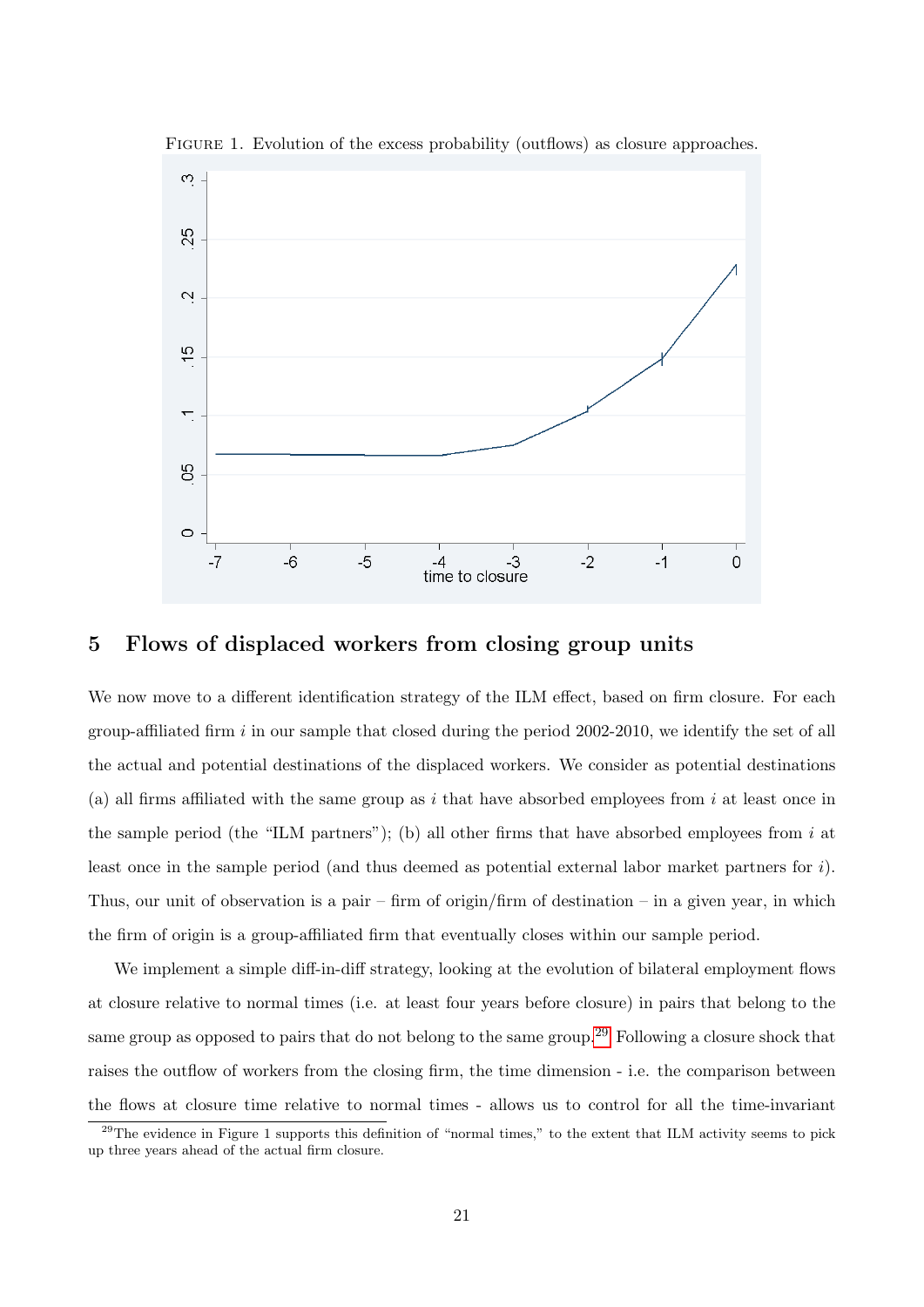pair-specific determinants of the bilateral flow. In other words, we take into account that two specific firms may experience intense flows of workers even in normal times. The second difference, i.e. the comparison between pairs affiliated with the same group and pairs not affiliated with the same group, identifies the ILM effect. In this exercise, the counterfactual is the employment flow that would have occurred between the closing firm and a destination firm not affiliated with the same group, holding constant the intensity of the bilateral flow.

We estimate the following model:

<span id="page-22-0"></span>
$$
f_{ijt} = \alpha_t + \phi_{ij} + \phi_0 BG_{jt} + \phi_1 SameBG_{ijt} + \phi_2 d_{it} + \phi_3 c_{it} \times BG_{jt} + \phi_4 c_{it} \times SameBG_{ijt} + \varepsilon_{ij}(10)
$$

where  $f_{ijt}$  is the ratio of employees moving from an affiliated firm i to a firm j in year t to the total number of employees that leave firm i in year t; the term  $\alpha_t$  and  $\phi_{ij}$  represent a set of year dummies and a firm pair fixed effect, respectively;  $BG_{jt}$  is a dummy that takes value 1 if the firm of destination is affiliated with any group in year t;  $SameBG_{ijt}$  takes value 1 if the firm of destination is affiliated with the same group as firm i, in year t. The term  $d_{it}$  indicates a set of dummies capturing the distance to closure (measured in years) of firm i. The dummy  $c_{it}$  takes the value 1 in the last two years of firm i's activity and is interacted with both  $BG_{jt}$  and  $SameBG_{ijt}$ . The variable of interest is the interaction between  $SameBG_{ijt}$  and  $c_{it}$ . Its coefficient  $\phi_4$  captures the differential effect of closures on employment flows (relative to normal times, i.e. at least four years before closure) between pairs of firms that belong to the same group relative to pairs that do not.

This approach confirms our earlier results. Table [16,](#page-44-0) column (2) presents our baseline results which are obtained by estimating equation [10.](#page-22-0) In column (1) we also present results obtained from an alternative specification which includes only firm-of-origin fixed effect. Our results show that firm closure intensifies the ILM activity. At closure (relative to normal times), the fraction of displaced workers redeployed to a firm affiliated with the same group increases by 11 to 14 percentage points more than the fraction redeployed to a non affiliated firm.

By comparing column (1) and column (2) in Table [16](#page-44-0) one can also observe that, controlling for the firm of origin time-invariant characteristics, in normal times the fraction of workers flowing to a destination firm affiliated to the same group is larger than the fraction of workers flowing to a nonaffiliated destination firm, as indicated by the positive sign of the dummy variable Same Group in the specification with the firm-of-origin fixed effect (column 1). The sign of the dummy variable Same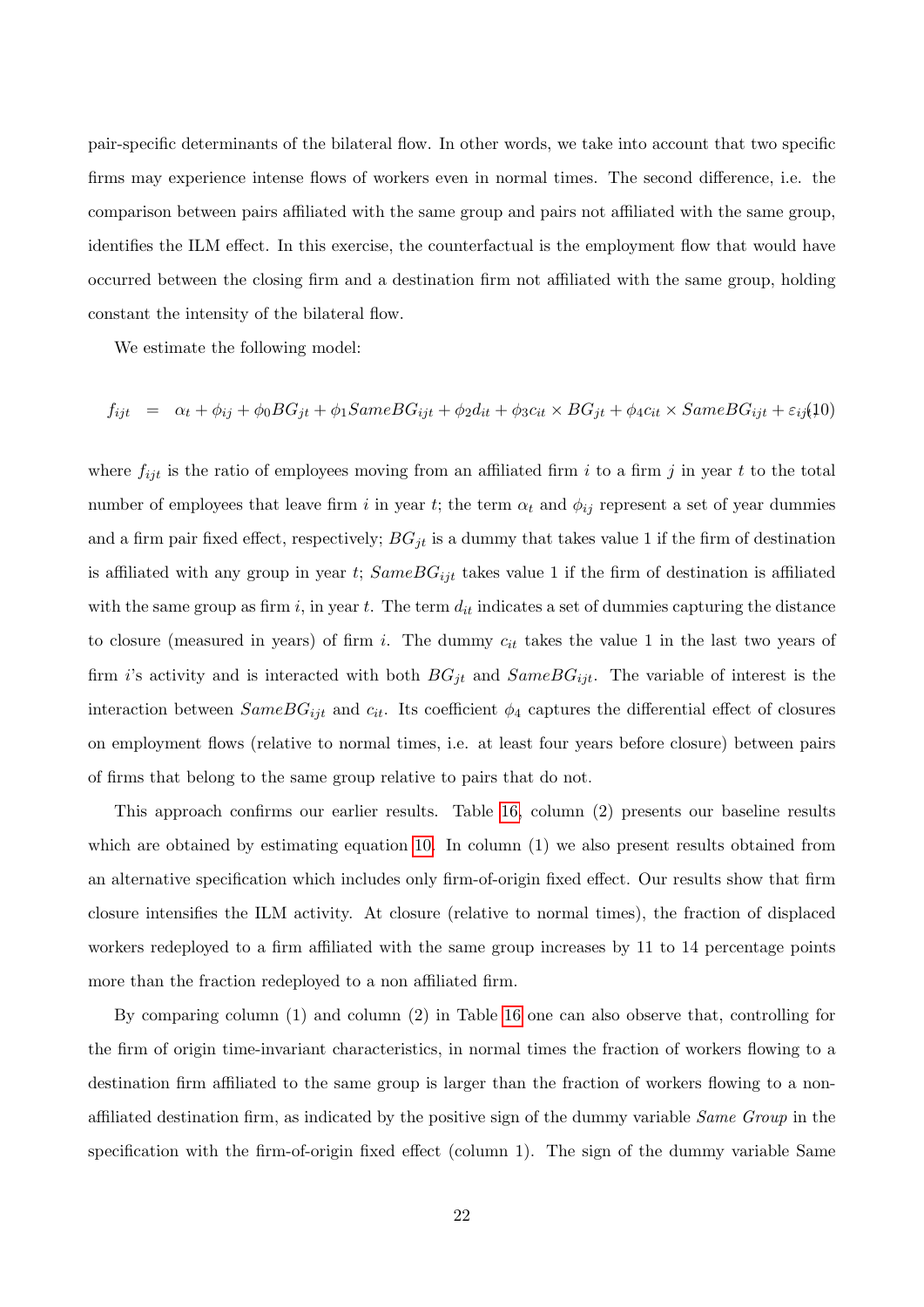Group becomes negative in our baseline specification with pair fixed effects. In this case the effect of being in the same group is identified only on the subset of pairs in which the firm of destination changes status in normal times, i.e. becomes (or stops being) affiliated with the same group as the firm of origin. At face value, this result tells us that, in normal times, controlling for the time-invariant non-observable characteristics of the pair, becoming part of the same group does not increase the flow of workers. The combination of these results suggests that, in normal times, it is not group affiliation per se, but the specific characteristics of the firms that are (self-)selected within the same group that makes the fraction of workers flowing to a destination firm larger.

However, in both specifications our variable of interest, namely the interaction between the Closure dummy and the Same Group dummy, is positive: even accounting for the time-invariant unobservables of the pair (firm of origin - firm of destination), the closure shock increases the fraction of workers flowing to an affiliated firm *more* than the fraction of workers flowing to a non-affiliated destination firm. Moreover, columns (3) and (4) of Table [16](#page-44-0) show that the "ILM effect" is more pronounced if the destination firm experiences a sectoral boom, confirming that the ILM allows the group to coordinate labor adjustments following shocks.

Table [17,](#page-45-0) columns (1) and (2), shows that the closure shock has heterogeneous effects across different occupational categories, confirming the results obtained in Section [4.3.](#page-19-0) In this case the dependent variable  $f_{i j t k}$  is the proportion of employees of occupational category k (in the firm of origin) moving from firm i to firm j in year t relative to the total number of workers that leave firm i in year t. As in Section [4.3,](#page-19-0) we consider four occupational categories: managers, intermediate occupation, clerical support and blue collars, with blue collars being the excluded category. We estimate two specifications, in which we allow for the time-invariant characteristics of each occupation of origin to differ across firms of origin (i.e. we include firm-of-origin×occupation-of-origin fixed effects) and across pairs of firms (i.e. we include pair×occupation-of-origin fixed effects).

Results are similar across the two specifications and show that firm closure intensifies ILM activity more for blue collar workers and to a lesser extent for the other categories of workers. More precisely, at closure the fraction of blue collar workers redeployed to an affiliated firm increases more than the fraction redeployed to a non-affiliated firm, as indicated by the positive and significant coefficient of Closure  $\times$  Same Group which measures the impact of the closure shock on the excluded category. namely blue collar workers. The triple interactions of *Closure*  $\times$  *Same Group* with the other occupational categories are all negative, showing that the stronger effect of the closure shock on internal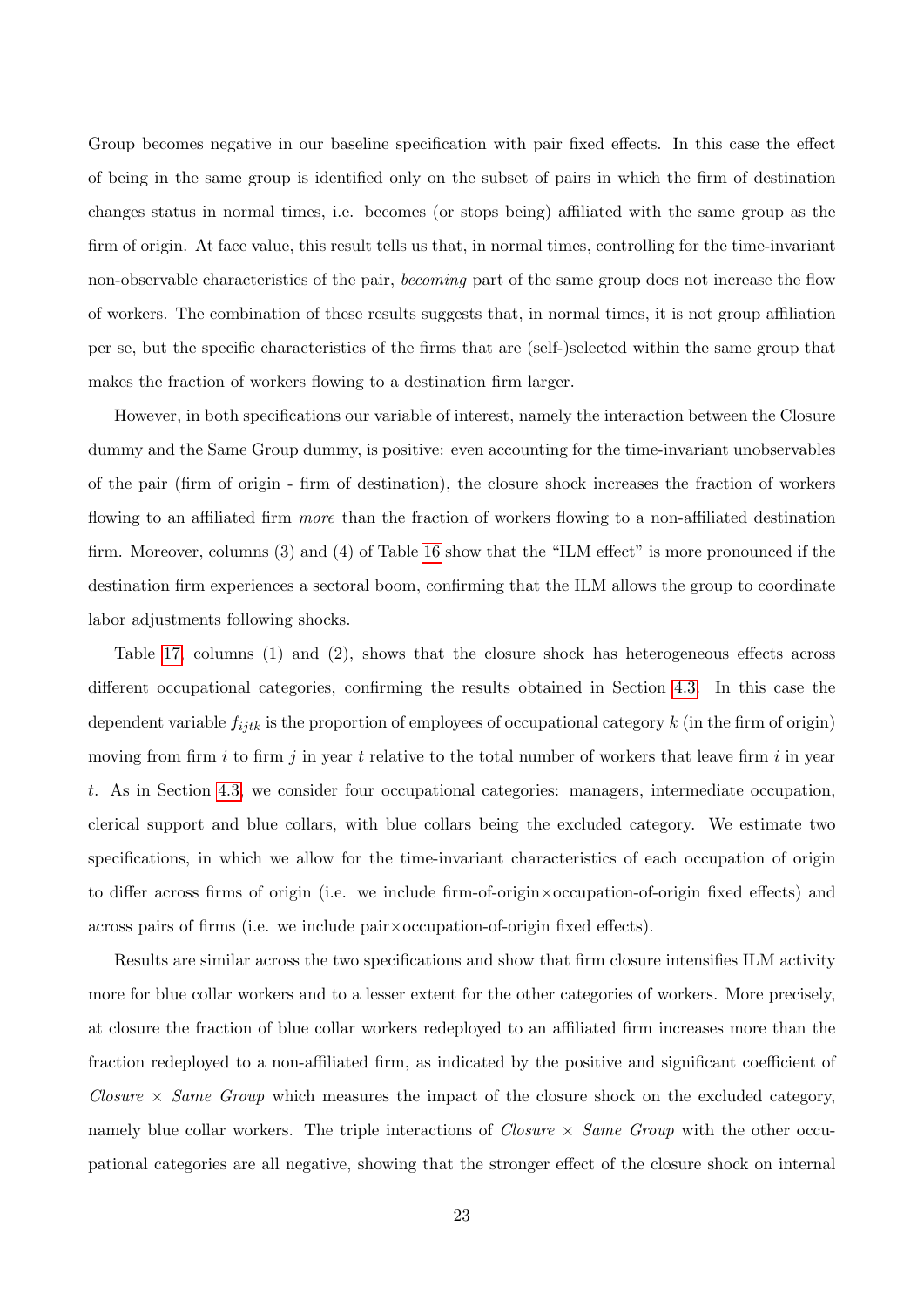flows as compared to external flows is less pronounced for the other types of workers. Interestingly, the effect is monotonically decreasing, being the smallest for managers.<sup>[30](#page-24-0)</sup> Note also that, in normal times, the opposite pattern emerges: the difference between the fraction of workers redeployed to a firm affiliated with the same group with respect to the fraction redeployed to a non-affiliated firm increases along the occupational ladder, and is largest for managers as indicated by the coefficient of Same Group interacted with the different occupational categories.<sup>[31](#page-24-1)</sup> This set of results is consistent with those presented in Section [4.3.](#page-19-0)

In Columns (3) and (4) of Table [17](#page-45-0) we move to wages and examine the wage changes of workers transiting from firm i to firm j at time t: thus, the unit of observation is now the worker.<sup>[32](#page-24-2)</sup> Column (3) shows that blue collar workers do not enjoy any wage premium (or penalty) when moving within the same group, neither in normal times nor upon closure, as indicated by the non-significant coefficients of Same Group and Same Group  $\times$  closure. The only action concerns managers that seem to enjoy a premium in normal times of about 11.75 percentage points (Same Group  $\times$  Managers), almost completely dissipated upon closure (Same Group  $\times$  Closure  $\times$  Managers). Those effects vanish in column (4) in which we control for the pair fixed effect (interacted with the occupation of origin fixed effect): this suggests that the wage premium (penalty) in normal times (closure time) are due to the managers (self)selecting into high-(low-)wage firms.

The difference-in-difference methodology also allows us to study whether this effect is heterogeneous depending on the characteristics of the absorbing firms.<sup>[33](#page-24-3)</sup> In particular, a natural question arises as to whether the reallocation of labor within groups depends on the financial status of the group-affiliated units. This is addressed is section [5.1](#page-24-4) below.

#### <span id="page-24-4"></span>5.1 Employment flows and destination firms' financial status

In this subsection we investigate whether the flow of employees redeployed to ILM versus ELM partner firms upon closure is affected by the firm of destination's size and financial status. For this purpose we merge our data with balance sheet data from the FICUS. This is a dataset constructed from

<span id="page-24-0"></span> $30$ In column (1), the coefficients of the triple interactions are significantly different from each other at least at 5%. In column (2) the coefficient of  $Closure \times Same$  Group×Managers is significantly different from the coefficient of Closure×Same Group×Clerical Support at 5%.

<span id="page-24-2"></span><span id="page-24-1"></span> $31$ In column (1), the coefficients of the double interactions are significantly different from each other at 0.1%.

<sup>&</sup>lt;sup>32</sup>Notice that, in this case, the (potential) wage gains/losses associated with a move between firms exhibiting zero worker flows cannot be observed.

<span id="page-24-3"></span> $33$ We can control for firm-level characteristics, to the extent that we investigate the activity of ILMs within groups of affiliated firms. This is in contrast to work focusing on diversified firms, where ILMs reallocate workers across firm segments (see e.g. [Tate and Yang \(2014\)\)](#page-29-1).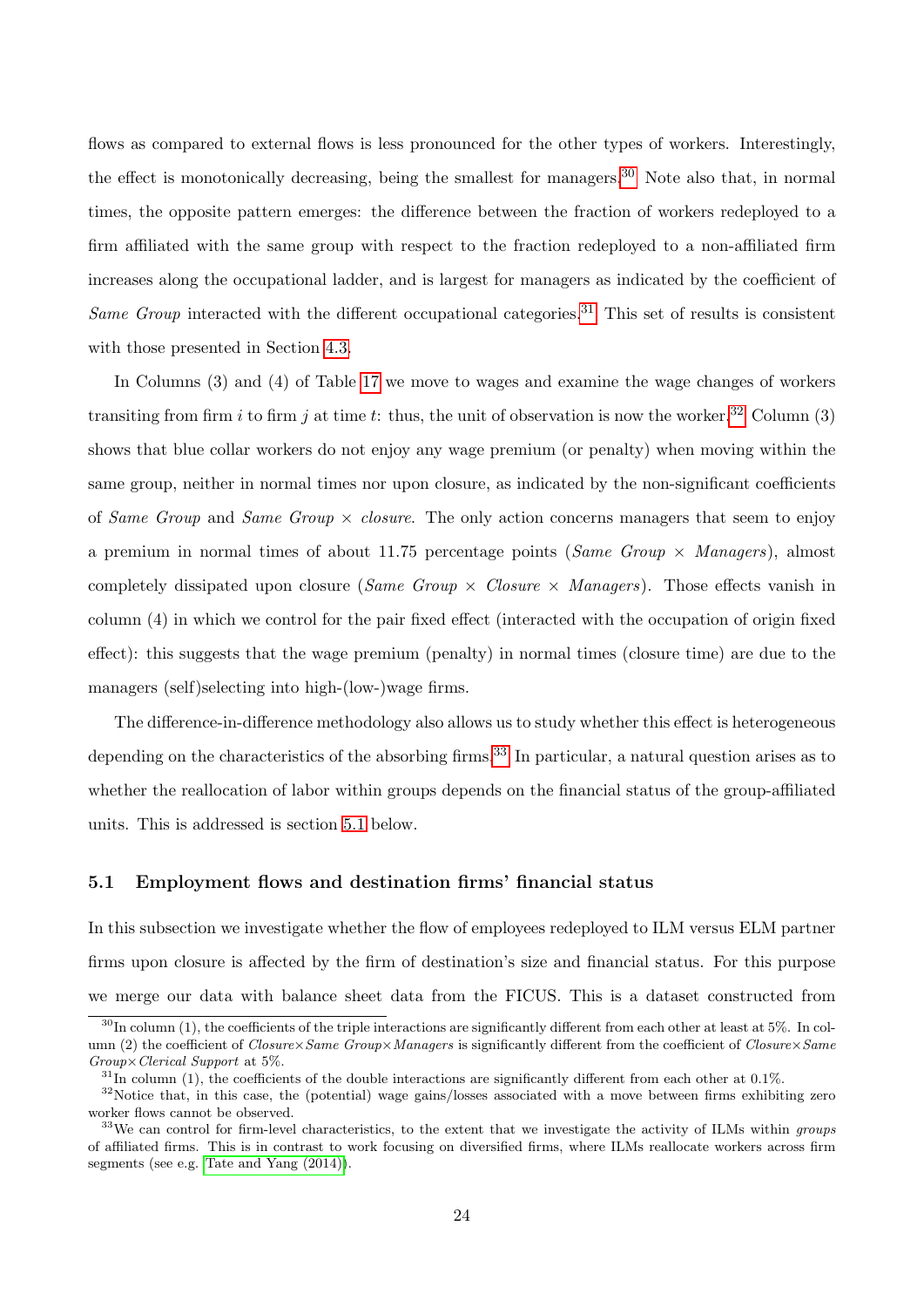administrative fiscal data, and covers the universe of French firms. The administrative unit in FICUS is the firm ("entreprise"); hence, for each firm of destination in our dataset we construct a measure of size (book value of total assets), and two measures of financial health: leverage (book value of debt over total assets) and coverage (EBITDA over interest expense).<sup>[34](#page-25-0)</sup> Very high levels of financial leverage may imply that a firm has limited debt capacity and thus does not enjoy the financial flexibility necessary to expand its workforce.<sup>[35](#page-25-1)</sup> A very low interest coverage ratio signals that the firm is at risk of default in the near future and possibly subject to the formal or real control of debtholders.<sup>[36](#page-25-2)</sup>

We study whether our difference in difference "ILM effect" ( $SameBG \times Closure$ ) varies for firms of destination at different percentiles of the distribution of assets, leverage and coverage: we expect the effect of financial health to kick in at very high (low) levels of leverage (coverage). Our dependent variable is the ratio of employees moving in year  $t$  from a group-affiliated firm  $i$  to any ILM or ELM partner j not operating in the financial sector, over the total number of employees displaced by firm i in that year.

Table [18](#page-46-0) reports the results. Our first finding is that the ILM effect is larger for larger firms. At closure, the fraction of displaced workers redeployed to a firm affiliated with the same group – and whose assets are between the 10th and 50th percentile of the distribution – increases by 7.5 (5.6) percentage percentage points more than the fraction redeployed to a non-affiliated firm of similar size; however, this effect is 5 to 6 percentage points larger for absorbing firms whose assets are above the median, and even larger for absorbing firms with assets in the top decile of the distribution. We also find that our difference in difference effect is significantly smaller for highly levered firms (firms whose leverage falls in the top decile of the distribution) and for firms that are close to default (firms whose coverage ratio falls in the bottom decile). Overall, columns 5 to 8 suggest that while upon closure of a group-affiliated firm, ILM activity picks up with respect to normal times (with more displaced workers redeployed within the group as opposed to outside the group), highly levered and distressed group affiliates are less likely to account for this intensification of ILM activity.

<span id="page-25-0"></span> $34$  For every firm pair, the destination firm's size and financial status are measured in "normal times", i.e. by averaging, respectively, total assets, leverage and coverage over the period that dates at least four years before the firm of origin's closure. Indeed, a firm's closure is likely to affect the size and financial status of both its ELM and ILM partners.

<span id="page-25-1"></span><sup>&</sup>lt;sup>35</sup>An affiliated firm's closure may generate an expansion opportunity for group units as high-skilled employees can be absorbed from the ILM incurring low hiring costs. However, debt overhang may prevent highly levered units to seize this opportunity.

<span id="page-25-2"></span><sup>&</sup>lt;sup>36</sup>The violation of financial covenants imposing a minimal coverage ratio often boosts debtholders' control rights, which may limit the group's ability to reallocate workers towards distressed units.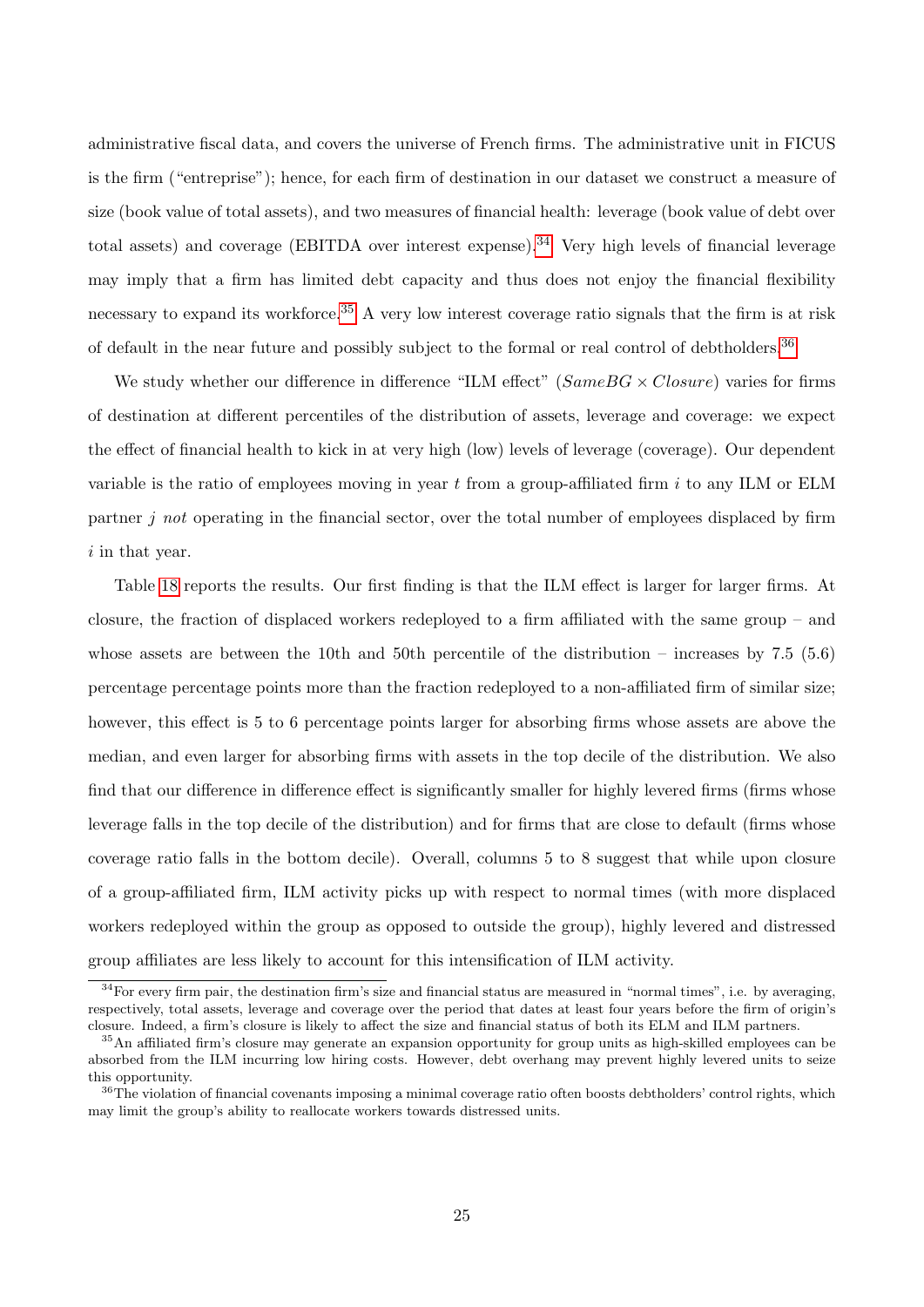# <span id="page-26-0"></span>6 Conclusions

In this paper, we exploited a matched employer-employee data set merged with information on firms' group affiliation, to investigate whether and why French business groups operate internal labor markets. Even after accounting for the endogeneity of group structure, we find that group-affiliated firms are particularly prone to draw employees from the ILM, rather than from the external labor market. Our evidence suggests that while vertical careers explain in part why groups operate internal labor markets, *horizontal* ILMs are the predominant phenomenon, with groups reallocating labor internally in response to idiosyncratic shocks. To support this view, we also find that more (geographically and sectorally) diversified groups – whose units are more likely to be exposed to unrelated shocks - display a more intense ILM activity. Internal labor market activity also picks up when part of the group is hit by a shock leading to firm or plant closures.

Our findings suggest that internal labor markets suffer from less severe frictions than the external labor market. To investigate this further, we study whether groups' ILMs operate differently for different occupational categories. We observe that in "normal times" group-affiliated firms rely on ILMs mainly to adjust their skilled labor force, which suggests that ILMs allow groups to slash search and training costs for the most human capital-intensive occupations. However, when major shocks hit part of the group, leading to plant or firm closures, ILM activity picks up for the lower-skilled occupations: then, firms affiliated with closing units become significantly more likely to absorb lowerskilled employees from their group rather than the external labor market. We interpret this as evidence that the ILM is also used to limit large-scale involuntary dismissals for the more unionized workers.

Finally, we exploit our data to study the bilateral flows of workers from group firms towards their affiliated units versus non-affiliated firms. Differently from previous studies that have focused on ILMs within diversified firms, we are able to control for the characteristics of firm of origin and firm of destination. Relying on a difference in difference strategy, we find that for any group firm that experiences a closure at some point in the sample period, the fraction of separating workers moving to any affiliated firm increases more upon closure than the fraction of separating workers moving to any external labor market partner. This diff-in-diff effect is more pronounced for larger absorbing firms and less pronounced for absorbing firms with a very high (low) leverage (coverage) ratio. This suggests that potential ILM partners with limited debt capacity and/or close to default are less likely to account for the intensification of ILM activity observed upon closure of group units.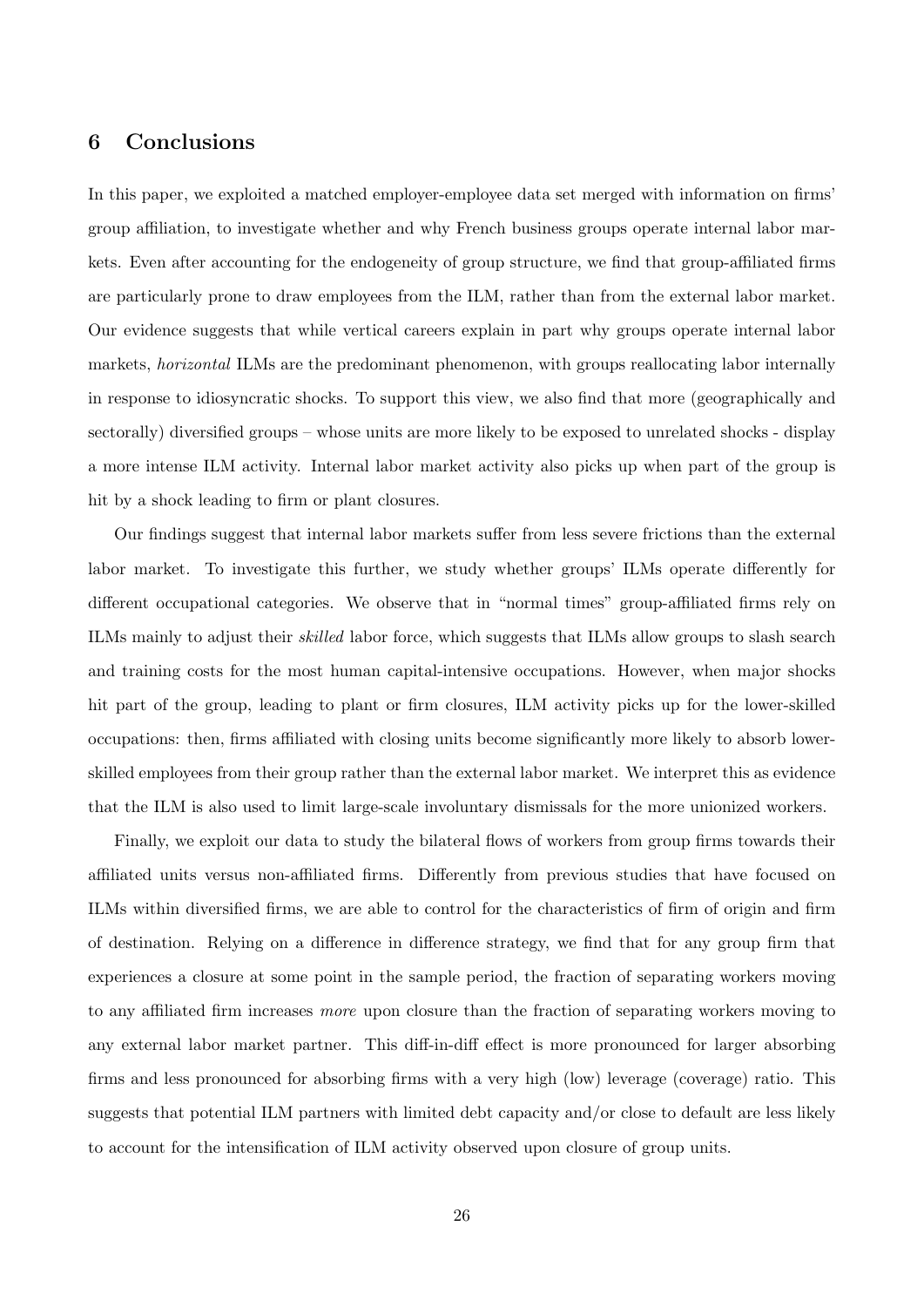# References

- <span id="page-27-0"></span>Abowd, J. and F. Kramarz (2003). The costs of hiring and separations. Labour Economics 10, 499–530.
- <span id="page-27-3"></span>Almeida, H. and C. Kim (2013). The effect of internal capital markets on corporate investment: Evidence from the asian financial crisis. AFA San Diego Meetings Paper .
- <span id="page-27-12"></span>Atalay, E., A. Hortacsu, and C. Syverson (2014). Vertical integration and input flows. American Economic Review 104 (4), 1120–1148.
- <span id="page-27-11"></span>Blatter, M., S. Muehlemann, and S. Schenker (2012). The costs of hiring skilled workers. European Economic Review 56, 20–35.
- <span id="page-27-8"></span>Bloch, F. and E. Kremp (1999). Ownership and voting power in france. Fondazione Eni Enrico Mattei Working Paper 62.
- <span id="page-27-4"></span>Boutin, X., G. Cestone, C. Fumagalli, G. Pica, and N. Serrano-Velarde (2013). The deep-pocket effect of internal capital markets. Journal of Financial Economics 109 (1), 122–145.
- <span id="page-27-9"></span>Cestone, G., C. Fumagalli, F. Kramarz, and G. Pica (2014). Internal labor markets and financial constraints. Working Paper.
- <span id="page-27-10"></span>Ellul, A., M. Pagano, and F. Schivardi (2014). Employment and wage insurance within firms: Worldwide evidence. Kelley School of Business Research Paper No. 2014-23.
- <span id="page-27-1"></span>Faccio, M. and L. H. Lang (2002). The ultimate ownership of western european corporations. Journal of Financial Economics 65 (3), 365–395.
- <span id="page-27-5"></span>Faccio, M. and W. O'Brien (2015). Business groups and internal markets for human capital. Working Paper, Krannert School of Management Purdue University.
- <span id="page-27-7"></span>Friebel, G. and M. Raith (2013). Managers, training, and internal labor markets. Simon School Working Paper No. FR 13-31.
- <span id="page-27-6"></span>Gibbons, R. and M. Waldman (1999). Careers in organizations: Theory and evidence. In O. Ashenfelter and D. Card (Eds.), *Handbook of Labor Economics*, Volume 3, pp. 2373–2437. Amsterdam: North Holland.
- <span id="page-27-2"></span>Gopalan, R., V. Nanda, and A. Seru (2007). Affiliated firms and financial support: Evidence from indian business groups. Journal of Financial Economics 86, 759–795.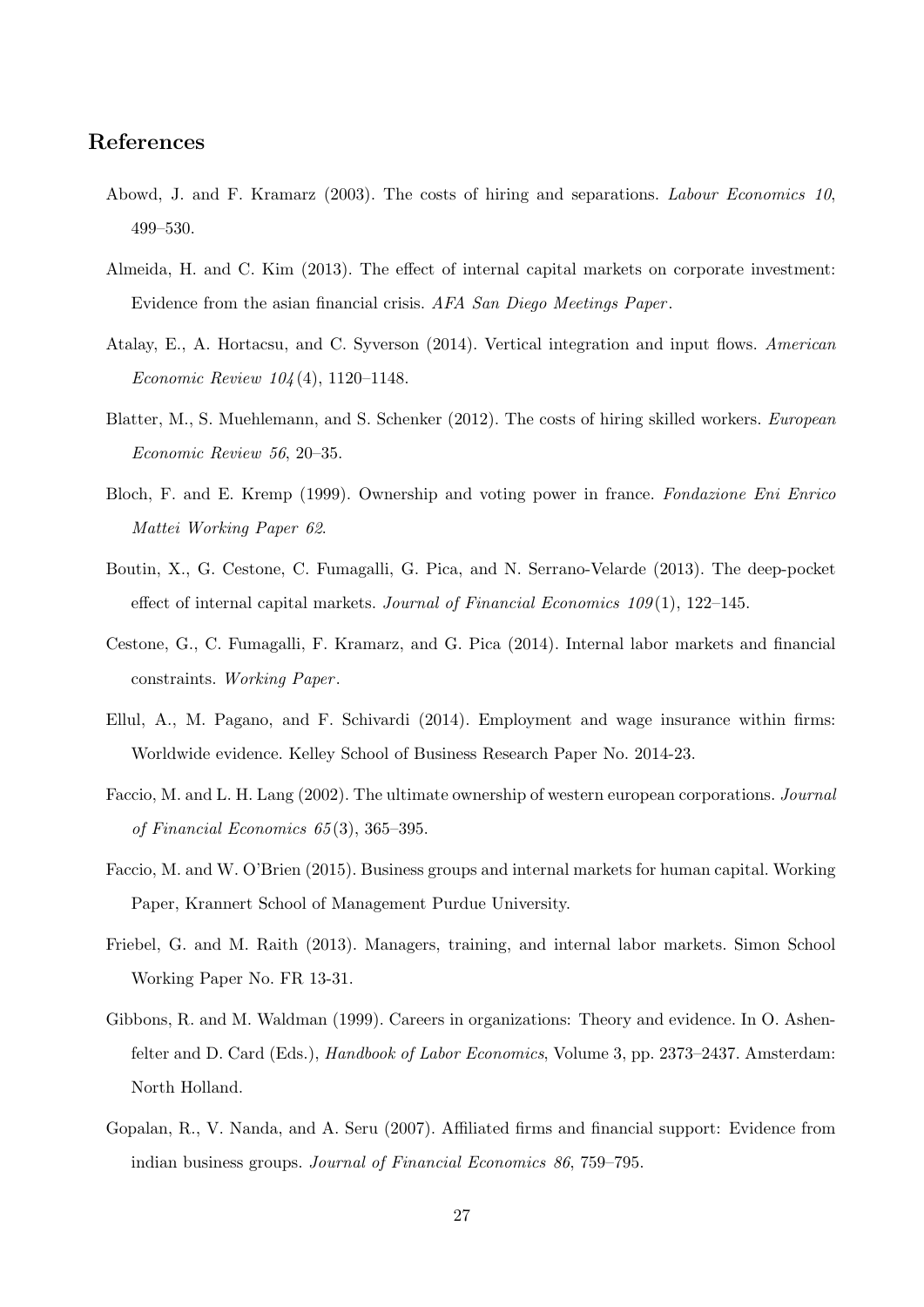- <span id="page-28-6"></span>Ke, R., J. Li, and M. Powell (2014). Managing careers in organizations. Kellog School of Management, Northwestern University.
- <span id="page-28-0"></span>Khanna, N. and K. Palepu (1997). Why focused strategies may be wrong for emerging markets. Harvard Business Review 75, 41–51.
- <span id="page-28-4"></span>Khanna, T. and K. Palepu (1999). Policy shocks, market intermediaries, and corporate strategy: The evolution of business groups in chile and india. Journal of Economics and Management  $Strategy 8(2), 271-310.$
- <span id="page-28-1"></span>Khanna, T. and Y. Yafeh (2007). Business groups in emerging markets: paragons or parasites? Journal of Economic Literature 45, 331–373.
- <span id="page-28-9"></span>Kramarz, F. and O. Nordström Skans (2013). When strong ties are strong: Networks and youth labor market entry. Review of Economic Studies (Forthcoming).
- <span id="page-28-8"></span>Kramarz, F. and D. Thesmar (2013). Networks in the boardroom. Journal of the European Economic Association 11 (4), 780–807.
- <span id="page-28-2"></span>La Porta, R., F. Lopez-de Silanes, and A. Shleifer (1999). Corporate ownership around the world. *Journal of Finance*  $54(2)$ ,  $471-517$ .
- <span id="page-28-5"></span>Lazear, E. (1999). Personnel economics: Past lessons and future directions. Journal of Labor Economics 17, 199–236.
- <span id="page-28-3"></span>Maksimovic, V. and G. M. Phillips (2013). Conglomerate firms, internal capital markets, and the theory of the firm. Annual Review of Financial Economics  $5(1)$ , 225–244.
- <span id="page-28-13"></span>Neal, D. (1995). Industry-specific human capital: Evidence from displaced workers. Journal of Labor Economics  $13(4)$ , 653–677.
- <span id="page-28-12"></span><span id="page-28-10"></span>Oi, W. (1962). Labor as a quasi fixed factor. Journal of Political Economy 70, 538–.
- <span id="page-28-11"></span>Ouimet, P. and R. Zarutskie (2012). Acquiring labor.
- Sharpe, S. A. (1994, September). Financial market imperfections, firm leverage, and the cyclicality of employment. American Economic Review 84 (4), 1060–74.
- <span id="page-28-7"></span>Silva, R. (2013). Internal labor markets and investment in conglomerates. Working papers, U.S. Census Bureau, Center for Economic Studies.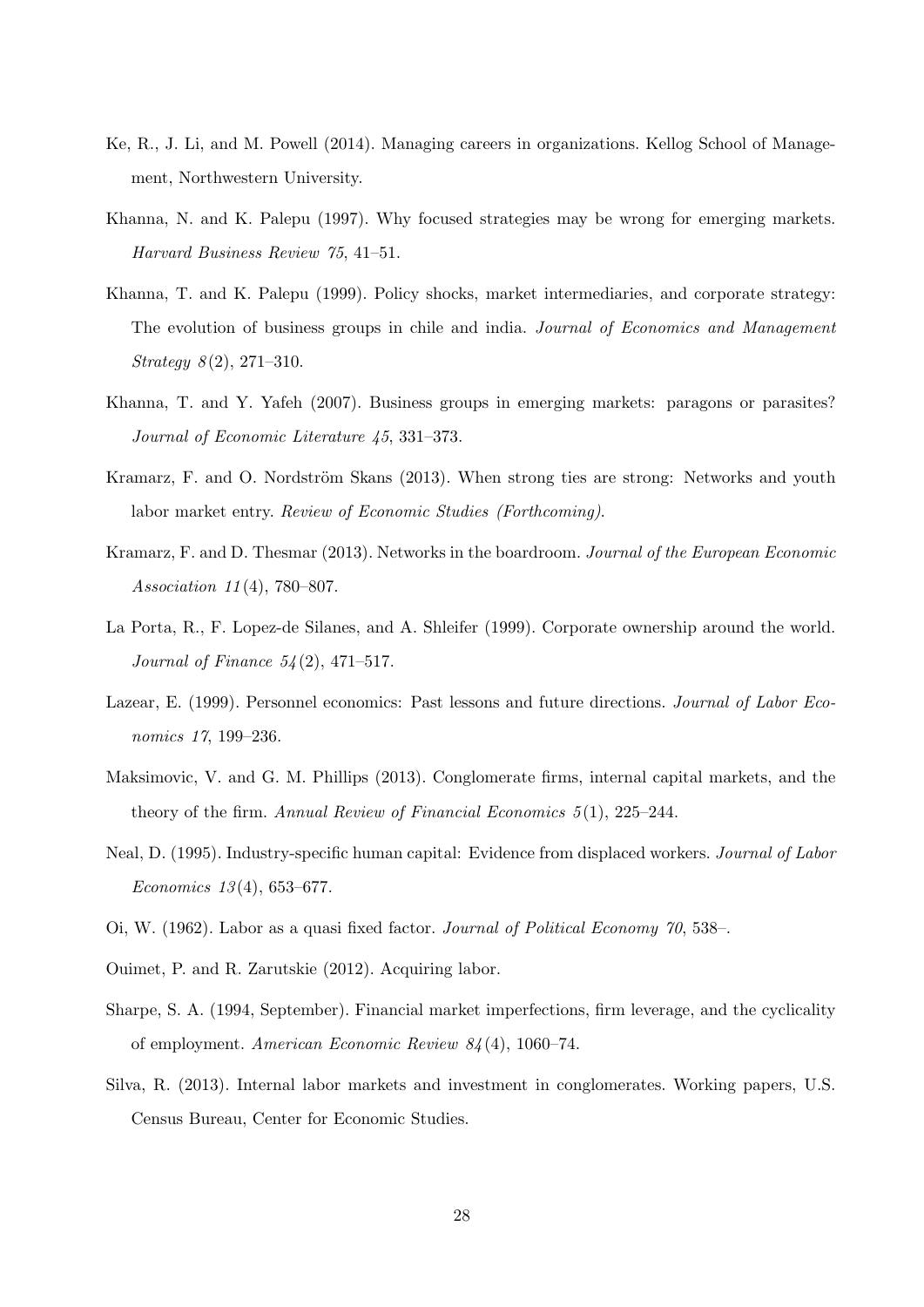- <span id="page-29-0"></span>Stein, J. (2003). Agency, information and corporate investment. In G. M. Constantinides, M. Harris, and R. M. Stulz (Eds.), Handbook of the Economics of Finance, Volume 1, Chapter 2, pp. 111– 165. Elsevier.
- <span id="page-29-1"></span>Tate, G. and L. Yang (2014, August). The bright side of corporate diversification: Evidence from internal labor markets. Working Papers 13-40, Center for Economic Studies, U.S. Census Bureau.
- <span id="page-29-2"></span>Waldman, M. (2012). Theory and evidence in internal labor markets. In R. Gibbons and J. Roberts (Eds.), Handbook of Organizational Economics. Princeton University Press.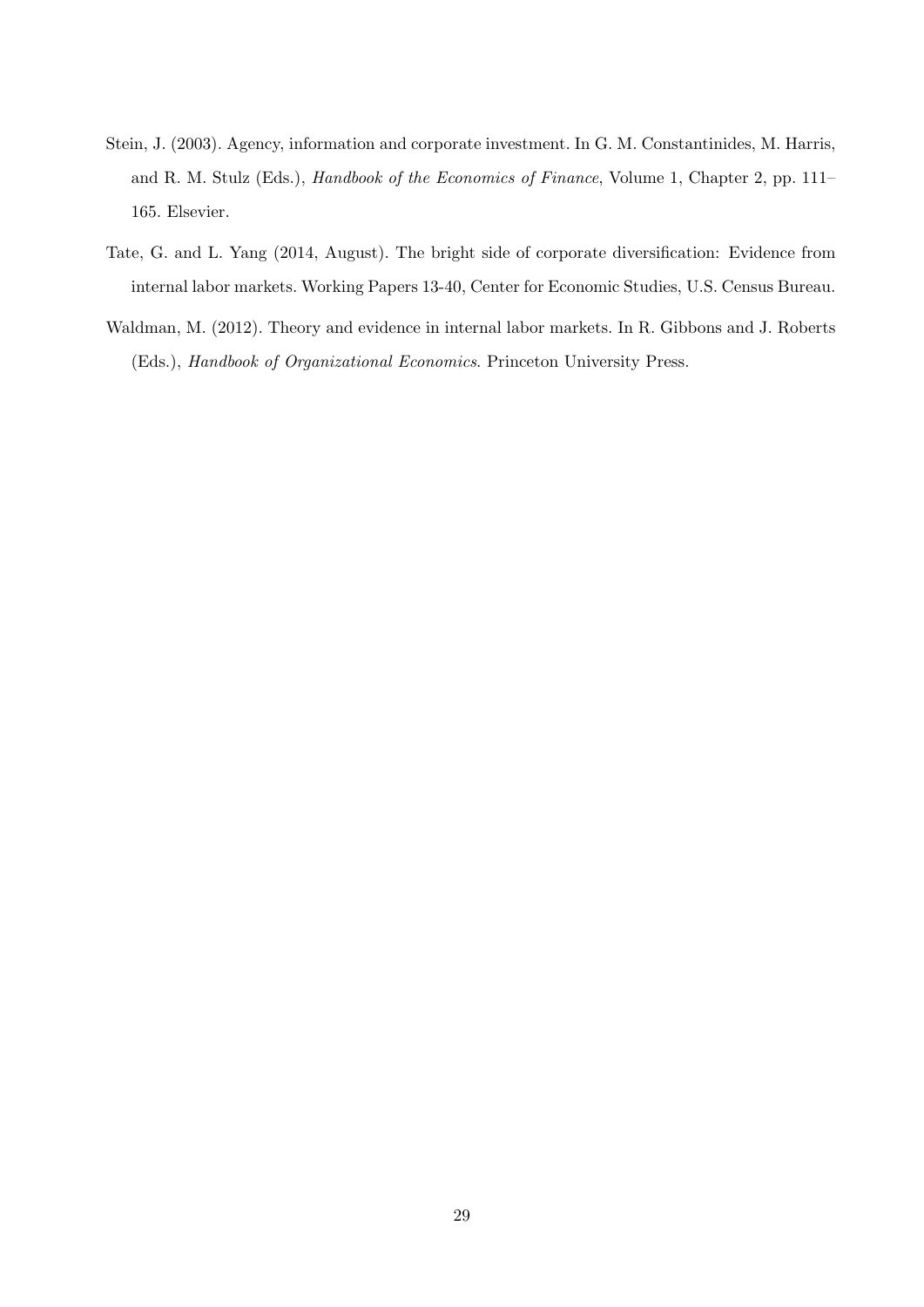<span id="page-30-0"></span>

|      |       | TABLE 2. Inflows - CS Classification |          |             |       |       |
|------|-------|--------------------------------------|----------|-------------|-------|-------|
|      |       |                                      |          | Percentiles |       |       |
| Year | Mean  | St.Dev.                              | 10       | 50          | 75    | $\,N$ |
|      |       | Unweighted firm-level aggregation    |          |             |       |       |
| 2003 | 0.089 | 0.231                                | $-0.001$ | 0.000       | 0.010 | 37475 |
| 2004 | 0.093 | 0.237                                | $-0.001$ | 0.000       | 0.012 | 36691 |
| 2005 | 0.093 | 0.237                                | $-0.001$ | 0.000       | 0.012 | 38870 |
| 2006 | 0.093 | 0.237                                | $-0.001$ | 0.000       | 0.011 | 41868 |
| 2007 | 0.087 | 0.229                                | $-0.001$ | 0.000       | 0.007 | 44362 |
| 2008 | 0.084 | 0.226                                | $-0.001$ | 0.000       | 0.006 | 47356 |
| 2009 | 0.096 | 0.242                                | $-0.001$ | 0.000       | 0.012 | 40736 |
| 2010 | 0.095 | 0.244                                | $-0.001$ | 0.000       | 0.009 | 42045 |
|      |       | Weighted firm-level aggregation      |          |             |       |       |
| 2003 | 0.083 | 0.227                                | $-0.001$ | 0.000       | 0.010 | 37475 |
| 2004 | 0.087 | 0.233                                | $-0.001$ | 0.000       | 0.011 | 36691 |
| 2005 | 0.087 | 0.232                                | $-0.001$ | 0.000       | 0.011 | 38870 |
| 2006 | 0.086 | 0.232                                | $-0.001$ | 0.000       | 0.011 | 41868 |
| 2007 | 0.081 | 0.224                                | $-0.001$ | 0.000       | 0.008 | 44362 |
| 2008 | 0.078 | 0.221                                | $-0.001$ | 0.000       | 0.007 | 47356 |
| 2009 | 0.090 | 0.238                                | $-0.001$ | 0.000       | 0.013 | 40736 |
| 2010 | 0.090 | 0.240                                | $-0.001$ | 0.000       | 0.010 | 42045 |
|      |       |                                      |          |             |       |       |

The year appearing in the first column indicates the year in which workers transiting from one job the other were hired by the affiliated firm j. In this table we restrict to set c to be the set of all transitions occurring between occupation  $o$ and occupation  $z$  that originate from the same departments in France where firm  $j$ 's group is active. The upper panel of the table presents simple averages. The bottom panel shows weighted averages where the weight associated to each  $\gamma_{c,j}$  is the ratio of the number of transitions from occupation *o* to occupation *z* that originate from fim j's group to the total number of transitions (for all the occupation pairs associated with firm  $j$ ) that originate from  $j$ 's group.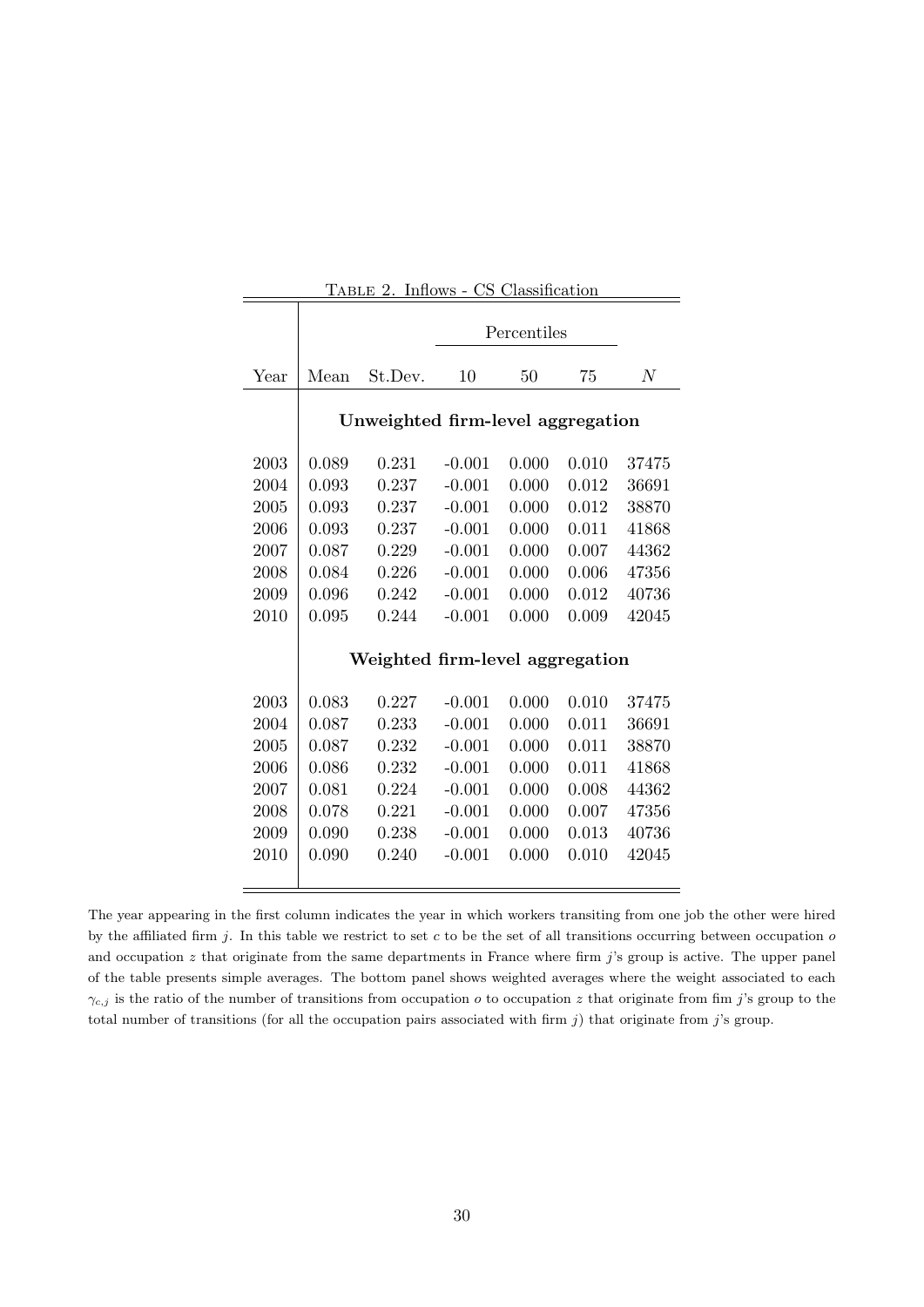<span id="page-31-0"></span>

|      |       |                                   |          | Percentiles |       |                |
|------|-------|-----------------------------------|----------|-------------|-------|----------------|
| Year | Mean  | St.Dev.                           | 10       | 50          | 75    | $\overline{N}$ |
|      |       | Unweighted firm-level aggregation |          |             |       |                |
| 2003 | 0.066 | 0.202                             | $-0.001$ | 0.000       | 0.000 | 34971          |
| 2004 | 0.069 | 0.209                             | $-0.001$ | 0.000       | 0.001 | 34103          |
| 2005 | 0.070 | 0.210                             | $-0.001$ | 0.000       | 0.000 | 36134          |
| 2006 | 0.070 | 0.210                             | $-0.001$ | 0.000       | 0.000 | 39069          |
| 2007 | 0.065 | 0.201                             | $-0.001$ | 0.000       | 0.000 | 41403          |
| 2008 | 0.065 | 0.202                             | $-0.001$ | 0.000       | 0.000 | 44542          |
| 2009 | 0.075 | 0.218                             | $-0.001$ | 0.000       | 0.001 | 38213          |
| 2010 | 0.073 | 0.217                             | $-0.001$ | 0.000       | 0.000 | 39329          |
|      |       | Weighted firm-level aggregation   |          |             |       |                |
| 2003 | 0.062 | 0.198                             | $-0.001$ | 0.000       | 0.001 | 34971          |
| 2004 | 0.065 | 0.205                             | $-0.001$ | 0.000       | 0.001 | 34103          |
| 2005 | 0.065 | 0.205                             | $-0.001$ | 0.000       | 0.001 | 36134          |
| 2006 | 0.065 | 0.204                             | $-0.001$ | 0.000       | 0.001 | 39069          |
| 2007 | 0.061 | 0.196                             | $-0.001$ | 0.000       | 0.000 | 41403          |
| 2008 | 0.061 | 0.197                             | $-0.001$ | 0.000       | 0.000 | 44542          |
| 2009 | 0.070 | 0.213                             | $-0.001$ | 0.000       | 0.001 | 38213          |
| 2010 | 0.068 | 0.212                             | $-0.001$ | 0.000       | 0.001 | 39329          |
|      |       |                                   |          |             |       |                |

Table 3. Inflows - 2-digit Same Occupation

The year appearing in the first column indicates the year in which workers transiting from one job the other were hired by the affiliated firm  $j$ . In this table we restrict to set c to be the set of all transitions occurring between occupation  $o$ and occupation  $z$  in which occupation  $o$  is equal to occupation  $z$ . Moreover, we consider all the transitions that originate from the same departments in France where firm  $j$ 's group is active. The upper panel of the table presents simple firm-level averages. The bottom panel shows weighted averages where the weight associated to each  $\gamma_{c,j}$  is the ratio of the number of transitions from occupation  $o$  to occupation  $z$ , with  $o = z$ , that originate from fim j's group to the total number of transitions (for all the occupation pairs associated with firm  $j$ ) that originate from j's group.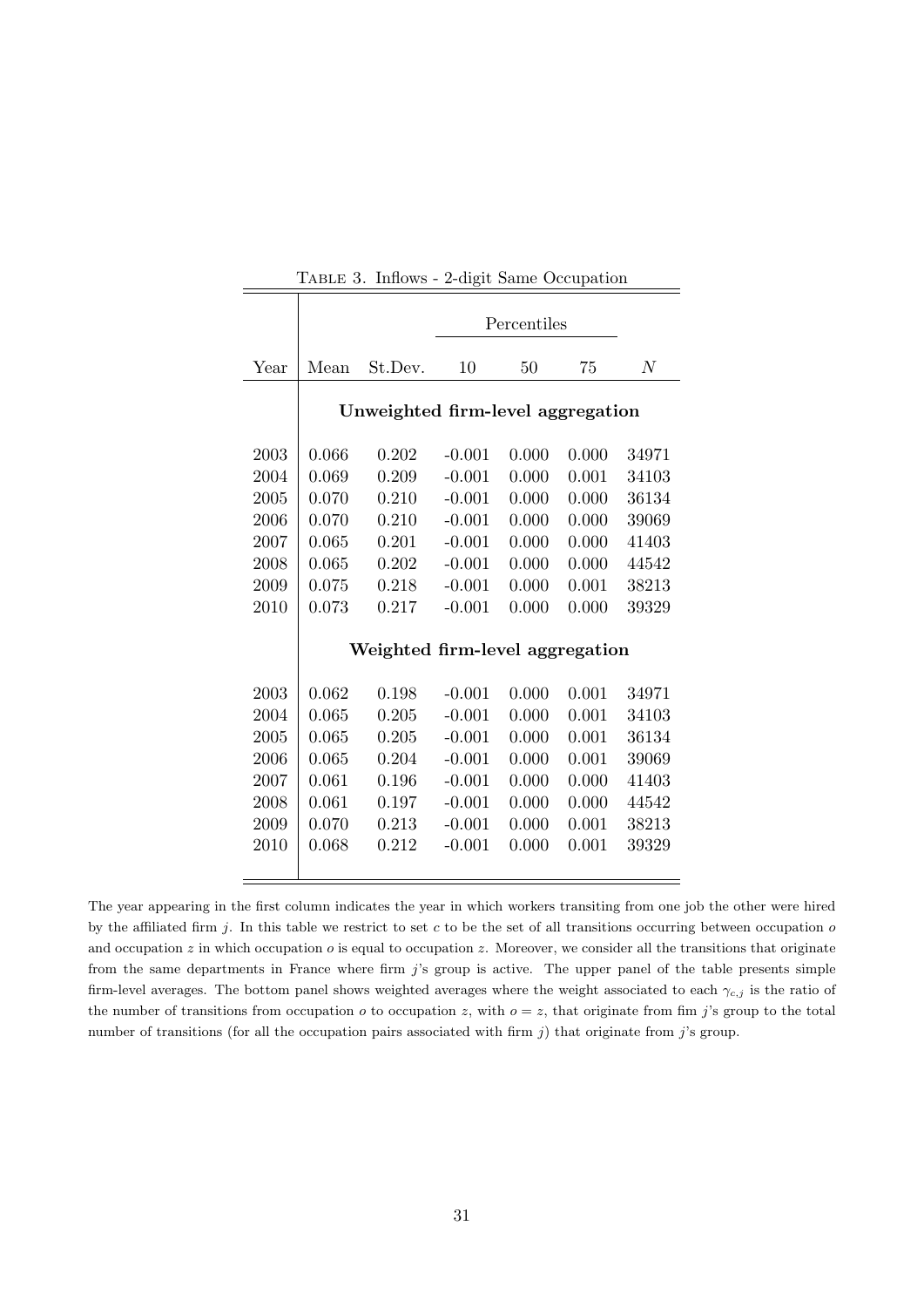<span id="page-32-0"></span>

|      |       | TABLE 4. Outflows - CS Classification |          |             |       |                |
|------|-------|---------------------------------------|----------|-------------|-------|----------------|
|      |       |                                       |          | Percentiles |       |                |
| Year | Mean  | St.Dev.                               | 10       | 50          | 75    | $\overline{N}$ |
|      |       | Unweighted firm-level aggregation     |          |             |       |                |
| 2002 | 0.090 | 0.232                                 | $-0.001$ | 0.000       | 0.013 | 36555          |
| 2003 | 0.095 | 0.240                                 | $-0.001$ | 0.000       | 0.016 | 35343          |
| 2004 | 0.098 | 0.243                                 | $-0.001$ | 0.000       | 0.018 | 36707          |
| 2005 | 0.095 | 0.239                                 | $-0.001$ | 0.000       | 0.015 | 40517          |
| 2006 | 0.090 | 0.234                                 | $-0.001$ | 0.000       | 0.013 | 42203          |
| 2007 | 0.087 | 0.228                                 | $-0.001$ | 0.000       | 0.010 | 45709          |
| 2008 | 0.095 | 0.242                                 | $-0.001$ | 0.000       | 0.013 | 40695          |
| 2009 | 0.100 | 0.248                                 | $-0.001$ | 0.000       | 0.016 | 39549          |
|      |       | Weighted firm-level aggregation       |          |             |       |                |
| 2002 | 0.083 | 0.226                                 | $-0.001$ | 0.000       | 0.012 | 36555          |
| 2003 | 0.088 | 0.235                                 | $-0.001$ | 0.000       | 0.015 | 35343          |
| 2004 | 0.091 | 0.237                                 | $-0.001$ | 0.000       | 0.016 | 36707          |
| 2005 | 0.088 | 0.233                                 | $-0.001$ | 0.000       | 0.014 | 40517          |
| 2006 | 0.084 | 0.228                                 | $-0.001$ | 0.000       | 0.013 | 42203          |
| 2007 | 0.080 | 0.222                                 | $-0.001$ | 0.000       | 0.009 | 45709          |
| 2008 | 0.089 | 0.237                                 | $-0.001$ | 0.000       | 0.013 | 40695          |
| 2009 | 0.093 | 0.243                                 | $-0.001$ | 0.000       | 0.016 | 39549          |
|      |       |                                       |          |             |       |                |

The year appearing in the first column indicates the year in which workers transiting from one job the other left the affiliated firm j. In this table we restrict to set c to be the set of all transitions occurring between occupation  $o$  and occupation  $z$  that land to the same departments in France where firm  $j$ 's group is active. The upper panel of the table presents simple averages. The bottom panel shows weighted averages where the weight associated to each  $\gamma_{c,j}^O$  is the ratio of the number of transitions from occupation  $o$  to occupation  $z$  that land to fim j's group to the total number of transitions (for all the occupation pairs associated with firm  $j$ ) that land to  $j$ 's group.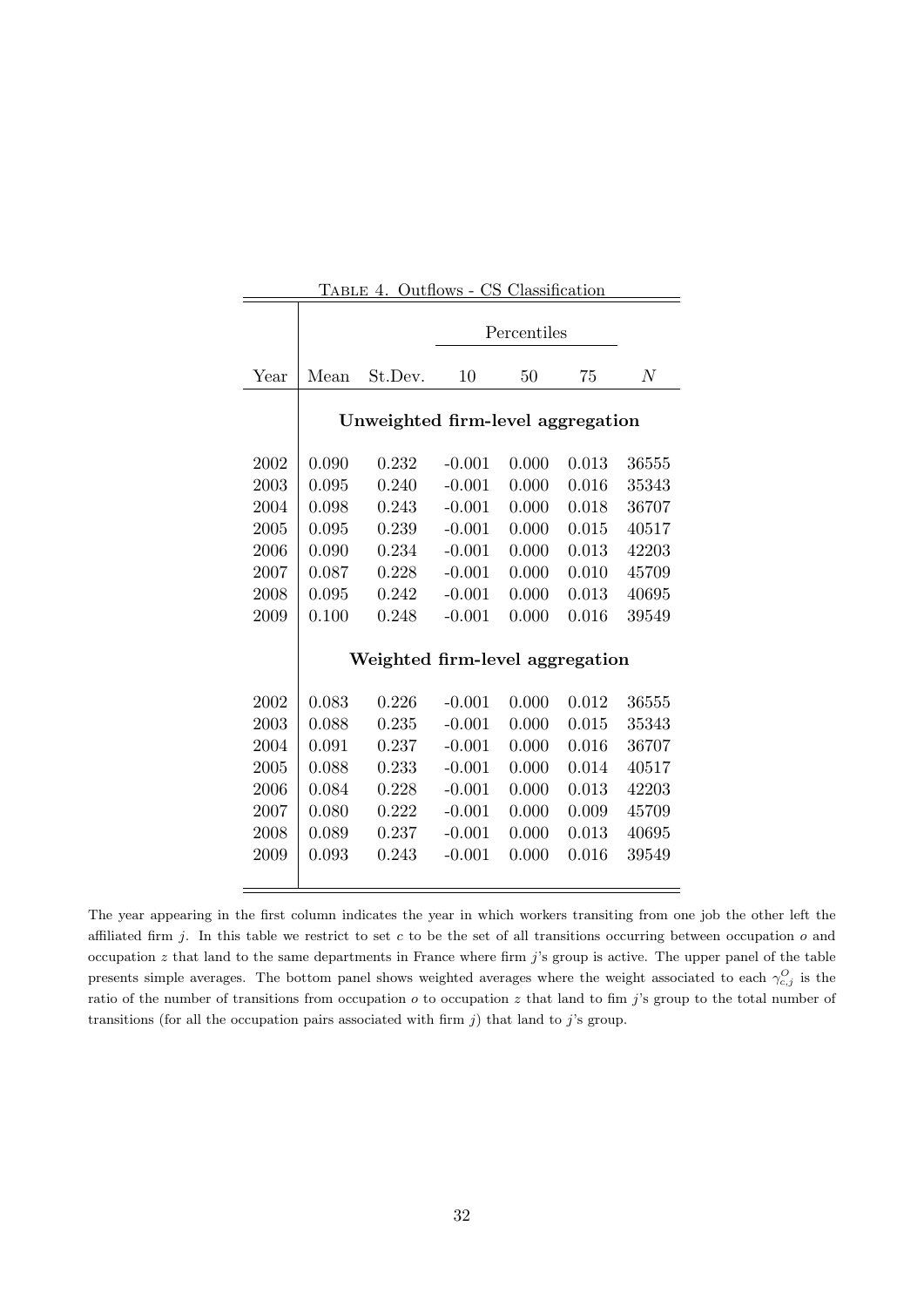<span id="page-33-0"></span>

|      |       |                                   |          | Percentiles |       |                |
|------|-------|-----------------------------------|----------|-------------|-------|----------------|
| Year | Mean  | St.Dev.                           | 10       | 50          | 75    | $\overline{N}$ |
|      |       | Unweighted firm-level aggregation |          |             |       |                |
| 2002 | 0.066 | 0.201                             | $-0.001$ | 0.000       | 0.001 | 34140          |
| 2003 | 0.071 | 0.211                             | $-0.001$ | 0.000       | 0.001 | 32966          |
| 2004 | 0.072 | 0.213                             | $-0.001$ | 0.000       | 0.001 | 34139          |
| 2005 | 0.071 | 0.210                             | $-0.001$ | 0.000       | 0.001 | 37950          |
| 2006 | 0.067 | 0.204                             | $-0.001$ | 0.000       | 0.001 | 39441          |
| 2007 | 0.659 | 0.202                             | $-0.001$ | 0.000       | 0.000 | 43033          |
| 2008 | 0.073 | 0.216                             | $-0.001$ | 0.000       | 0.001 | 38265          |
| 2009 | 0.075 | 0.217                             | $-0.001$ | 0.000       | 0.002 | 37070          |
|      |       | Weighted firm-level aggregation   |          |             |       |                |
| 2002 | 0.061 | 0.197                             | $-0.001$ | 0.000       | 0.001 | 34110          |
| 2003 | 0.066 | 0.206                             | $-0.001$ | 0.000       | 0.002 | 32966          |
| 2004 | 0.067 | 0.208                             | $-0.001$ | 0.000       | 0.002 | 34139          |
| 2005 | 0.066 | 0.204                             | $-0.001$ | 0.000       | 0.001 | 37950          |
| 2006 | 0.063 | 0.198                             | $-0.001$ | 0.000       | 0.001 | 39441          |
| 2007 | 0.061 | 0.197                             | $-0.001$ | 0.000       | 0.001 | 43033          |
| 2008 | 0.069 | 0.211                             | $-0.001$ | 0.000       | 0.001 | 38265          |
| 2009 | 0.070 | 0.212                             | $-0.001$ | 0.000       | 0.002 | 37070          |
|      |       |                                   |          |             |       |                |

Table 5. Outflows - 2-digit Same Occupation

The year appearing in the first column indicates the year in which workers transiting from one job the other left the affiliated firm j. In this table we restrict to set c to be the set of all transitions occurring between occupation  $o$  and occupation  $z$  in which occupation  $o$  is equal to occupation  $z$ . Moreover, we consider all the transitions that land to the same departments in France where firm j's group is active. The upper panel of the table presents simple averages. The bottom panel shows weighted averages where the weight associated to each  $\gamma_{c,j}^O$  is the ratio of the number of transitions from occupation  $o$  to occupation z, with  $o = z$ , that land to fim j's group to the total number of transitions (for all the occupation pairs associated with firm  $j$ ) that land to  $j$ 's group.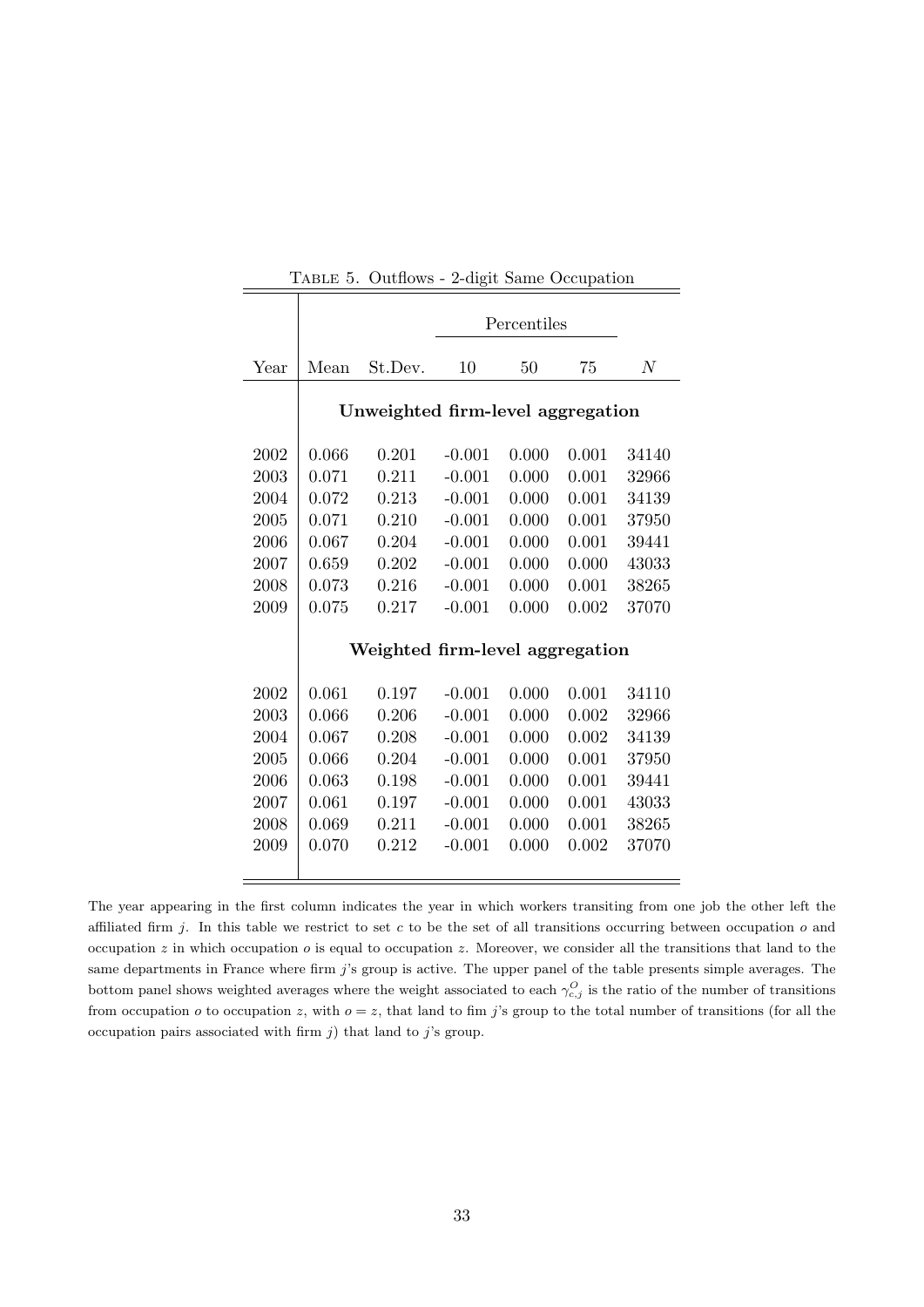<span id="page-34-0"></span>

|                                                                                                                                                                                                                                                                                                                                                                                                                                                                                                                                                                                                                                | Mean                                                                                                                               | St.dev.                                                                                                              | Min                                                                                                                                                                | Max                                                                                                                          | $\mathbf N$                                                                                                                                            |
|--------------------------------------------------------------------------------------------------------------------------------------------------------------------------------------------------------------------------------------------------------------------------------------------------------------------------------------------------------------------------------------------------------------------------------------------------------------------------------------------------------------------------------------------------------------------------------------------------------------------------------|------------------------------------------------------------------------------------------------------------------------------------|----------------------------------------------------------------------------------------------------------------------|--------------------------------------------------------------------------------------------------------------------------------------------------------------------|------------------------------------------------------------------------------------------------------------------------------|--------------------------------------------------------------------------------------------------------------------------------------------------------|
| $\overline{\gamma}_{jt}$                                                                                                                                                                                                                                                                                                                                                                                                                                                                                                                                                                                                       | 0.091                                                                                                                              | 0.23                                                                                                                 | $-0.63$                                                                                                                                                            | $\mathbf{1}$                                                                                                                 | 289,689                                                                                                                                                |
| Firm size (empl.)<br>Rest of the group size (empl.)<br>Number of 4 digit sectors<br>Number of macrosectors<br>Number of regions<br>Diversification (macro sectors)<br>Diversification (4-digit sectors)<br>Diversification (Paris)<br>Diversification (Regions)<br>% of firms that close<br>$\#$ of firm closures in the rest of the group (in year t)<br>$\#$ of firm closures in the rest of the group (in year t-1)<br>% of firms affiliated with groups in which<br>at least one (other) firm closes down (in year t)<br>% of firms affiliated with groups in which<br>at least one (other) firm closed down (in year t-1) | 157.83<br>10955<br>11.52<br>1.88<br>5.4<br>$-0.87$<br>$-0.58$<br>$-0.85$<br>$-0.71$<br>0.015<br>1.76<br>1.98<br>0.28<br>$\rm 0.32$ | 1468.45<br>29375.43<br>18.57<br>0.99<br>6.45<br>0.18<br>0.27<br>0.19<br>0.30<br>0.12<br>5.45<br>5.75<br>0.45<br>0.46 | 0.005<br>0.001<br>1<br>$\mathbf 1$<br>$\mathbf{1}$<br>$-1$<br>$-1$<br>$-1$<br>$-1$<br>$\boldsymbol{0}$<br>$\theta$<br>$\overline{0}$<br>$\overline{0}$<br>$\theta$ | 217640<br>349038<br>92<br>6<br>22<br>$-0.26$<br>$-0.08$<br>$-0.5$<br>$-0.08$<br>$\mathbf{1}$<br>68<br>68<br>1<br>$\mathbf 1$ | 289,689<br>289,689<br>289,689<br>289,689<br>289,689<br>289,689<br>289,689<br>289,689<br>289,689<br>289,689<br>289,689<br>289,689<br>289,689<br>289,689 |
| $\#$ of plant closures in the group (in year t)                                                                                                                                                                                                                                                                                                                                                                                                                                                                                                                                                                                | 16.23                                                                                                                              | 92.27                                                                                                                | $\Omega$                                                                                                                                                           | 2149                                                                                                                         | 289,689                                                                                                                                                |
| $\#$ of plant closures in the group (in year t-1)                                                                                                                                                                                                                                                                                                                                                                                                                                                                                                                                                                              | 18.9                                                                                                                               | 101.92                                                                                                               | $\theta$                                                                                                                                                           | 2149                                                                                                                         | 289,689                                                                                                                                                |
| % of firms affiliated with groups in which<br>at least one (other) plant closes down (in year t)<br>$\%$ of firms affiliated with groups in which<br>at least one (other) plant closed down (in year t-1)                                                                                                                                                                                                                                                                                                                                                                                                                      | 0.45<br>$0.50\,$                                                                                                                   | 0.50<br>0.50                                                                                                         | $\overline{0}$<br>$\theta$                                                                                                                                         | 1<br>1                                                                                                                       | 289,689<br>289,689                                                                                                                                     |

Table 6. Descriptive Statistics

Note: Firm size is measured by (full time equivalent) total employment; Rest of the group size is measured by the (full time equivalent) total employment of all the other firms that are affiliated to the same group as firm  $j$ . Diversification  $(macrosectors)$  is computed as the opposite of the sum of the squares of the employment shares of all firms affiliated with a group, where each share is the ratio of the total employment of affiliated firms active in a given macrosectors over the total employment of the group. Macrosectors are agriculture, service, finance, manifacturing, energy, automotive. Diversification  $(4\t{-}digit)$  is computed as the opposite of the sum of the squares of the employment shares of all firms affiliated with a group, where each share is the ratio of the total employment of affiliated firms active in a given 4-digit sector to the total employment of the group. *Diversification (Paris Area)* is computed as the opposite of the sum of the squares of the employment shares of all firms affiliated with a group, where each share is the ratio of the total employment of affiliated firms active in the Paris Area/outside the Paris Area over the total employment of the group. Diversification (Region) is computed as the opposite of the sum of the squares of the employment shares of all firms affiliated with a group, where each share is the ratio of the total employment of affiliated firms active in a given region over the total employment of the group. We denote as firm/plant closure a situation in which a firm/plant sees its employment drop by more than 90% from one year to the other. We do not consider as closures all the cases in wihch more than 70% of the lost employment ends up in the same firm/plant. We consider as year of the closure the last year of activity of a given firm/plant, before it loses at least 90% of its workforce. For a given affiliated firm j,  $\#$  of firm closures in the rest of the group (in year t) measures the number of firms in the rest of the group that close in year t, i.e. that are in their last year of activity in year t.  $\#$  of firm closures in the rest of the group (in year t-1) measures the number of firms in the rest of the group that closed in year  $t-1$ , i.e. that were in their last year of activity in year  $t-1$ .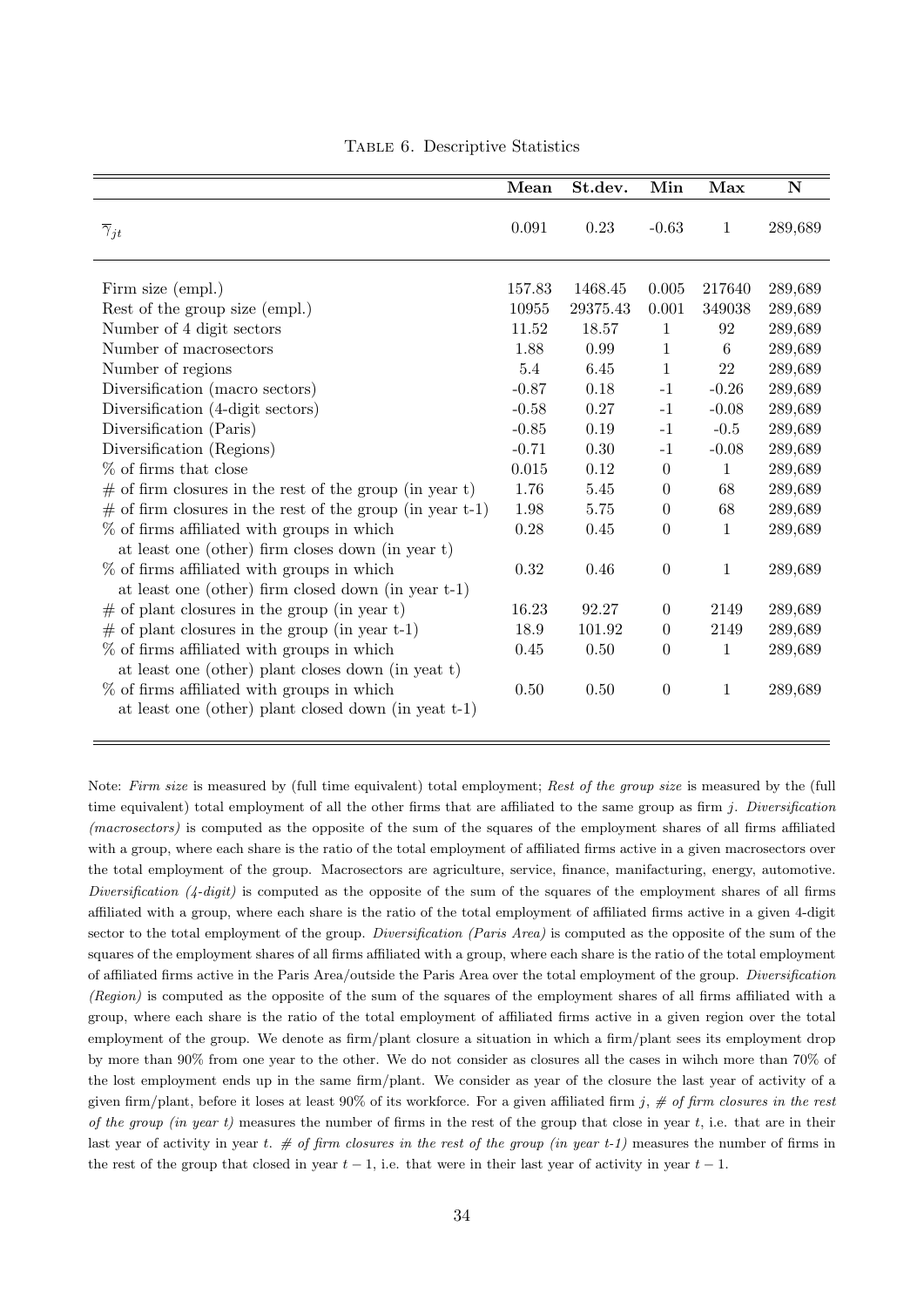| Variables                                       | $\left( 1\right)$                               | $\widehat{c}$                                   | $\widehat{S}$ | $\bigoplus$                                     | $\widetilde{5}$       |
|-------------------------------------------------|-------------------------------------------------|-------------------------------------------------|---------------|-------------------------------------------------|-----------------------|
| (Log) Firm size                                 | $0.009***$                                      | $0.009***$                                      | $0.009***$    | $0.009***$                                      | $0.009***$            |
|                                                 | $\begin{array}{c} (0.001) \\ 0.001 \end{array}$ | $\begin{array}{c} (0.001) \\ 0.001 \end{array}$ | (0.001)       | $\begin{array}{c} (0.001) \\ 0.001 \end{array}$ | $(0.001)$<br>$0.004*$ |
| (Log) Rest of the group size                    |                                                 |                                                 | 0.000         |                                                 |                       |
|                                                 | (0.001)                                         | (0.001)                                         | (0.001)       | (0.001)                                         | (0.002)               |
| (Log) Number of affiliated firms                | $-0.084***$                                     | $0.084***$                                      | $-0.085***$   | $0.085***$                                      | $0.088***$            |
|                                                 | (0.003)                                         | (0.003)                                         | (0.003)       | (0.003)                                         | (0.003)               |
| State Control                                   | $-0.025$                                        | $-0.025$                                        | $-0.020$      | $-0.024$                                        | $-0.009$              |
|                                                 | (0.024)                                         | (0.024)                                         | (0.022)       | (0.023)                                         | (0.017)               |
| Foreign control                                 | $-0.043$                                        | $-0.043$                                        | $-0.038$      | $-0.042$                                        | $-0.029$              |
|                                                 | (0.026)                                         | (0.026)                                         | (0.026)       | (0.026)                                         | (0.021)               |
| Diversification (Macrosectors)                  |                                                 | $-0.006$                                        | $-0.009$      |                                                 |                       |
|                                                 |                                                 | (0.007)                                         | (0.007)       |                                                 |                       |
| Diversification $\times$ Rest of the group size |                                                 |                                                 | $.012***$     |                                                 |                       |
|                                                 |                                                 |                                                 | (0.003)       |                                                 |                       |
| Diversification (4 digit)                       |                                                 |                                                 |               | $0.014*$                                        | $0.030***$            |
|                                                 |                                                 |                                                 |               | (0.006)                                         | (0.006)               |
| Diversification $(4d) \times$ Rest of the       |                                                 |                                                 |               |                                                 | $0.022***$            |
| group size                                      |                                                 |                                                 |               |                                                 | (0.003)               |
|                                                 | 289.689                                         | 289.689                                         | 289,689       | 289,689                                         | 289,689               |
| Firm $\times$ Group and year fixed effect       | $Y$ es                                          | Yes                                             | $Y$ es        | $Y$ es                                          | $Y$ es                |
|                                                 |                                                 |                                                 |               |                                                 |                       |

TABLE 7. ILM activity and group sectoral diversification (Inflows) TABLE 7. ILM activity and group sectoral diversification (Inflows)

<span id="page-35-0"></span>Rest of the group size is measured by the (full time equivalent) total employment of all the other firms that are affiliated to the same group as firm j. State Control is a Rest of the group size is measured by the (full time equivalent) total employment of all the other firms that are affiliated to the same group as firm j. State Control is a Note: Dependent variable: Excess probability of hiring a worker if she originates from the same group. Firm size is measured by (full time equivalent) total employment; Diversification (macrosectors) is computed as the opposite of the sum of the squares of the employment shares of all firms affiliated with a group, where each share is manifacturing, energy, automotive. *Diversification*  $(4\text{-digit)$  is computed as the opposite of the sum of the squares of the employment shares of all firms affiliated with a group, where each share is the ratio of the total employment of affiliated firms active in a given 4-digit sector to the total employment of the group. The variables Rest of the group size, Number of firms in the group, Diversification is normalised to have zero mean. One star denotes significance at the 5% level, two stars denote dummy variable taking the value 1 if the head of the group is state-owned. Foreign Control is a dummy variable taking the value 1 if the head of the group is foreign. Diversification (macrosectors) is computed as the opposite of the sum of the squares of the employment shares of all firms affiliated with a group, where each share is the ratio of the total employment of affiliated firms active in a given macrosectors over the total employment of the group. Macrosectors are agriculture, service, finance, Note: Dependent variable: Excess probability of hiring a worker if she originates from the same group. Firm size is measured by (full time equivalent) total employment; dummy variable taking the value 1 if the head of the group is state-owned. Foreign Control is a dummy variable taking the value 1 if the head of the group is foreign. the ratio of the total employment of affiliated firms active in a given macrosectors over the total employment of the group. Macrosectors are agriculture, service, finance, manifacturing, energy, automotive. Diversification  $(4\text{-digit})$  is computed as the opposite of the squares of the employment shares of all firms affiliated with a group, where each share is the ratio of the total employment of affiliated firms active in a given 4-digit sector to the total employment of the group. The variables Rest of the group size, Number of firms in the group, Diversification is normalised to have zero mean. One star denotes significance at the 5% level, two stars denote significance at the 1% level, and three stars denote significance at the 0.1% level. significance at the 1% level, and three stars denote significance at the 0.1% level.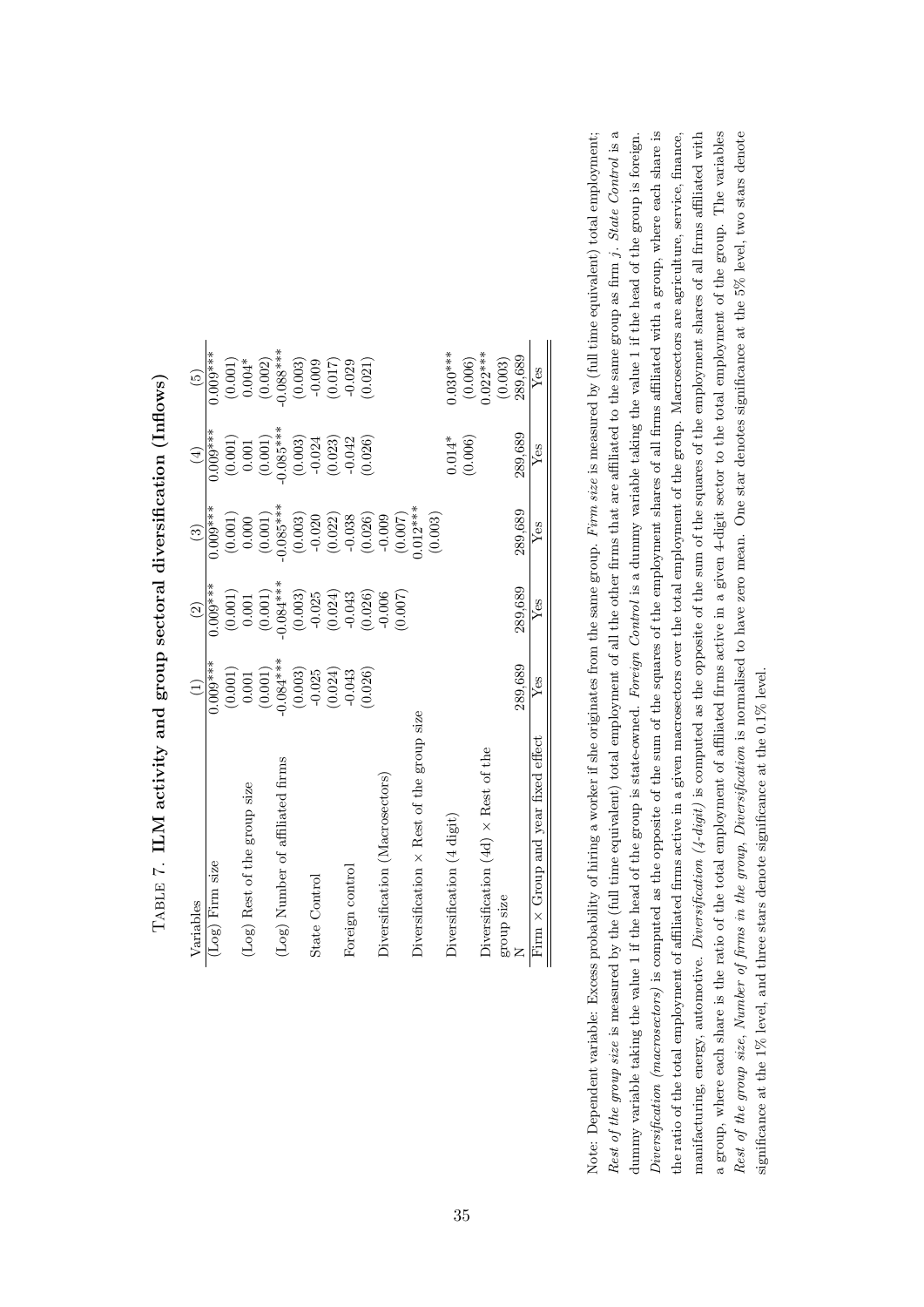| Variables                                       | $\widehat{\Xi}$ | $\widehat{c}$ | $\widehat{c}$ | $\bigoplus$ |
|-------------------------------------------------|-----------------|---------------|---------------|-------------|
| (Log) Firm size                                 | $0.006***$      | $0.006***$    | $0.006***$    | $0.005***$  |
|                                                 | (0.001)         | (0.001)       | (0.001)       | (0.001)     |
| (Log) Rest of the group size                    | 0.002           | $0.003*$      | 0.002         | $0.007***$  |
|                                                 | (0.001)         | (0.002)       | (0.001)       | (0.002)     |
| (Log) Number of affiliated firms                | $-0.082***$     | $0.082***$    | $-0.082***$   | $-0.086***$ |
|                                                 | (0.003)         | (0.003)       | (0.003)       | (0.003)     |
| State Control                                   | $-0.006$        | $-0.003$      | $-0.006$      | 0.009       |
|                                                 | (0.021)         | (0.019)       | (0.021)       | (0.016)     |
| Foreign control                                 | $-0.001$        | $0.001\,$     | $-0.001$      | 0.012       |
|                                                 | (0.050)         | (0.050)       | (0.049)       | (0.048)     |
| Diversification (Macrosectors)                  | $0.015*$        | 0.013         |               |             |
|                                                 | (700.0)         | (0.007)       |               |             |
| Diversification $\times$ Rest of the group size |                 | $0.011***$    |               |             |
|                                                 |                 | (0.003)       |               |             |
| Diversification (4 digit)                       |                 |               | $0.012*$      | $0.030***$  |
|                                                 |                 |               | (0.006)       | (0.006)     |
| Diversification $(4d) \times$ Rest of the       |                 |               |               | $0.023***$  |
| group size                                      |                 |               |               | (0.003)     |
|                                                 | 279,433         | 279,433       | 279,433       | 279,433     |
| Group and year fixed effect<br>$\times$<br>Firm | Yes             | Yes           | $Y$ es        | Yes         |
|                                                 |                 |               |               |             |

 $T_{\text{ABLE}}$ 8. ILM activity and group sectoral diversification (Outflows)  $_{\rm{TABLE 8.~ILM}}$  activity and group sectoral diversification (Outflows)

<span id="page-36-0"></span>Note: Dependent variable: Excess probability of originating from affiliated firm j for workers landing into the same group as compared to workers landing outside the group. Firm size is measured by (full time equivalent) total employment; Rest of the group size is measured by the (full time equivalent) total employment of all the other firms that are affiliated to the same group as firm  $j$ . State Control is a dummy variable taking the value 1 if the head of the group is state-owned. Foreign Control is a dummy variable taking the value 1 if the head of the group is foreign. *Diversification (macrosectors)* is computed as the opposite of the sum of the squares of the employment shares of all firms affiliated with a group, where each share is the ratio of the total employment of affiliated firms active in a given macrosectors over the total employment of the group. Macrosectors are agriculture, service, finance, manifacturing, energy, automotive. *Diversification*  $(4-digit)$  is computed as the opposite of the sum of the squares of the employment shares of all firms affiliated with a group, where each share is the ratio of the total employment of affiliated firms active in a given 4-digit sector to the total employment of the group. The variables Rest of the group size, Number of firms in the group, Diversification are normalised to have other firms that are affiliated to the same group as firm  $j$ . *State Control* is a dummy variable taking the value 1 if the head of the group is state-owned. *Foreign Control* is a dummy variable taking the value 1 if the head of the group is foreign. Diversification (macrosectors) is computed as the opposite of the sum of the squares of the total employment of the group. Macrosectors are agriculture, service, finance, manifacturing, energy, automotive. Diversification  $(4$ -digit) is computed as the opposite a given 4-digit sector to the total employment of the group. The variables Rest of the group of firms in the group, Diversification are normalised to have Note: Dependent variable: Excess probability of originating from affiliated firm j for workers landing into the same group as compared to workers landing outside the group. Firm size is measured by (full time equivalent) total employment; Rest of the group size is measured by the (full time equivalent) total employment of all the employment shares of all firms affiliated with a group, where each share is the ratio of the total employment of affiliated firms active in a given macrosectors over the of the sum of the squares of the employment shares of all firms affiliated with a group, where each share is the ratio of the total employment of affiliated firms active in zero mean. One star denotes significance at the 5% level, two stars denote significance at the 1% level, and three stars denote significance at the 0.1% level. zero mean. One star denotes significance at the 5% level, two stars denote significance at the 1% level, and three stars denote significance at the 0.1% level.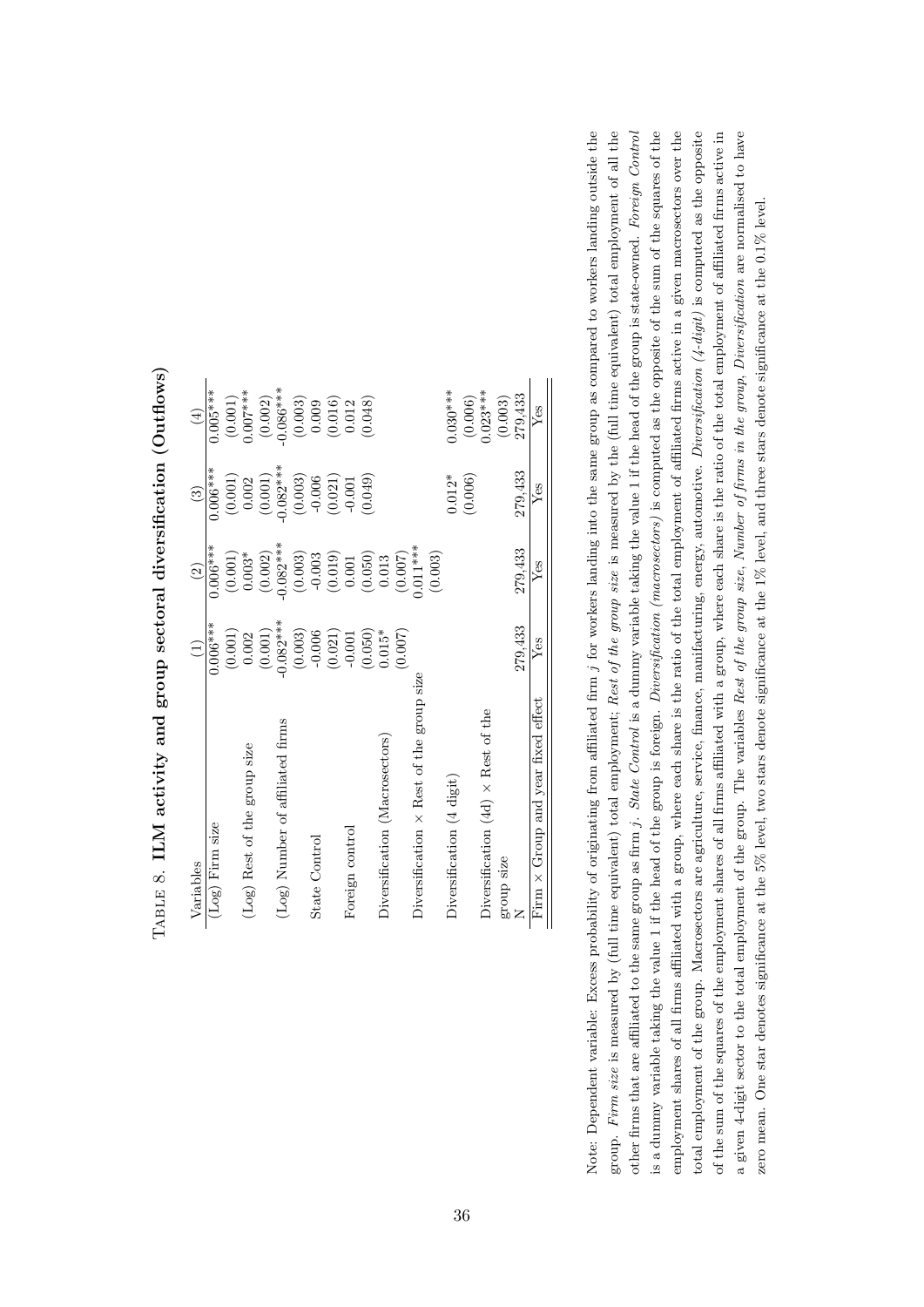| Variables                                       | $\widehat{\Xi}$ | $\widehat{2}$ | $\widehat{c}$ | $\widehat{E}$ |
|-------------------------------------------------|-----------------|---------------|---------------|---------------|
| (Log) Firm size                                 | $0.009***$      | $0.009***$    | $0.009***$    | $0.009***$    |
|                                                 | (0.001)         | (0.001)       | (0.001)       | (0.001)       |
| (Log) Rest of the group size                    | 0.001           | 0.001         | 0.002         | $0.004*$      |
|                                                 | (0.001)         | (0.001)       | (0.001)       | (0.002)       |
| (Log) Number of affiliated firms                | $-0.085***$     | $-0.087***$   | $0.087***$    | $0.090***$    |
|                                                 | (0.003)         | (0.003)       | (0.003)       | (0.003)       |
| State Control                                   | $-0.024$        | $-0.016$      | $-0.025$      | $-0.013$      |
|                                                 | (0.023)         | (0.021)       | (0.022)       | (0.018)       |
| Foreign control                                 | $-0.044$        | $-0.039$      | $-0.043$      | $-0.035$      |
|                                                 | (0.026)         | (0.023)       | (0.025)       | (0.021)       |
| Diversification (Paris Area)                    | $0.039***$      | $0.022*$      |               |               |
|                                                 | (0.008)         | (0.009)       |               |               |
| Diversification $\times$ Rest of the group size |                 | $0.024***$    |               |               |
|                                                 |                 | (0.004)       |               |               |
| Diversification (Region)                        |                 |               | $0.043***$    | $0.040***$    |
|                                                 |                 |               | (0.007)       | (0.007)       |
| Diversification (Reg.) $\times$ Rest of the     |                 |               |               | $0.027***$    |
| group size                                      |                 |               |               | (0.004)       |
|                                                 | 289,689         | 289,689       | 289,689       | 289.689       |
| $\times$ Group and year fixed effect<br>Firm    | $Y$ es          | Yes           | Yes           | Yes           |

TABLE 9. ILM activity and group geographical diversification (Inflows)  $_{\rm TABLE}$  9. ILM activity and group geographical diversification (Inflows)

<span id="page-37-0"></span>Rest of the group size is measured by the (full time equivalent) total employment of all the other firms that are affiliated to the same group as firm j. State Control is a Rest of the group size is measured by the (full time equivalent) total employment of all the other firms that are affiliated to the same group as firm j. State Control is a the ratio of the total employment of affiliated firms active in the Paris Area/outside the Paris Area over the total employment of the group. Diversification (Region) is Note: Dependent variable: Excess probability of hiring a worker if she originates from the same group. Firm size is measured by (full time equivalent) total employment; Diversification (Paris Area) is computed as the opposite of the sum of the squares of the employment shares of all firms affiliated with a group, where each share is computed as the opposite of the sum of the squares of the employment shares of all firms affiliated with a group, where each share is the ratio of the total employment of affiliated firms active in a given region over the total employment of the group. The variables Rest of the group size, Number of firms in the group, Diversification dummy variable taking the value 1 if the head of the group is state-owned. Foreign Control is a dummy variable taking the value 1 if the head of the group is foreign. Diversification (Paris Area) is computed as the opposite of the sum of the squares of the employment shares of all firms affiliated with a group, where each share is the ratio of the total employment of affiliated firms active in the Paris Area/outside the Paris Area over the total employment of the group. Diversification (Region) is of affiliated firms active in a given region over the total employment of the group. The variables Rest of the group size, Number of firms in the group, Diversification are normalised to have zero mean. One star denotes significance at the 5% level, two stars denote significance at the 1% level, and three stars denote significance at the Note: Dependent variable: Excess probability of hiring a worker if she originates from the same group. Firm size is measured by (full time equivalent) total employment; dummy variable taking the value 1 if the head of the group is state-owned. Foreign Control is a dummy variable taking the value 1 if the head of the group is foreign. computed as the opposite of the sum of the squares of the employment shares of all firms affiliated with a group, where each share is the ratio of the total employment are normalised to have zero mean. One star denotes significance at the 5% level, two stars denote significance at the 1% level, and three stars denote significance at the 0.1% level.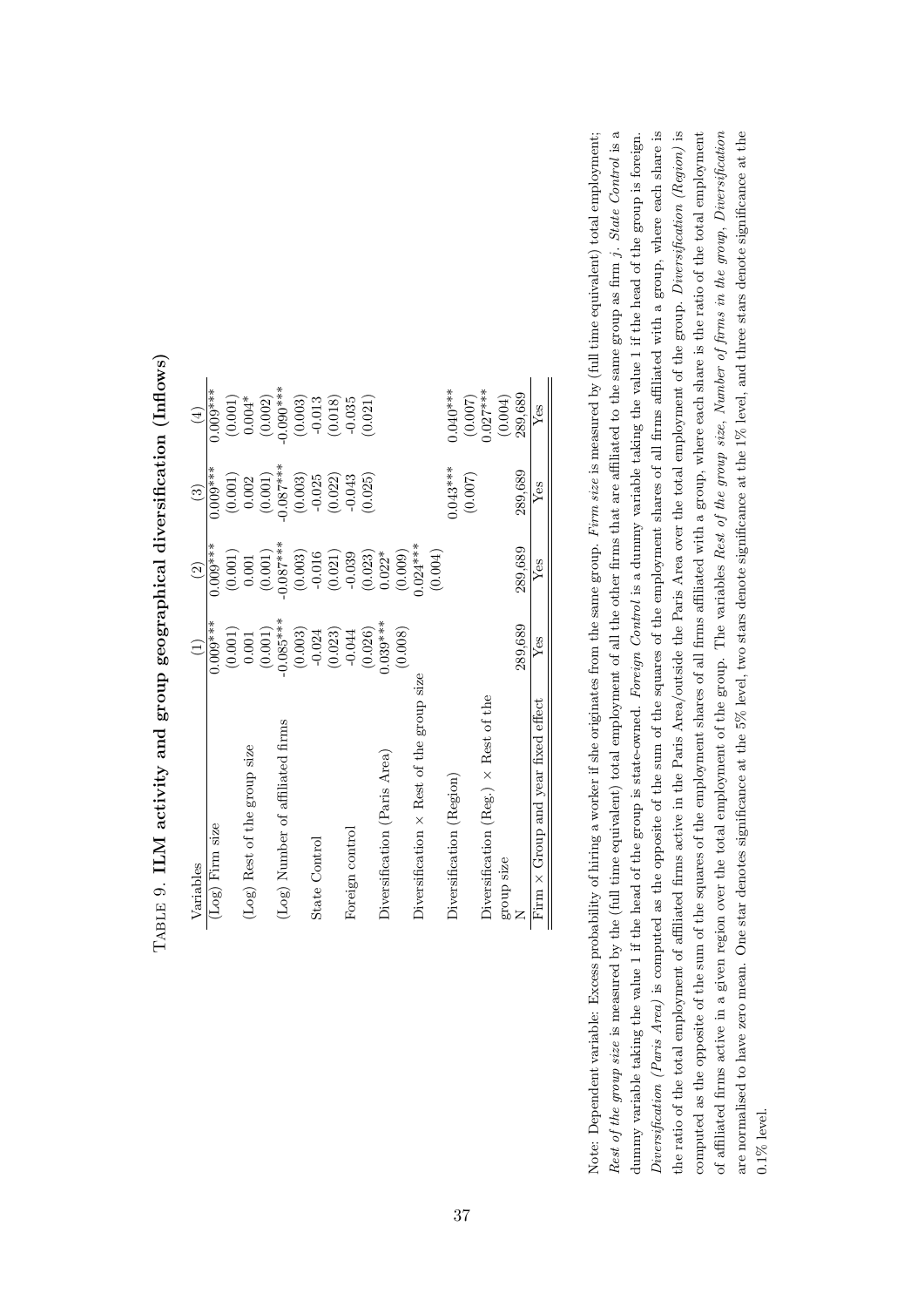| Variables                                       |                       | $\widehat{\mathfrak{D}}$ | $\widehat{\mathbb{C}}$ | $\left( \pm \right)$ |
|-------------------------------------------------|-----------------------|--------------------------|------------------------|----------------------|
| (Log) Firm size                                 | $0.006***$            | $0.006***$               | $0.006***$             | $0.005***$           |
|                                                 | (0.001)               | (0.001)                  | (0.001)                | (0.001)              |
| (Log) Rest of the group size                    | 0.002                 | $0.004**$                | 0.001                  | $0.008***$           |
|                                                 | $\left( 0.001\right)$ | (0.002)                  | $\left( 0.001\right)$  | (0.002)              |
| (Log) Number of affiliated firms                | $-0.082***$           | $-0.083***$              | $-0.084***$            | $0.086***$           |
|                                                 | (0.003)               | (0.003)                  | (0.003)                | (0.003)              |
| State Control                                   | $-0.005$              | $0.004\,$                | $-0.005$               | 0.009                |
|                                                 | (0.021)               | (0.019)                  | (0.020)                | (0.017)              |
| Foreign control                                 | $-0.002$              | 0.003                    | $-0.001$               | 0.008                |
|                                                 | (0.050)               | (0.048)                  | (0.049)                | (740.0)              |
| Diversification (Paris Area)                    | $0.029***$            | 0.016                    |                        |                      |
|                                                 | (9.008)               | (0.008)                  |                        |                      |
| Diversification $\times$ Rest of the group size |                       | $0.024***$               |                        |                      |
|                                                 |                       | (0.004)                  |                        |                      |
| Diversification (Region)                        |                       |                          | $0.035***$             | $0.030***$           |
|                                                 |                       |                          | (0.007)                | (0.007)              |
| Diversification (Reg.) $\times$ Rest of the     |                       |                          |                        | $0.027***$           |
| group size                                      |                       |                          |                        | (0.003)              |
|                                                 | 279,433               | 279,433                  | 279,433                | 279,433              |
| Group and year fixed effect<br>$\times$<br>Firm | Yes                   | Yes                      | Yes                    | Yes                  |

 $T_{\rm ABLE}$  10. ILM activity and group geographical diversification (Outflows)  $\text{T}_{\text{ABLE}}$  10. ILM activity and group geographical diversification (Outflows)

<span id="page-38-0"></span>Note: Dependent variable: Excess probability of originating from affiliated firm j for workers landing into the same group as compared to workers landing outside the group. Firm size is measured by (full time equivalent) total employment; Rest of the group size is measured by the (full time equivalent) total employment of all the other firms that are affiliated to the same group as firm  $j$ . State Control is a dummy variable taking the value 1 if the head of the group is state-owned. Foreign Control is a dummy variable taking the value 1 if the head of the group is foreign. *Diversification (Paris Area)* is computed as the opposite of the sum of the squares of the employment shares of all firms affiliated with a group, where each share is the ratio of the total employment of affiliated firms active in the Paris Area/outside the Paris Area over the total employment of the group. Diversification (Region) is computed as the opposite of the sum of the squares of the employment shares of all The variables Rest of the group size, Number of firms in the group, Diversification are normalised to have zero mean. One star denotes significance at the 5% level, two other firms that are affiliated to the same group as firm j. State Control is a dummy variable taking the value 1 if the head of the group is state-owned. Foreign Control is a dummy variable taking the value 1 if the head of the group is foreign. Diversification (Paris Area) is computed as the opposite of the sum of the squares the Paris Area over the total employment of the group. *Diversification (Region)* is computed as the opposite of the squares of the employment shares of all firms affiliated with a group, where each share is the ratio of the total employment of affiliated firms active in a given region over the total employment of the group. Note: Dependent variable: Excess probability of originating from affiliated firm j for workers landing into the same group as compared to workers landing outside the group. Firm size is measured by (full time equivalent) total employment; Rest of the group size is measured by the (full time equivalent) total employment of all the of the employment shares of all firms affiliated with a group, where each share is the ratio of the total employment of affiliated firms active in the Paris Area/outside firms affiliated with a group, where each share is the ratio of the total employment of affiliated firms active in a given region over the total employment of the group. The variables Rest of the group size, Number of firms in the group, Diversification are normalised to have zero mean. One star denotes significance at the 5% level, two stars denote significance at the 1% level, and three stars denote significance at the 0.1% level. stars denote significance at the 1% level, and three stars denote significance at the  $0.1\%$  level.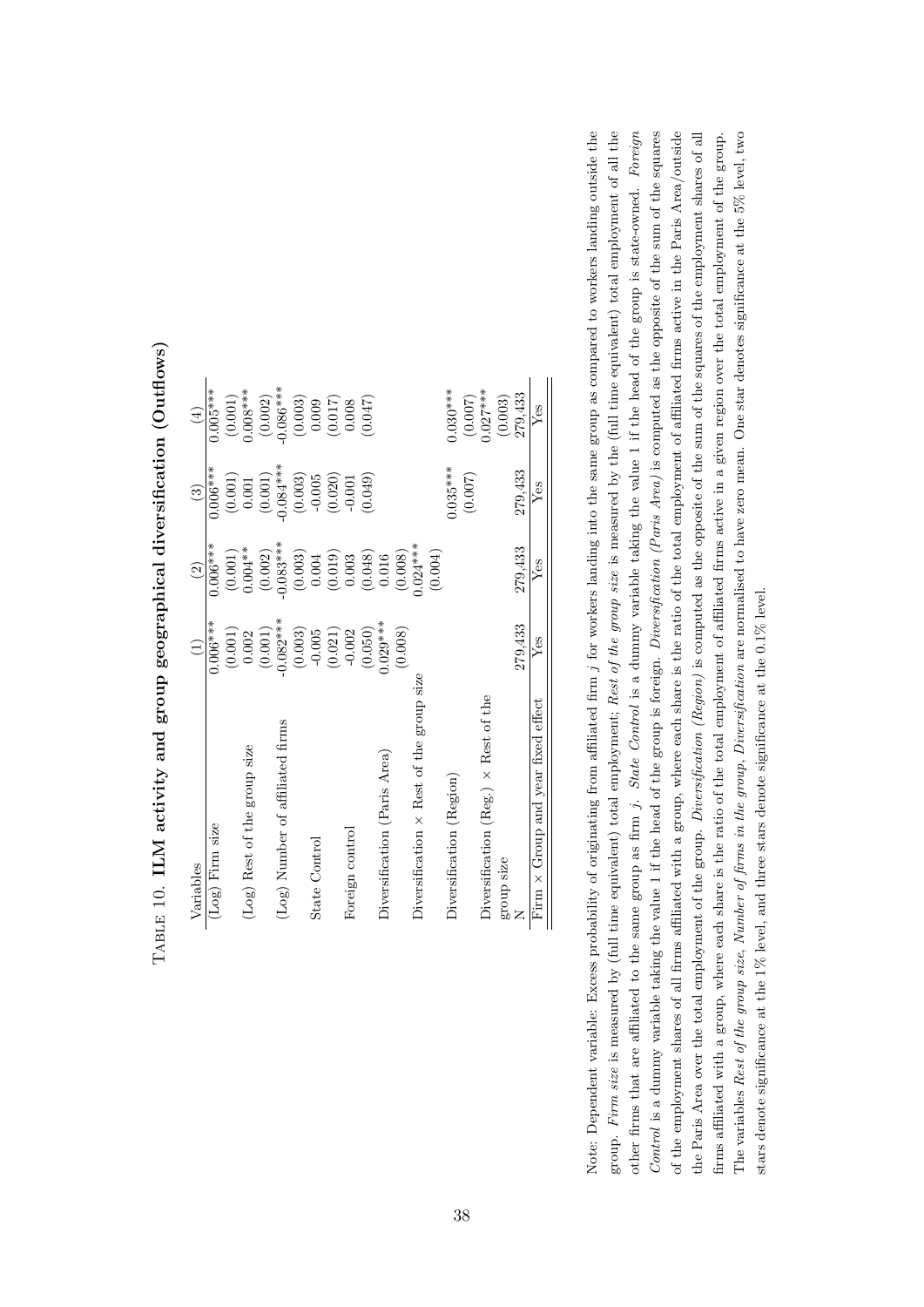<span id="page-39-0"></span>

| Variables                                    | Inflows<br>(1) | Inflows<br>(2) | Inflows<br>(3) | Inflows<br>(4) | Inflows<br>(5) | Inflows<br>(6) | Inflows<br>(7) | Inflows<br>(8)        | Outflows<br>(9)       |
|----------------------------------------------|----------------|----------------|----------------|----------------|----------------|----------------|----------------|-----------------------|-----------------------|
| $(Log)$ firm size                            | $0.009***$     | $0.009***$     | $0.009***$     | $0.009***$     | $0.009***$     | $0.009***$     | $0.009***$     | $0.009***$            | $0.009***$            |
|                                              | (0.001)        | (0.001)        | (0.001)        | (0.001)        | (0.001)        | (0.001)        | (0.001)        | (0.001)               | (0.001)               |
| $(Log)$ rest of the group size               | 0.001          | 0.001          | 0.001          | 0.001          | 0.001          | 0.001          | 0.001          | 0.001                 | 0.002                 |
|                                              | (0.001)        | (0.001)        | (0.001)        | (0.001)        | (0.001)        | (0.001)        | (0.001)        | (0.001)               | (0.002)               |
| (Log) number of affiliated firms             | $-0.084***$    | $-0.084***$    | $-0.085***$    | $-0.085***$    | $-0.084***$    | $-0.084***$    | $-0.085***$    | $-0.085***$           | $-0.081***$           |
|                                              | (0.003)        | (0.003)        | (0.003)        | (0.003)        | (0.003)        | (0.003)        | (0.003)        | (0.003)               | (0.003)               |
| State Control                                | $-0.023$       | $-0.025$       | $-0.025$       | $-0.025$       | $-0.025$       | $-0.025$       | $-0.025$       | $-0.026$              | $-0.005$              |
|                                              | (0.022)        | (0.021)        | (0.023)        | (0.023)        | (0.023)        | (0.023)        | (0.024)        | (0.024)               | (0.021)               |
| Foreign Control                              | $-0.034$       | $-0.036$       | $-0.040$       | $-0.040$       | $-0.041$       | $-0.038$       | $-0.043$       | $-0.040$              | $-0.001$              |
|                                              | (0.024)        | (0.024)        | (0.025)        | (0.025)        | (0.026)        | (0.025)        | (0.026)        | (0.025)               | (0.050)               |
| Firm closure in rest of the group $(in t-1)$ | $0.017***$     |                |                |                |                |                |                |                       |                       |
|                                              | (0.001)        |                |                |                |                |                |                |                       |                       |
| Between 1 and 5                              |                | $0.017***$     |                |                |                |                |                |                       |                       |
|                                              |                | (0.001)        |                |                |                |                |                |                       |                       |
| More than 5                                  |                | $0.026***$     |                |                |                |                |                |                       |                       |
|                                              |                | (0.003)        |                |                |                |                |                |                       |                       |
| Firm closure $(in t)$                        |                |                | $0.009***$     |                |                |                |                |                       |                       |
|                                              |                |                | (0.001)        |                |                |                |                |                       |                       |
| Between 1 and 5                              |                |                |                | $0.008***$     |                |                |                |                       |                       |
|                                              |                |                |                | (0.001)        |                |                |                |                       |                       |
| More than 5                                  |                |                |                | $0.012***$     |                |                |                |                       |                       |
|                                              |                |                |                | (0.003)        |                |                |                |                       |                       |
| Plant closure $(in t-1)$                     |                |                |                |                | $0.015***$     |                |                |                       |                       |
|                                              |                |                |                |                | (0.001)        |                |                |                       |                       |
| Between 1 and 5                              |                |                |                |                |                | $0.015***$     |                |                       |                       |
|                                              |                |                |                |                |                | (0.001)        |                |                       |                       |
| More than 5                                  |                |                |                |                |                | $0.020***$     |                |                       |                       |
|                                              |                |                |                |                |                | (0.002)        |                |                       |                       |
| Plant closure $(in t)$                       |                |                |                |                |                |                | $0.007***$     |                       |                       |
|                                              |                |                |                |                |                |                | (0.001)        |                       |                       |
| Between 1 and 5                              |                |                |                |                |                |                |                | $0.006***$            |                       |
|                                              |                |                |                |                |                |                |                | (0.001)<br>$0.013***$ |                       |
| More than 5                                  |                |                |                |                |                |                |                |                       |                       |
|                                              |                |                |                |                |                |                |                | (0.002)               |                       |
| Own closure                                  |                |                |                |                |                |                |                |                       | $0.086***$<br>(0.006) |
| Ν                                            | 289,689        | 289,689        | 289,689        | 289,689        | 289,689        | 289,689        | 289,689        | 289,689               | 279,433               |
| Firm $\times$ Group and year fixed effect    | Yes            | Yes            | Yes            | Yes            | Yes            | Yes            | Yes            | Yes                   | Yes                   |
|                                              |                |                |                |                |                |                |                |                       |                       |

Table 11. Effect of firm/plant closures in the group on ILM activity

Note: Dependent variable: Columns (1)-(7) Excess probability of hiring a worker if she originates from the same group as compared to a worker not originating from the same group. Column (8) Excess probability of originating from affiliated firm  $j$  for workers landing into the same group as compared to workers landing outside the group. Firm size is measured by (full time equivalent) total employment; Rest of the group size is measured by the (full time equivalent) total employment of all the other firms that are affiliated to the same group as firm j. We denote as firm/plant closure a situation in which a firm/plant sees its employment drop by more than 90% from one year to the other. We consider as year of the closure the last year of activity of a given firm/plant, before it loses at least 90% of its workforce. We do not consider as closures all the cases in which more than 70% of the lost employment ends up in the same firm/plant. Firm closure in the rest of the group (in year t-1) is a dummy variable that takes the value 1 if in year  $t-1$  at least one firm in the rest of the group closes, i.e. it undertakes its last year of activity in yeat  $t-1$ . Firm closure (year t) is a dummy variable that takes the value 1 if al least one firm in the group closes in year  $t$ . Similarly for plant closure. Own closure is a dummy variable that takes the value 1 if firm  $j$  closes in year  $t$ . One star denotes significance at the 5% level, two stars denote significance at the 1% level, and three stars denote significance at the 0.1% level.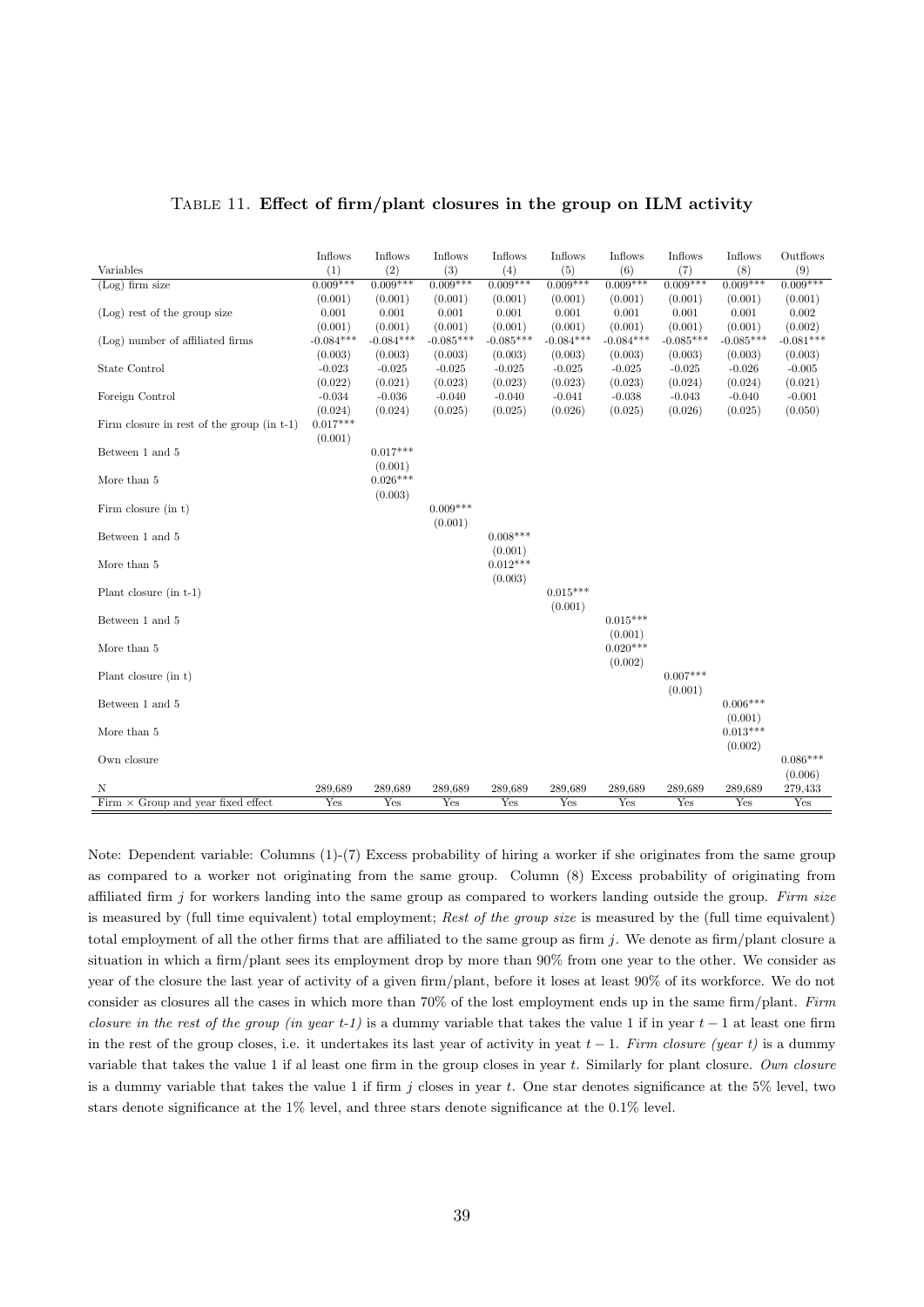#### Table 12. Heterogeneity of ILM activity by occupations (Inflows)

<span id="page-40-0"></span>

| Variables                                                | (1)         | (2)         | (3)         | (4)         | (5)         | (6)         | (7)         |
|----------------------------------------------------------|-------------|-------------|-------------|-------------|-------------|-------------|-------------|
| $(Log)$ Firm Size                                        | $0.008***$  | $0.008***$  | $0.008***$  | $0.008***$  | $0.008***$  | $0.008***$  | $0.008***$  |
|                                                          | (0.001)     | (0.001)     | (0.001)     | (0.001)     | (0.001)     | (0.001)     | (0.001)     |
| (Log) Rest of the group size                             | $-0.010***$ | $-0.010***$ | $-0.010***$ | $-0.010***$ | $-0.010***$ | $-0.010***$ | $-0.010***$ |
|                                                          | (0.002)     | (0.002)     | (0.002)     | (0.002)     | (0.002)     | (0.002)     | (0.002)     |
| (Log) Number of affiliated firms                         | $-0.014***$ | $-0.014***$ | $-0.014***$ | $-0.014***$ | $-0.014***$ | $-0.014***$ | $-0.014***$ |
|                                                          | (0.003)     | (0.003)     | (0.003)     | (0.003)     | (0.003)     | (0.003)     | (0.003)     |
| State Control                                            | $-0.011**$  | $-0.011**$  | $-0.011**$  | $-0.011**$  | $-0.011**$  | $-0.011**$  | $-0.011**$  |
|                                                          | (0.004)     | (0.004)     | (0.004)     | (0.004)     | (0.004)     | (0.004)     | (0.004)     |
| Foreign Control                                          | $-0.031***$ | $-0.031***$ | $-0.030***$ | $-0.031***$ | $-0.031***$ | $-0.031***$ | $-0.031***$ |
|                                                          | (0.005)     | (0.005)     | (0.005)     | (0.005)     | (0.005)     | (0.005)     | (0.005)     |
| Occupation of destination (Managers/High-Skill excluded) |             |             |             |             |             |             |             |
| Intermediate Occupation                                  | $-0.002***$ | $-0.002***$ | $-0.002***$ | $-0.002***$ | $-0.002***$ | $-0.002***$ | $-0.002***$ |
|                                                          | (0.000)     | (0.000)     | (0.000)     | (0.000)     | (0.000)     | (0.000)     | (0.000)     |
| Clerical Support                                         | $-0.005***$ | $-0.005***$ | $-0.005***$ | $-0.005***$ | $-0.005***$ | $-0.005***$ | $-0.005***$ |
|                                                          | (0.001)     | (0.001)     | (0.001)     | (0.001)     | (0.001)     | (0.001)     | (0.001)     |
| Blue Collar                                              | $-0.004***$ | $-0.004***$ | $-0.003***$ | $-0.004***$ | $-0.005***$ | $-0.004***$ | $-0.004***$ |
|                                                          | (0.001)     | (0.001)     | (0.001)     | (0.001)     | (0.001)     | (0.001)     | (0.001)     |
| Occupation of origin (Managers/High-Skill excluded)      |             |             |             |             |             |             |             |
| Intermediate Occupation                                  | $-0.003***$ | $-0.003***$ | $-0.003***$ | $-0.003***$ | $-0.003***$ | $-0.003***$ | $-0.003***$ |
|                                                          | (0.000)     | (0.000)     | (0.000)     | (0.000)     | (0.000)     | (0.000)     | (0.000)     |
| Clerical Support                                         | $-0.006***$ | $-0.006***$ | $-0.005***$ | $-0.006***$ | $-0.006***$ | $-0.006***$ | $-0.005***$ |
|                                                          | (0.001)     | (0.001)     | (0.001)     | (0.001)     | (0.001)     | (0.001)     | (0.001)     |
| Blue Collar                                              | $-0.005***$ | $-0.005***$ | $-0.004***$ | $-0.005***$ | $-0.004***$ | $-0.005***$ | $-0.004***$ |
|                                                          | (0.001)     | (0.001)     | (0.001)     | (0.001)     | (0.001)     | (0.001)     | (0.001)     |
| Same Occupation                                          |             | $-0.002***$ | $0.001***$  |             |             | $-0.002***$ | $-0.000$    |
|                                                          |             | (0.000)     | (0.000)     |             |             | (0.000)     | (0.000)     |
| Same Occupation $\times$ Intermediate Occupation         |             |             | $-0.002***$ |             |             |             | $-0.000$    |
|                                                          |             |             |             |             |             |             |             |
|                                                          |             |             | (0.000)     |             |             |             | (0.000)     |
| Same Occupation $\times$ Clerical Support                |             |             | $-0.005***$ |             |             |             | $-0.000$    |
|                                                          |             |             | (0.000)     |             |             |             | (0.001)     |
| Same Occupation $\times$ Blue Collar                     |             |             | $-0.007***$ |             |             |             | $-0.004***$ |
|                                                          |             |             | (0.000)     |             |             |             | (0.001)     |
| Diversification (4-digit)                                |             |             |             | $-0.004$    | $-0.022**$  | $-0.008$    | $-0.022*$   |
|                                                          |             |             |             | (0.007)     | (0.008)     | (0.007)     | (0.008)     |
| Div. $\times$ Intermediate Occupation (dest.)            |             |             |             |             | $0.015***$  |             | $0.013***$  |
|                                                          |             |             |             |             | (0.002)     |             | (0.002)     |
| Div. $\times$ Clerical Support (dest.)                   |             |             |             |             | $0.028***$  |             | $0.023***$  |
|                                                          |             |             |             |             | (0.003)     |             | (0.003)     |
| Div. $\times$ Blue Collar (dest.)                        |             |             |             |             | $0.028***$  |             | $0.023***$  |
|                                                          |             |             |             |             | (0.003)     |             | (0.003)     |
| Diversification $\times$ Same Occupation                 |             |             |             |             |             | $0.009***$  | $-0.003$    |
|                                                          |             |             |             |             |             | (0.001)     | (0.002)     |
| Div. $\times$ Int. Occ. $\times$ Same Occ.               |             |             |             |             |             |             | $0.011***$  |
|                                                          |             |             |             |             |             |             | (0.001)     |
| Div. $\times$ Clerical Support $\times$ Same Occ.        |             |             |             |             |             |             | $0.024***$  |
|                                                          |             |             |             |             |             |             | (0.002)     |
| Div. $\times$ Blue Collar $\times$ Same Occ.             |             |             |             |             |             |             | $0.032***$  |
|                                                          |             |             |             |             |             |             | (0.002)     |
| Ν                                                        | 8,992,670   | 8,992,670   | 8,992,670   | 8,992,670   | 8,992,670   | 8,992,670   | 8,992,670   |
| Firm $\times$ Group and year fixed effect                | Yes         | Yes         | Yes         | Yes         | Yes         | Yes         | Yes         |
| Year dummies                                             | Yes         | Yes         | Yes         | Yes         | Yes         | Yes         | Yes         |

Note: Dependent variable: Excess probability of hiring a worker transiting from occupation  $o$  to occupation  $z$  if she originates from the same group. Firm size is measured by (full time equivalent) total employment; Rest of the group size is measured by the (full time equivalent) total employment of all the other firms that are affiliated to the same group as firm j. State Control is a dummy variable taking the value 1 if the head of the group is state-owned. Foreign Control is a dummy variable taking the value 1 if the head of the group is foreign. The occupational categories are the ones indicated in Table 1. The category Managers/High-Skill groups category 2 and 3. Same Occupation is a dummy variable taking the value 1 if the (2-digit) occupation of origin is equal to the (2-digit) occupation of destination. Diversification  $(4\t{-}digit)$  is computed as the opposite of the sum of the squares of the employment shares of all firms affiliated with a group, where each share is the ratio of the total employment of affiliated firms active in a given 4-digit sector to the total employment of the group. The variables *Diversification* is normalised to have zero mean. One star denotes significance at the 5% level, two stars denote significance at the 1% level, and three stars denote significance at the 0.1% level. 40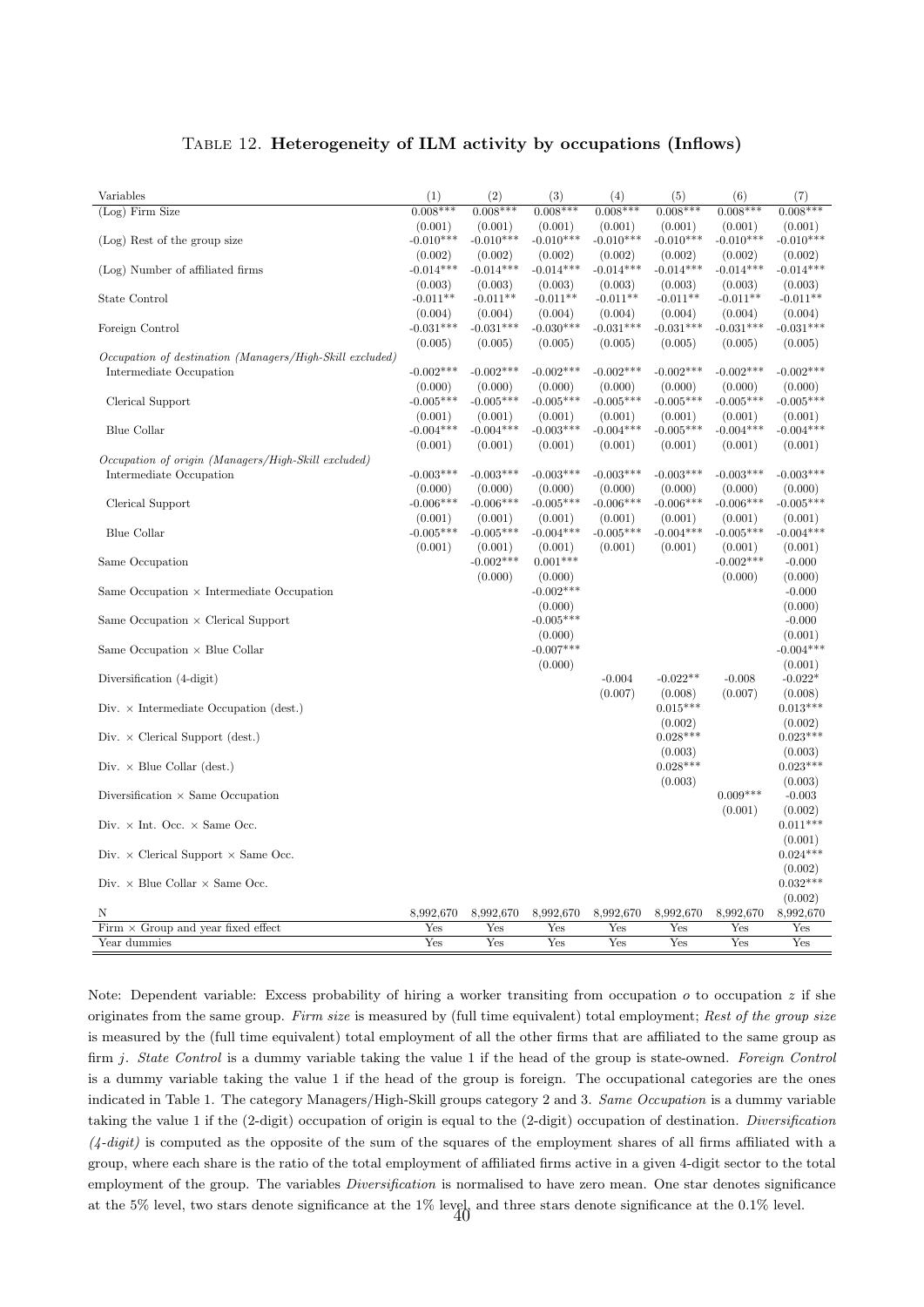| Variables                                                | (1)         | (2)         | (3)         | (4)         | (5)         | (6)         |
|----------------------------------------------------------|-------------|-------------|-------------|-------------|-------------|-------------|
| (Log) Firm Size                                          | $0.008***$  | $0.008***$  | $0.008***$  | $0.008***$  | $0.008***$  | $0.008***$  |
|                                                          | (0.001)     | (0.001)     | (0.001)     | (0.001)     | (0.001)     | (0.001)     |
| (Log) Rest of the group size                             | $-0.010***$ | $-0.010***$ | $-0.010***$ | $-0.010***$ | $-0.010***$ | $-0.010***$ |
|                                                          | (0.002)     | (0.002)     | (0.002)     | (0.002)     | (0.002)     | (0.002)     |
| (Log) Number of affiliated firms                         | $-0.014***$ | $-0.014***$ | $-0.014***$ | $-0.014***$ | $-0.014***$ | $-0.015***$ |
|                                                          | (0.003)     | (0.003)     | (0.003)     | (0.003)     | (0.003)     | (0.003)     |
| State Control                                            | $-0.011**$  | $-0.011**$  | $-0.010**$  | $-0.010**$  | $-0.010**$  | $-0.010**$  |
|                                                          | (0.004)     | (0.004)     | (0.003)     | (0.003)     | (0.004)     | (0.004)     |
| Foreign Control                                          | $-0.031***$ | $-0.031***$ | $-0.027***$ | $-0.027***$ | $-0.027***$ | $-0.026***$ |
|                                                          | (0.005)     | (0.005)     | (0.004)     | (0.004)     | (0.005)     | (0.005)     |
| Occupation of destination (Managers/High-Skill excluded) |             |             |             |             |             |             |
| Intermediate Occupation                                  | $-0.002***$ | $-0.002***$ | $-0.002***$ | $-0.011***$ | $-0.002***$ | $-0.010***$ |
|                                                          | (0.000)     | (0.000)     | (0.000)     | (0.001)     | (0.000)     | (0.001)     |
| Clerical Support                                         | $-0.005***$ | $-0.005***$ | $-0.005***$ | $-0.022***$ | $-0.005***$ | $-0.020***$ |
|                                                          | (0.001)     | (0.001)     | (0.001)     | (0.001)     | (0.001)     | (0.001)     |
| Blue Collar                                              | $-0.004***$ | $-0.004***$ | $-0.004***$ | $-0.022***$ | $-0.004***$ | $-0.017***$ |
|                                                          | (0.001)     | (0.001)     | (0.001)     | (0.000)     | (0.001)     | (0.001)     |
| Occupation of origin (Managers/High-Skill excluded)      |             |             |             |             |             |             |
| Intermediate Occupation                                  | $-0.003***$ | $-0.003***$ | $-0.003***$ | $-0.002***$ | $-0.003***$ | $-0.003***$ |
|                                                          | (0.000)     | (0.000)     | (0.000)     | (0.000)     | (0.000)     | (0.000)     |
| Clerical Support                                         | $-0.006***$ | $-0.006***$ | $-0.006***$ | $-0.005***$ | $-0.006***$ | $-0.005***$ |
|                                                          | (0.001)     | (0.001)     | (0.001)     | (0.001)     | (0.001)     | (0.001)     |
| Blue Collar                                              | $-0.005***$ | $-0.005***$ | $-0.005***$ | $-0.004***$ | $-0.005***$ | $-0.004***$ |
|                                                          | (0.001)     | (0.001)     | (0.001)     | (0.001)     | (0.001)     | (0.001)     |
| Same Occupation                                          |             | $-0.002***$ |             |             | $-0.011***$ | $-0.004***$ |
|                                                          |             | (0.000)     |             |             | (0.001)     | (0.001)     |
| At least one closure in the group (in t-1)               |             |             | $0.005***$  | $-0.008***$ | $0.002***$  | $-0.008***$ |
|                                                          |             |             | (0.001)     | (0.001)     | (0.001)     | (0.001)     |
| At least one closure $\times$ Int. Occ. (dest.)          |             |             |             | $0.011***$  |             | $0.010***$  |
|                                                          |             |             |             | (0.001)     |             | (0.001)     |
| At least one closure $\times$ Clerical (dest.)           |             |             |             | $0.020***$  |             | $0.018***$  |
|                                                          |             |             |             | (0.001)     |             | (0.001)     |
| At least one closure $\times$ Blue Coll. (dest.)         |             |             |             | $0.021***$  |             | $0.016***$  |
|                                                          |             |             |             | (0.001)     |             | (0.001)     |
| At least one closure (in t-1) $\times$ Same Occ.         |             |             |             |             | $0.012$ *** | $0.004***$  |
|                                                          |             |             |             |             | (0.001)     | (0.001)     |
| Same occupation $\times$ Int. Occ.                       |             |             |             |             |             | $-0.003***$ |
|                                                          |             |             |             |             |             | (0.001)     |
| Same occupation $\times$ Clerical                        |             |             |             |             |             | $-0.007***$ |
|                                                          |             |             |             |             |             | (0.001)     |
| Same occupation $\times$ Blue Coll.                      |             |             |             |             |             | $-0.016***$ |
|                                                          |             |             |             |             |             | (0.001)     |
| Same occupation $\times$ Int. Occ. $\times$ Closure      |             |             |             |             |             | $0.004***$  |
|                                                          |             |             |             |             |             | (0.001)     |
| Same occupation $\times$ Clerical $\times$ Closure       |             |             |             |             |             | $0.009***$  |
|                                                          |             |             |             |             |             | (0.001)     |
| Same occupation $\times$ Blue Coll. $\times$ Closure     |             |             |             |             |             | $0.016***$  |
|                                                          |             |             |             |             |             | (0.001)     |
| N                                                        | 8,992,670   | 8,992,670   | 8,992,670   | 8,992,670   | 8,992,670   | 8,992,670   |
| Firm $\times$ Group and year fixed effect                | Yes         | Yes         | Yes         | Yes         | Yes         | Yes         |
| Year dummies                                             | Yes         | Yes         | Yes         | Yes         | Yes         | Yes         |

#### <span id="page-41-0"></span>Table 13. Heterogeneity of ILM activity by occupations (Inflows): the differential role of closures

Note: Dependent variable: Excess probability of hiring a worker transiting from occupation  $\rho$  to occupation z if she originates from the same group. Firm size is measured by (full time equivalent) total employment; Rest of the group size is measured by the (full time equivalent) total employment of all the other firms that are affiliated to the same group as firm j. State Control is a dummy variable taking the value 1 if the head of the group is state-owned. Foreign Control is a dummy variable taking the value 1 if the head of the group is foreign. The occupational categories are the ones indicated in Table 1. The category Managers/High-Skill groups category 2 and 3. Same Occupation is a dummy variable taking the value 1 if the (2-digit) occupation of origin is equal to the (2-digit) occupation of destination. We denote as firm closure a situation in which a firm sees its employment drop by more than  $90\%$  from one year to the other. We consider as year of the closure the last year of activity of a given firm, before it loses at least 90% of its workforce. We do not consider as closures all the cases in which more than 70% of the lost employment ends up in the same firm. Firm closure in the rest of the group (in year t-1) is a dummy variable that takes the value 1 if in year  $t-1$  at least one firm in the rest of the group closes, i.e. it undertakes its last year of activity in yeat  $t - 1$ . One star denotes significance at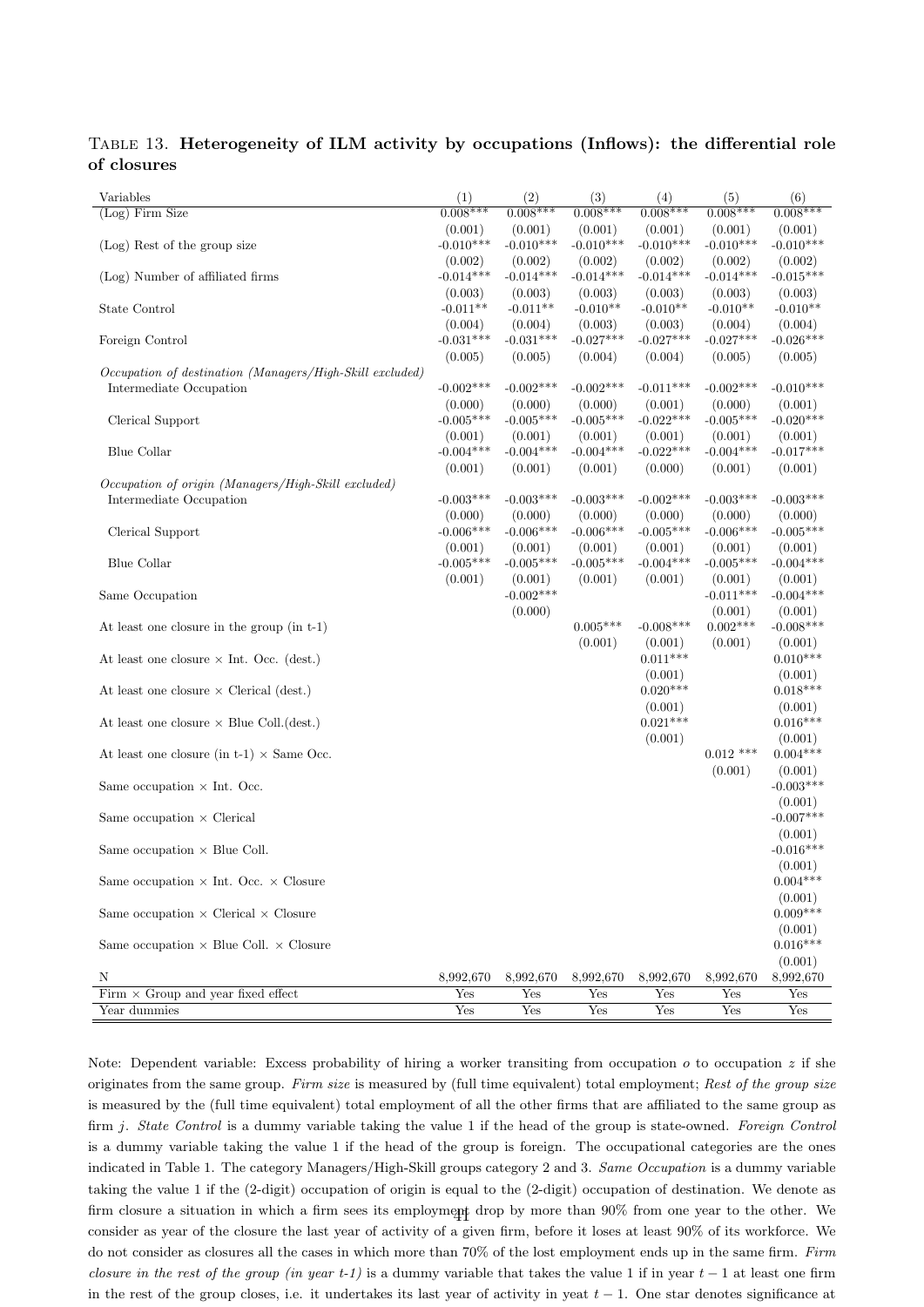# Table 14. Heterogeneity of ILM activity by occupations (Outflows)

| Variables<br>(Log) Firm Size                                              | (1)<br>$0.004***$      | (2)<br>$0.004***$      | (3)<br>$0.004***$      | (4)<br>$0.006***$      | (5)<br>$0.006***$      |
|---------------------------------------------------------------------------|------------------------|------------------------|------------------------|------------------------|------------------------|
|                                                                           | (0.001)                | (0.001)                | (0.001)                | (0.001)                | (0.001)                |
| (Log) Rest of the group size                                              | $-0.006***$            | $-0.005***$            | $-0.005***$            | $-0.006***$            | $-0.006***$            |
| (Log) Number of affiliated firms                                          | (0.002)<br>$-0.015***$ | (0.002)<br>$-0.016***$ | (0.002)<br>$-0.015***$ | (0.002)<br>$-0.015***$ | (0.002)<br>$-0.015***$ |
|                                                                           | (0.002)                | (0.002)                | (0.002)                | (0.002)                | (0.002)                |
| State Control                                                             | $-0.007$               | $-0.007$               | $-0.007$               | $-0.006$               | $-0.006$               |
| Foreign Control                                                           | (0.005)<br>$-0.030***$ | (0.005)<br>$-0.030***$ | (0.005)<br>$-0.030***$ | (0.005)<br>$-0.028***$ | (0.005)<br>$-0.028***$ |
|                                                                           | (0.006)                | (0.005)                | (0.006)                | (0.005)                | (0.005)                |
| Occupation of destination (CEO excluded)                                  |                        |                        |                        |                        |                        |
| Manager                                                                   | $-0.007***$            | $-0.007***$            | $-0.007***$            | $-0.007***$            | $-0.007***$            |
| Intermediate occupation                                                   | (0.001)<br>$-0.009***$ | (0.001)<br>$-0.008***$ | (0.001)<br>$-0.009***$ | (0.001)<br>$-0.009***$ | (0.001)<br>$-0.009***$ |
|                                                                           | (0.002)                | (0.002)                | (0.002)                | (0.002)                | (0.002)                |
| Clerical Support                                                          | $-0.012***$            | $-0.011***$            | $-0.012***$            | $-0.012***$            | $-0.012***$            |
| Blue collar                                                               | (0.002)<br>$-0.011***$ | (0.002)<br>$-0.010***$ | (0.002)<br>$-0.011***$ | (0.002)<br>$-0.011***$ | (0.002)<br>$-0.011***$ |
|                                                                           | (0.002)                | (0.002)                | (0.002)                | (0.002)                | (0.002)                |
| Occupation of origin (CEO excluded)                                       |                        |                        |                        |                        |                        |
| Manager                                                                   | $-0.008***$            | $-0.011***$            | $-0.011***$            | $-0.008***$            | $-0.007***$            |
| Intermediate occupation                                                   | (0.002)<br>$-0.010***$ | (0.001)<br>$-0.013***$ | (0.001)<br>$-0.013***$ | (0.002)<br>$-0.010***$ | (0.002)<br>$-0.009***$ |
|                                                                           | (0.002)                | (0.002)                | (0.002)                | (0.002)                | (0.002)                |
| Clerical Support                                                          | $-0.013***$            | $-0.016***$            | $-0.016***$            | $-0.013***$            | $-0.012***$            |
| Blue collar                                                               | (0.002)<br>$-0.012***$ | (0.002)<br>$-0.016***$ | (0.002)                | (0.002)<br>$-0.012***$ | (0.002)<br>$-0.011***$ |
|                                                                           | (0.002)                | (0.002)                | $-0.016***$<br>(0.002) | (0.002)                | (0.002)                |
| $Diversification \times Occupation$ of origin                             |                        |                        |                        |                        |                        |
| Diversification (4 digit)                                                 |                        | $-0.075***$            |                        |                        |                        |
| Manager                                                                   |                        | (0.010)<br>$0.061***$  |                        |                        |                        |
|                                                                           |                        | (0.007)                |                        |                        |                        |
| Intermediate occupation                                                   |                        | $0.074***$             |                        |                        |                        |
|                                                                           |                        | (0.008)                |                        |                        |                        |
| Clerical Support                                                          |                        | $0.088***$<br>(0.009)  |                        |                        |                        |
| Blue collar                                                               |                        | $0.089***$             |                        |                        |                        |
|                                                                           |                        | (0.009)                |                        |                        |                        |
| Diversification $\times$ Occupation of origin<br>Diversification (region) |                        |                        | $-0.058***$            |                        |                        |
|                                                                           |                        |                        | (0.009)                |                        |                        |
| Manager                                                                   |                        |                        | $0.045***$             |                        |                        |
| Intermediate occupation                                                   |                        |                        | (0.005)<br>$0.053***$  |                        |                        |
|                                                                           |                        |                        | (0.006)                |                        |                        |
| Clerical Support                                                          |                        |                        | $0.064***$             |                        |                        |
|                                                                           |                        |                        | (0.007)                |                        |                        |
| Blue collar                                                               |                        |                        | $0.062***$<br>(0.007)  |                        |                        |
| Own closure                                                               |                        |                        |                        | $0.024***$             | $0.041***$             |
|                                                                           |                        |                        |                        | (0.004)                | (0.006)                |
| Own closure $\times$ Occupation of origin<br>Manager                      |                        |                        |                        |                        | $-0.015***$            |
|                                                                           |                        |                        |                        |                        | (0.003)                |
| Intermediate occupation                                                   |                        |                        |                        |                        | $-0.015***$            |
|                                                                           |                        |                        |                        |                        | (0.003)                |
| Clerical Support                                                          |                        |                        |                        |                        | $-0.021***$<br>(0.004) |
| Blue collar                                                               |                        |                        |                        |                        | $-0.017***$            |
|                                                                           |                        |                        |                        |                        | (0.004)                |
| N                                                                         | 8,804,083              | 8,804,083              | 8,804,083              | 8,804,083              | 8,804,083              |
| Adjusted R-squared                                                        | 0.003                  | 0.005                  | 0.005                  | 0.004                  | 0.004                  |
| Firm $\times$ Group and year fixed effect                                 | Yes                    | Yes                    | Yes                    | $_{\rm Yes}$           | Yes                    |
| Year dummies                                                              | Yes                    | Yes                    | Yes                    | Yes                    | Yes                    |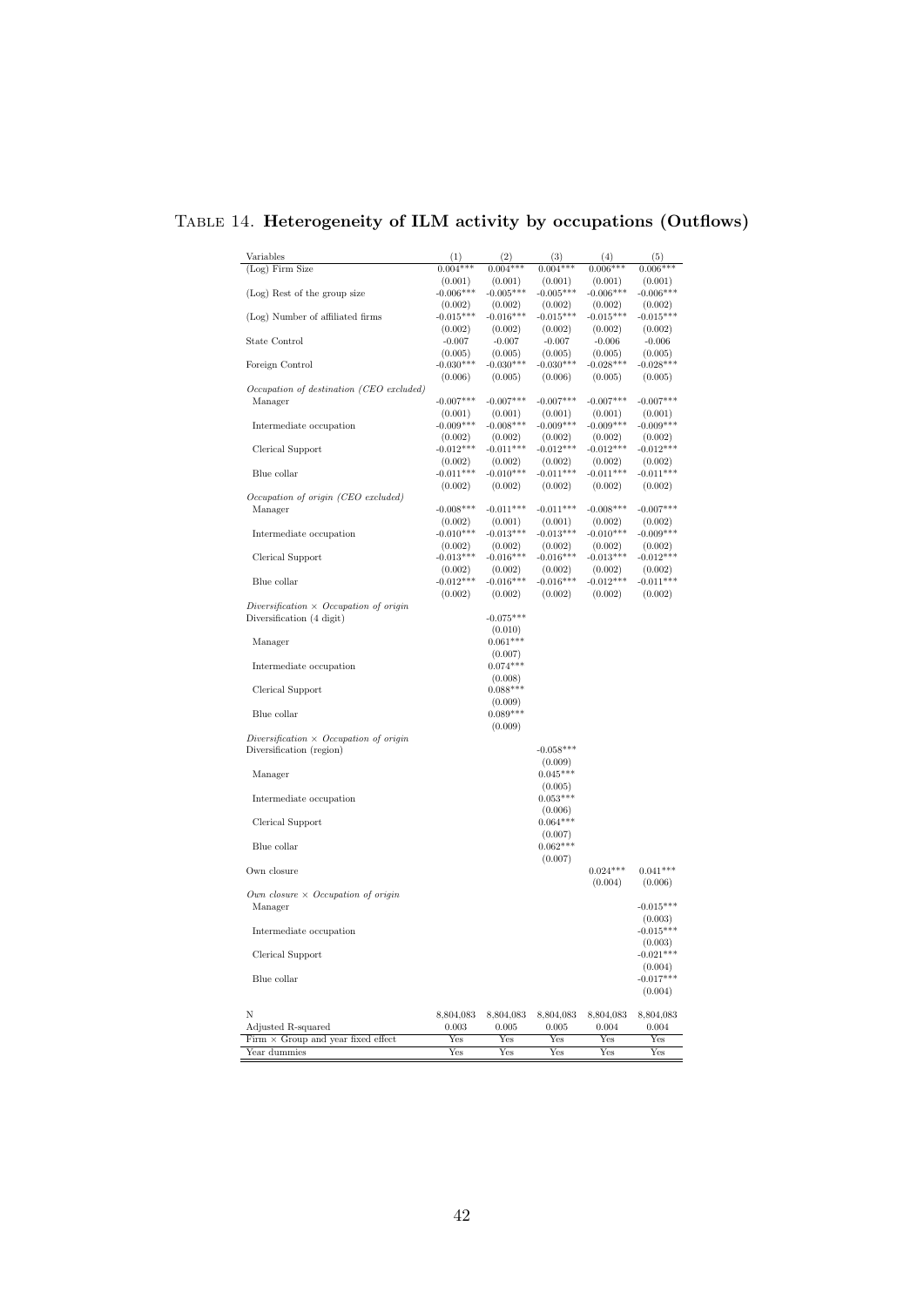| Variables                                                | (1)         | (2)         | (3)         | (4)         | (5)         | (6)         |
|----------------------------------------------------------|-------------|-------------|-------------|-------------|-------------|-------------|
| $(\text{Log})$ Firm Size                                 | $0.004***$  | $0.008***$  | $0.008***$  | $0.008***$  | $0.008***$  | $0.008***$  |
|                                                          | (0.001)     | (0.001)     | (0.001)     | (0.001)     | (0.001)     | (0.001)     |
| (Log) Rest of the group size                             | $-0.006***$ | $-0.010***$ | $-0.010***$ | $-0.010***$ | $-0.010***$ | $-0.010***$ |
|                                                          | (0.002)     | (0.002)     | (0.002)     | (0.002)     | (0.002)     | (0.002)     |
| (Log) Number of affiliated firms                         | $-0.015***$ | $-0.014***$ | $-0.014***$ | $-0.014***$ | $-0.015***$ | $-0.014***$ |
|                                                          | (0.002)     | (0.003)     | (0.003)     | (0.003)     | (0.003)     | (0.003)     |
| State Control                                            | $-0.007$    | $-0.011**$  | $-0.011**$  | $-0.011**$  | $-0.011**$  | $-0.011**$  |
|                                                          | (0.005)     | (0.004)     | (0.004)     | (0.004)     | (0.004)     | (0.004)     |
| Foreign Control                                          | $-0.030***$ | $-0.031***$ | $-0.030***$ | $-0.031***$ | $-0.031***$ | $-0.030***$ |
|                                                          | (0.006)     | (0.005)     | (0.005)     | (0.005)     | (0.005)     | (0.005)     |
| Occupation of destination (Managers/High-Skill excluded) |             |             |             |             |             |             |
| Intermediate Occupation                                  | $-0.002***$ | $-0.002***$ | $-0.002***$ | $-0.002***$ | $-0.011***$ | $-0.008***$ |
|                                                          | (0.000)     | (0.000)     | (0.000)     | (0.000)     | (0.002)     | (0.002)     |
| Clerical Support                                         | $-0.005***$ | $-0.005***$ | $-0.005***$ | $-0.005***$ | $-0.014***$ | $-0.011***$ |
|                                                          | (0.001)     | (0.001)     | (0.001)     | (0.001)     | (0.002)     | (0.002)     |
| Blue Collar                                              | $-0.005***$ | $-0.004***$ | $-0.004***$ | $-0.005***$ | $-0.014***$ | $-0.010***$ |
|                                                          | (0.001)     | (0.001)     | (0.001)     | (0.001)     | (0.002)     | (0.002)     |
| Occupation of origin (Managers/High-Skill excluded)      |             |             |             |             |             |             |
| Intermediate Occupation                                  | $-0.003***$ | $-0.003***$ | $-0.003***$ | $-0.003***$ | $-0.009***$ | $-0.009***$ |
|                                                          | (0.000)     | (0.000)     | (0.000)     | (0.000)     | (0.002)     | (0.002)     |
| Clerical Support                                         | $-0.006***$ | $-0.006***$ | $-0.005***$ | $-0.006***$ | $-0.012***$ | $-0.012***$ |
|                                                          | (0.001)     | (0.001)     | (0.001)     | (0.001)     | (0.002)     | (0.002)     |
| Blue Collar                                              | $-0.005***$ | $-0.005***$ | $-0.005***$ | $-0.004***$ | $-0.011***$ | $-0.011***$ |
|                                                          | (0.001)     | (0.001)     | (0.001)     | (0.001)     | (0.002)     | (0.002)     |
| Same Occupation                                          |             | $-0.003***$ | 0.001       |             |             |             |
|                                                          |             | (0.000)     | (0.000)     |             |             |             |
| Same Occupation $\times$ Intermediate Occupation         |             |             | $-0.002***$ |             |             |             |
|                                                          |             |             | (0.000)     |             |             |             |
| Same Occupation $\times$ Clerical Support                |             |             | $-0.006***$ |             |             |             |
|                                                          |             |             | (0.000)     |             |             |             |
| Same Occupation $\times$ Blue Collar                     |             |             | $-0.007***$ |             |             |             |
|                                                          |             |             | (0.001)     |             |             |             |
| Diversification (4-digit)                                |             |             |             | $-0.010***$ |             |             |
|                                                          |             |             |             | (0.005)     |             |             |
| $Div \times$ Intermediate Occupation (Origin)            |             |             |             | $0.018***$  |             |             |
|                                                          |             |             |             | (0.002)     |             |             |
| $Div \times$ Clerical Support (Origin)                   |             |             |             | $0.032***$  |             |             |
|                                                          |             |             |             | (0.003)     |             |             |
| $\mathrm{Div}\,\times\,\mathrm{Blue}$ Collar (Origin)    |             |             |             | $0.033***$  |             |             |
|                                                          |             |             |             | (0.004)     |             |             |
| Diversification (Region)                                 |             |             |             |             | $-0.016$    |             |
|                                                          |             |             |             |             | (0.005)     |             |
| Div. $\times$ Intermediate occupation (Origin)           |             |             |             |             | $0.011***$  |             |
|                                                          |             |             |             |             | (0.001)     |             |
| Div. $\times$ Clerical Support (Origin)                  |             |             |             |             | $0.022***$  |             |
|                                                          |             |             |             |             | (0.003)     |             |
| Div. $\times$ Blue Collar (Origin)                       |             |             |             |             | $0.021***$  |             |
|                                                          |             |             |             |             | (0.003)     |             |
| Own closure                                              |             |             |             |             |             | $0.024***$  |
|                                                          |             |             |             |             |             | (0.004)     |
| Ν                                                        | 8,804,083   | 8,804,083   | 8,804,083   | 8,804,083   | 8,804,083   | 8,804,083   |
| Firm $\times$ Group and year fixed effect                | Yes         | Yes         | Yes         | Yes         | Yes         | Yes         |
| Year dummies                                             | Yes         | Yes         | Yes         | Yes         | Yes         | Yes         |

#### Table 15. Heterogeneity of ILM activity: occupations (Outflows)

Note: Dependent variable: Excess probability of originating from affiliated firm  $j$  for workers transiting between occupation  $o$  and occupation  $z$  landing into the same group as compared to workers landing outside the group. Firm size is measured by (full time equivalent) total employment; Rest of the group size is measured by the (full time equivalent) total employment of all the other firms that are affiliated to the same group as firm  $j$ . State Control is a dummy variable taking the value 1 if the head of the group is state-owned. Foreign Control is a dummy variable taking the value 1 if the head of the group is foreign. The occupational categories are the ones indicated in Table 1. The category Managers/High-Skill groups category 2 and 3. Same Occupation is a dummy variable taking the value 1 if the (2-digit) occupation of origin is equal to the (2-digit) occupation  $q_3^f$  destination. Diversification (4-digit) is computed as the opposite of the sum of the squares of the employment shares of all firms affiliated with a group, where each share is the ratio of the total employment of affiliated firms active in a given 4-digit sector to the total employment of the group. Diversification (Region) is computed as the opposite of the sum of the squares of the employment shares of all firms affiliated with a group, where each share is the ratio of the total employment of affiliated firms active in a given region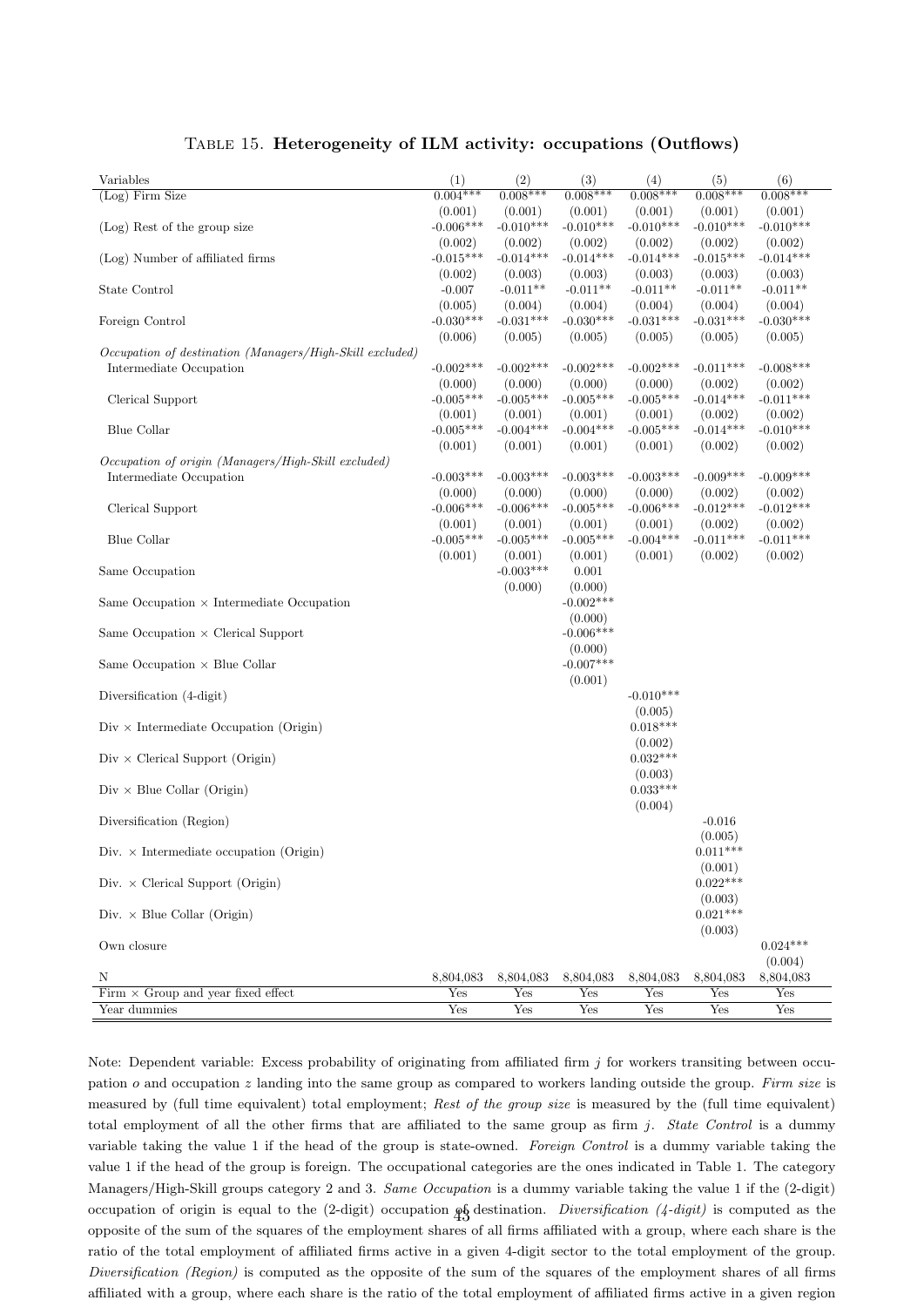|                                                          | Origin                                                                                                                    | $\operatorname{Pair}$                                                                                                                          | Origin                                                                                                                                                                                                                 | $\operatorname{Pair}$                                                                                      |
|----------------------------------------------------------|---------------------------------------------------------------------------------------------------------------------------|------------------------------------------------------------------------------------------------------------------------------------------------|------------------------------------------------------------------------------------------------------------------------------------------------------------------------------------------------------------------------|------------------------------------------------------------------------------------------------------------|
| Variables                                                | $\widehat{c}$                                                                                                             | $\binom{3}{2}$                                                                                                                                 | $\sqrt{9}$                                                                                                                                                                                                             | $\begin{pmatrix} 6 \end{pmatrix}$                                                                          |
| Firm of destination group affiliated                     |                                                                                                                           |                                                                                                                                                |                                                                                                                                                                                                                        |                                                                                                            |
|                                                          |                                                                                                                           |                                                                                                                                                |                                                                                                                                                                                                                        |                                                                                                            |
| Same Group                                               |                                                                                                                           |                                                                                                                                                |                                                                                                                                                                                                                        |                                                                                                            |
|                                                          | $\begin{array}{r} -0.0013*** \ (0.0003) \ 0.0334*** \ (0.0019) \ (0.0019) \ (0.0004) \ (0.0004) \ (0.1487*** \end{array}$ | $\begin{array}{c} 0.0011 \\ (0.0007) \\ -0.0122^{**} \\ (0.0041) \\ 0.0025^{***} \\ (0.0006) \\ (0.0006) \\ \textbf{0.1187^{***}} \end{array}$ | $\begin{array}{r} -0.0023*** \ (0.000) \ (0.0107*** \ (0.011) \ (0.005 \ (0.0005 \ (0.004) \ (0.01489*** \ (0.0168*** \ (0.0168*** \ (0.0101) \ (0.001) \ (0.001) \ (0.001) \ (0.005) \ (0.005) \ (0.005) \end{array}$ | $\begin{array}{r} 0.0043*** \ (0.001) \ -0.0207*** \ -0.0207*** \ (0.003) \ 0.0017* \ (0.001) \end{array}$ |
| group affiliated<br>Closure $\times$ firm of destination |                                                                                                                           |                                                                                                                                                |                                                                                                                                                                                                                        |                                                                                                            |
|                                                          |                                                                                                                           |                                                                                                                                                |                                                                                                                                                                                                                        |                                                                                                            |
| $Closure \times same$ group                              |                                                                                                                           |                                                                                                                                                |                                                                                                                                                                                                                        |                                                                                                            |
|                                                          | (0.0039)                                                                                                                  | (0.0050)                                                                                                                                       |                                                                                                                                                                                                                        | $(0.005)$<br>0.0233***                                                                                     |
| Destination firm in Boom                                 |                                                                                                                           |                                                                                                                                                |                                                                                                                                                                                                                        |                                                                                                            |
|                                                          |                                                                                                                           |                                                                                                                                                |                                                                                                                                                                                                                        | (0.001)                                                                                                    |
| Destination in Boom $\times$ Closure                     |                                                                                                                           |                                                                                                                                                |                                                                                                                                                                                                                        | 0.0023                                                                                                     |
|                                                          |                                                                                                                           |                                                                                                                                                |                                                                                                                                                                                                                        | $(0.002)$<br>$0.0470***$                                                                                   |
| group<br>Destination in Boom $\times$ Same               |                                                                                                                           |                                                                                                                                                |                                                                                                                                                                                                                        |                                                                                                            |
|                                                          |                                                                                                                           |                                                                                                                                                |                                                                                                                                                                                                                        |                                                                                                            |
| Destination in Boom $\times$ Closure $\times$ Same Group |                                                                                                                           |                                                                                                                                                |                                                                                                                                                                                                                        | $(0.005)$<br>0.0244*                                                                                       |
|                                                          |                                                                                                                           |                                                                                                                                                | $(0.01)$                                                                                                                                                                                                               | (0.011)                                                                                                    |
| Z                                                        | 1,171,552                                                                                                                 | 1,171,552                                                                                                                                      | 1,492,153                                                                                                                                                                                                              | 1,492,153                                                                                                  |
| Firm of origin FE                                        |                                                                                                                           |                                                                                                                                                |                                                                                                                                                                                                                        |                                                                                                            |
| Firm of origin $\times$ firm of destination FE           |                                                                                                                           |                                                                                                                                                |                                                                                                                                                                                                                        |                                                                                                            |
| Year dummies                                             | YES<br>NO<br>YES                                                                                                          | NES<br>VES<br>VES<br>VES                                                                                                                       | <b>YES<br/>NO<br/>YES<br/>YES</b>                                                                                                                                                                                      | NHS<br>VHS<br>VHS<br>VHS                                                                                   |
| Time to closure dummies                                  | YES                                                                                                                       |                                                                                                                                                |                                                                                                                                                                                                                        |                                                                                                            |
|                                                          |                                                                                                                           |                                                                                                                                                |                                                                                                                                                                                                                        |                                                                                                            |

sector that is experiencing a boom in year  $t+1$ . Booms and busts are identified from the fluctuations of real sectoral sales, where nominal sales are deflated by industry-specific price deflators, following the Note: Dependent variable: fraction of workers moving from affiliated firm  $i$  to firm  $j$  in year t to the total number of workers that leave firm i in year t. Firm  $i$  is a firm that eventually closes within our sample period. Firm of destination group affiliated is a dummy variable that takes the value 1 if firm j is group affiliated. Same Group is a dummy variable taking the value 1 if firm i and firm j belong to the same group. Closure is a dummy variable taking the value 1 in the last two years of firm i's activity. Destination firm in a Boom is a dummy variable that takes the value 1 if the firm of destination operates in a group. Closure is a dummy variable taking the value 1 in the last two years of firm i's activity. Destination is a dummy variable that takes the value 1 if the firm of destination operates in a Braun and Larrain (2005) peak-to-trough criterion. Troughs occur when (the log of) real sales are below their trend (computed using a Hodrick-Prescott filter with a smoothing parameter of 100) by more than year. A bust goes from the year after the local peak to the year of the trough. The same procedure is used to identify sectoral booms. A peak occurs when current real sales are more than one standard deviation above their trend. Once a peak is identified, we go back in time until we find a local trough, i.e., the closest preceding year for which (detrended) real sales are lower than in the previous and posterior year. The Note: Dependent variable: fraction of workers moving from affiliated firm i to the total number of workers that leave firm i in year t. Firm i is a firm that eventually closes within our sample period. Firm of destination group affiliated is a dummy variable that takes the value 1 if firm i a dummy variable taking the value 1 if firm i and firm i belong to the same one standard deviation. For each trough, we go back in time until we find a local peak, which is defined as the closest preceding year for which (detrended) real sales are higher than in the previous and posterior sector that is experiencing a boom in year  $t+1$ . Booms and busts are identified from the fluctuations of real sectoral sales, where nominal sales are deflated by industry-specific price deflators, following the Braun and Larrain (2005) peak-to-trough criterion. Troughs occur when (the log of) real sales are below their trend (computed using a Hodrick-Prescott filter with a smoothing parameter of 100) by more than one standard deviation. For each trough, we go back in time until we find a local peak, which is defined as the closest preceding year for which (detrended) real sales are higher than in the previous and posterior year. A bust goes from the year after the local peak to the year of the trough. The same procedure is used to identify sectoral booms. A peak occurs when current real sales are more than one standard deviation above their trend. Once a peak is identified, we go back in time until we find a local trough, i.e., the closest preceding year for which (detrended) real sales are lower than in the previous and posterior year. The years falling between a local trough and a peak are labelled as a boom. One star 5% significance, two stars 1% significance, and three stars 0.1% significance. Standard errors are clustered at the group level. years falling between a local trough and a peak are labelled as a boom. One star 5% significance, two stars 1% significance, and three stars 0.1% significance. Standard errors are clustered at the group level.

<span id="page-44-0"></span>TABLE 16. Bilateral flows: closures vs. normal times  $TABLE 16.$  Bilateral flows: closures vs. normal times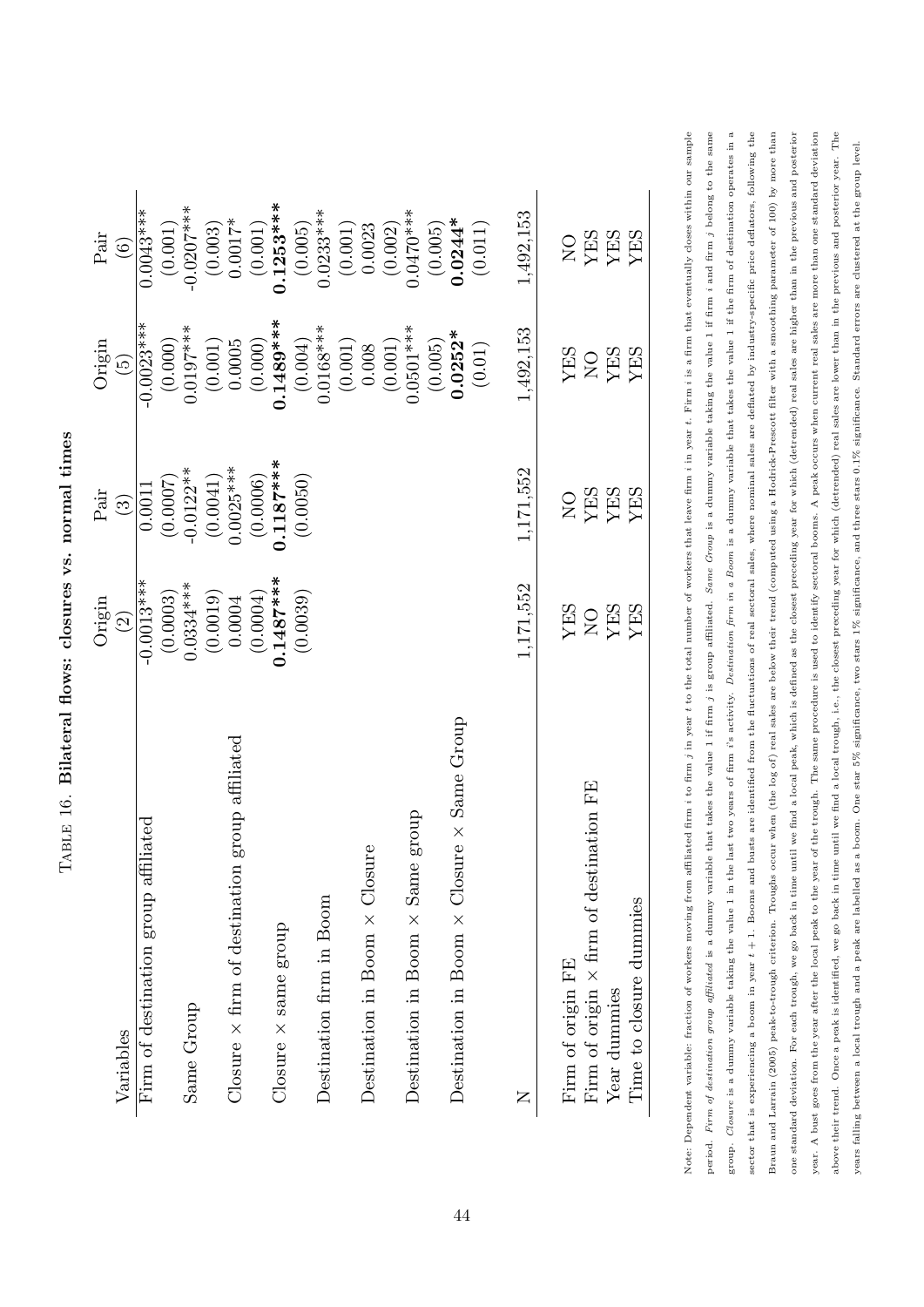|                                                               | Firm of Origin-Occ. of Origin Pair - Occ. of Origin |                          | Firm of Origin-Occ. of Origin | Pair - Occ. of Origin |
|---------------------------------------------------------------|-----------------------------------------------------|--------------------------|-------------------------------|-----------------------|
| Variables                                                     |                                                     | $\widehat{\mathfrak{D}}$ |                               | $\widehat{E}$         |
| Firm of destination group affiliated                          | $-0.0011***$                                        | 0.002                    | $0.0406***$                   | $-0.0095$             |
|                                                               | (0.000)                                             | (0.000)                  | (0.006)                       | (0.031)               |
| Same Group                                                    | $-0.0010$                                           | $-0.0135***$             | 0.0131                        | 0.0088                |
|                                                               | (0.001)                                             | (0.002)                  | (0.020)                       |                       |
| Closure $\times$ firm of destination group affiliated         | $0.0009***$                                         | $0.0013***$              | $-0.0134$                     | $(0.032)$<br>$0.0089$ |
|                                                               | (0.000)                                             | (0.000)                  | (0.007)                       | (0.028)               |
| Closure × same group                                          | $0.0522***$                                         | $0.0437***$              | 0.0245                        | $-0.0103$             |
|                                                               | (0.002)                                             | (0.002)                  | (0.022)                       | (0.028)               |
| Male                                                          |                                                     |                          | 0.0029                        | 0.0006                |
|                                                               |                                                     |                          | (0.002)                       | (0.002)               |
| Age                                                           |                                                     |                          | $-0.0006$                     | $-0.0061***$          |
|                                                               |                                                     |                          | (0.001)                       | (0.002)               |
| Age squared                                                   |                                                     |                          | $-0.0000$                     | $0.0001***$           |
|                                                               |                                                     |                          | (0.000)                       | (0.000)               |
| Duration                                                      |                                                     |                          | $0.0003***$                   | $0.0003***$           |
|                                                               |                                                     |                          | (0.000)                       | (0.000)               |
| Same group × Managers                                         | $0.0193***$                                         | $0.0164***$              | $0.1175***$                   | $-0.0201$             |
|                                                               | (0.001)                                             | (0.003)                  | (0.028)                       | (0.063)               |
| Same group × Intermediate Occupations                         | $0.0129***$                                         | $0.0126***$              | $0.0463*$                     | $-0.061$              |
|                                                               | (0.001)                                             | (0.003)                  | (0.021)                       | (0.042)               |
| Same group × Clerical Support                                 | $0.0054***$                                         | $0.0129***$              | 0.0177                        | 0.0305                |
|                                                               | (0.001)                                             | (0.002)                  | (0.026)                       | (0.044)               |
| Closure $\times$ same group $\times$ Managers                 | $-0.0248***$                                        | $-0.0217***$             | $-0.0888**$                   | 0.0106                |
|                                                               | (0.002)                                             | (0.003)                  | (0.033)                       | (0.068)               |
| Closure $\times$ same group $\times$ Intermediate Occupations | $-0.0213***$                                        | $-0.0179***$             | $-0.0279$                     | 0.0265                |
|                                                               | (0.002)                                             | (0.003)                  | (0.024)                       | (0.041)               |
| Closure $\times$ same group $\times$ Clerical Support         | $-0.0140***$                                        | $-0.0166***$             | $-0.0471$                     | $-0.0582$             |
|                                                               | (0.002)                                             | (0.003)                  | (0.030)                       | (0.044)               |
| z                                                             | 4,686,112                                           | 4,686,112                | 905,087                       | 905,087               |
| Firm of origin × occupation of origin FE                      | <b>YES</b>                                          | $_{\rm N_O}^{\rm O}$     | YES                           | $_{\rm N_O}$          |
| Pair x occupation of origin FE                                | $_{\rm NO}$                                         | YES                      | $_{\rm N}^{\rm O}$            | YES                   |
| Year dummies                                                  | YES                                                 | YES                      | YES                           | <b>YES</b><br>YES     |
| Time to closure dummies                                       | <b>YES</b>                                          | <b>YES</b>               | <b>YES</b>                    |                       |

<span id="page-45-0"></span>TABLE 17. Bilateral flows and wage changes: closures vs. normal times by occupational categories  $_{\rm TABLE}$  17. Bilateral flows and wage changes: closures vs. normal times by occupational categories All relevant second and third level interactions are included. Dependent variables: In columns (1)-(2) is the fraction of workers originally undertaking occupation k and moving from affiliated firm i to firm j in year  $t$  to the total number of workers that leave firm  $i$  in year  $t$ . In columns  $(3)-(4)$  is the wage change of a worker moving from affiliated firm  $i$  to firm  $j$  in year  $t$ . Firm  $i$  is a firm that eventually closes our sample period. Firm of destination group affiliated is a dummy variable that takes the value 1 if firm j is group affiliated. Same Group is a dummy variable taking the value 1 if firm i and firm j belong to the same group. Closure is a dummy variable taking the value 1 in the last two years of firm i's activity. One star 5% significance, two stars 1% significance, and three stars 0.1% significance. Standard errors All relevant second and third level interactions are included. Dependent variables: In columns (1)-(2) is the fraction of workers originally undertaking occupation k and moving from affiliated firm  $i$  to firm j in year t to the total number of workers that leave firm  $i$  in year t. In columns (3)-(4) is the wage change of a worker moving from affiliated firm i to firm  $i$  is a firm that eventually closes within our sample period. Firm of destination group affiliated is a dummy variable that takes the value value value of destination group is a dummy value 1 if firm i and firm j belong to  $j$ the same group. Closure is a dummy variable taking the value 1 in the last two years of firm i's activity. One star 5% significance, two stars 12% significance, and three stars 0.1% significance. Standard errors are clustered at the group level. are clustered at the group level.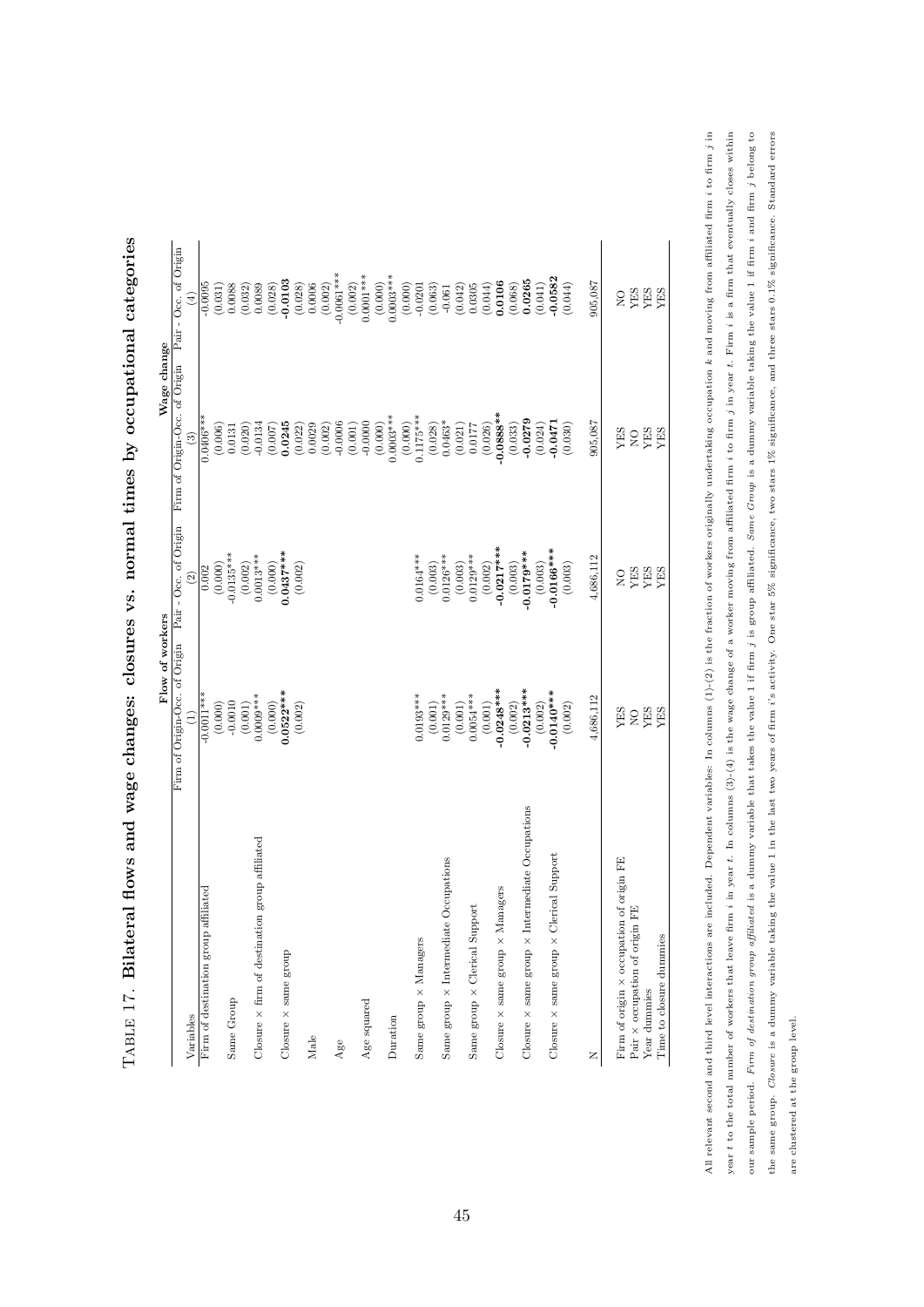<span id="page-46-0"></span>

All relevant second and third level interactions are included. One star 5% significance, two stars 1% significance, and three stars 0.1% significance. Standard errors are clustered at the group All relevant second and third level interactions are included. One star 5% significance, two stars 1% significance, and three stars 0.1% significance. Standard errors are clustered at the group

level. Car distance in not demeaned. HHI is demeaned. level. Car distance in not demeaned. HHI is demeaned.

TABLE 18. Bilateral flows: closures vs. normal times by firm of destination's size and financial status  $_{\rm{TABLE~18.~Bilateral~flows:~classes}$  vs. normal times by firm of destination's size and financial status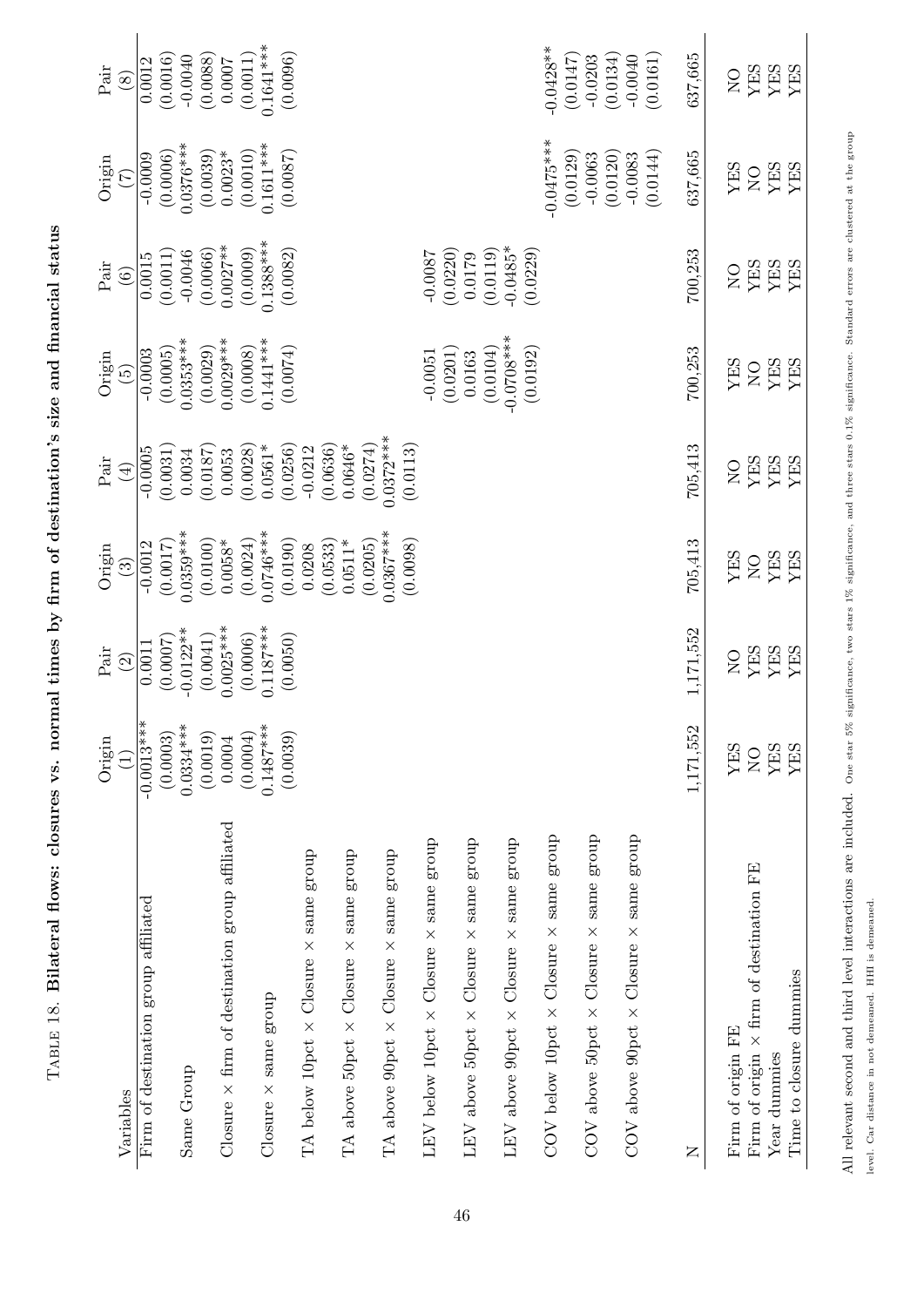# A For which occupations is the ILM more active?

In this section we present detailed results on the intensity internal labor market activity by occupation.

|  |  |  | TABLE 19. Inflows - Rankings by occupation of origin/occupation of destination |  |
|--|--|--|--------------------------------------------------------------------------------|--|
|  |  |  |                                                                                |  |

| Occupation of origin                                           | Code | Mean    | Occupation of destination                                      | Code | Mean    |
|----------------------------------------------------------------|------|---------|----------------------------------------------------------------|------|---------|
|                                                                |      |         |                                                                |      |         |
| Top managers of industrial/commercial                          | 23   | 0.03623 | Top managers of industrial/commercial                          | 23   | 0.04009 |
| firms with more than 10 employees                              |      |         | firms with more than 10 employees                              |      |         |
| Top managers of industrial/commercial                          | 22   | 0.03183 | Top managers of industrial/commercial                          | 22   | 0.03539 |
| firms with less than 10 employees                              |      |         | firms with less than 10 employees                              |      |         |
| Administrative and commercial managers                         | 37   | 0.02567 | Top managers/chiefs of handicraft firms                        | 21   | 0.03080 |
| Healthcare professionals, legal professionals                  | 31   | 0.02502 | Administrative and commercial managers                         | 37   | 0.02497 |
| and other professionals                                        |      |         |                                                                |      |         |
| Engineers and technical managers                               | 38   | 0.02485 | Supervisors and 'agents de maitrise'                           | 48   | 0.02463 |
| Supervisors and 'agents de maitrise'                           | 48   | 0.02287 | Healthcare professionals, legal professionals                  | 31   | 0.02271 |
|                                                                |      |         | and other professionals                                        |      |         |
| Top managers/chiefs of handicraft firms                        | 21   | 0.02110 | Engineers and technical managers                               | 38   | 0.02223 |
| Maintenance, repair and transport qualified workers            | 65   | 0.02173 | Professors, researchers, scientific occupations                | 34   | 0.02179 |
| Professors, researchers, scientific occupations                | 34   | 0.02134 | Maintenance, repair and transport qualified workers            | 65   | 0.02142 |
| <b>Technicians</b>                                             | 47   | 0.02106 | Agricultural worker                                            | 69   | 0.02004 |
| Teachers and other education, training and library occupations | 42   | 0.01991 | Technicians                                                    | 47   | 0.01996 |
| Intermediate administrative and commercial                     | 46   | 0.01980 | Intermediate administrative and commercial                     | 46   | 0.01906 |
| occupations in firms                                           |      |         | occupations in firms                                           |      |         |
| Agricultural worker                                            | 69   | 0.01979 | Surveillance and security occupations                          | 53   | 0.01857 |
| Surveillance and security occupations                          | 53   | 0.01836 | Teachers and other education, training and library occupations | 42   | 0.01823 |
| Handicraft qualified workers                                   | 63   | 0.01735 | Journalists, media, arts and entertainment occupations         | 35   | 0.01758 |
| Clerical support in firms                                      | 54   | 0.01726 | Industrial qualified workers                                   | 62   | 0.01753 |
| Healthcare support occupations and social services occupations | 43   | 0.01723 | Clerical support in firms                                      | 54   | 0.01713 |
| Industrial qualified workers                                   | 62   | 0.01716 | Industrial non qualified workers                               | 67   | 0.01679 |
| Journalists, media, arts and entertainment occupations         | 35   | 0.01682 | Healthcare support occupations and social services occupations | 43   | 0.01679 |
| Handicraft non qualified workers                               | 68   | 0.01680 | Handicraft non qualified workers                               | 68   | 0.01652 |
| <b>Drivers</b>                                                 | 64   | 0.01603 | Handicraft qualified workers                                   | 63   | 0.01644 |
| Industrial non qualified workers                               | 67   | 0.01494 | Sales and related occupations                                  | 55   | 0.01544 |
| Sales and related occupations                                  | 55   | 0.01479 | <b>Drivers</b>                                                 | 64   | 0.01466 |
| Personal service occupations                                   | 56   | 0.01077 | Personal service occupations                                   | 56   | 0.01448 |

Rankings are net of year effects and firm fixed effects (Department restriction)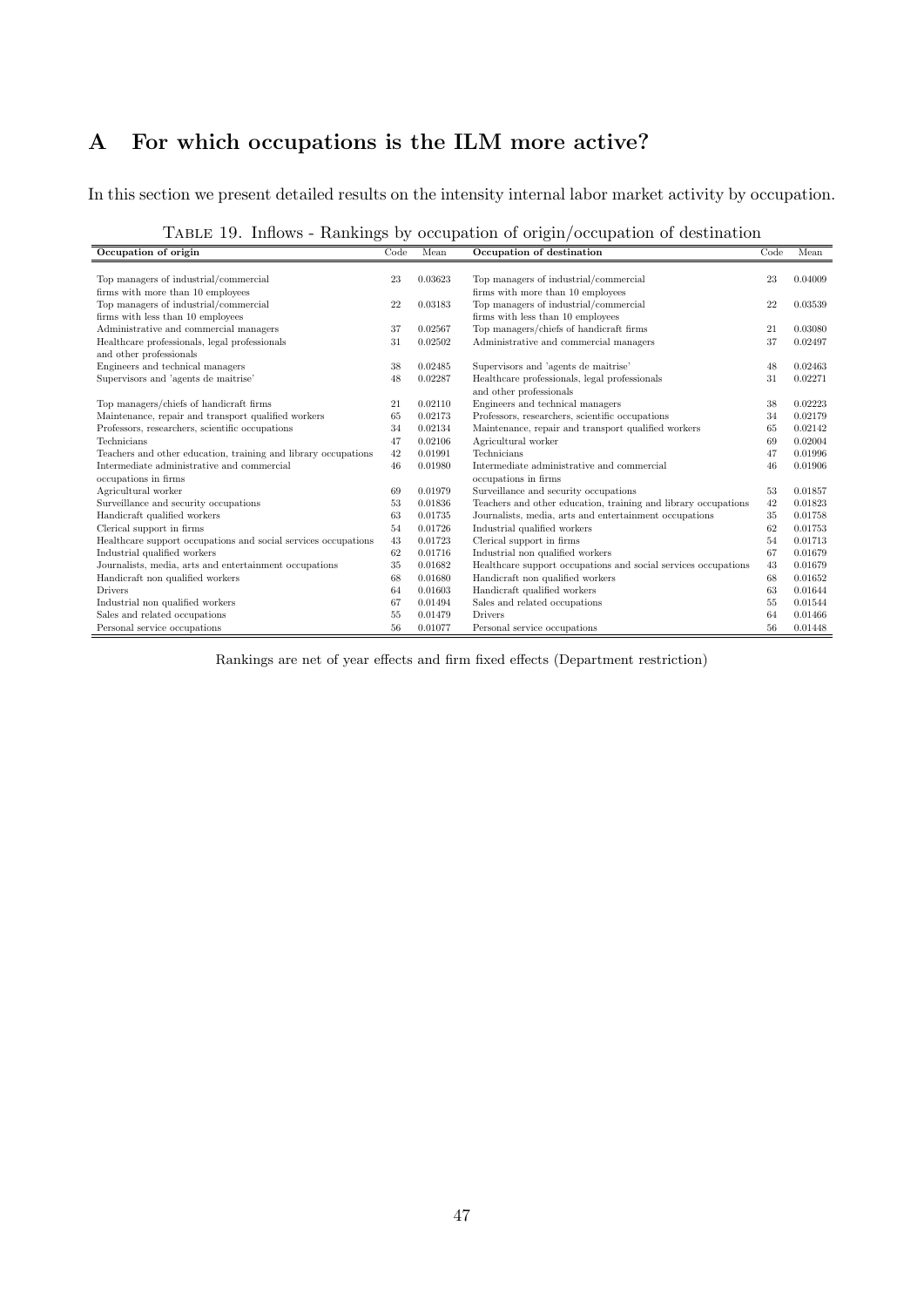| pairs net of year and firm fixed effect: top ten, bottom ten (Department restriction)<br>TABLE 20. Inflows - Rankings by occupation 1                  |           |                                 |
|--------------------------------------------------------------------------------------------------------------------------------------------------------|-----------|---------------------------------|
| TOP TEN                                                                                                                                                |           |                                 |
| Occupation pair                                                                                                                                        | Code      | Mean                            |
|                                                                                                                                                        |           |                                 |
| Professors, researchers, scientific occupations-Top managers of industrial/commercial firms with more than 10 employees                                | 34-23     | 0.05179                         |
| Top managers of industrial/commercial firms with more than 10 employees -Professors, researchers, scientific occupations                               | 23-34     | 0.04803                         |
| Top managers of industrial/commercial firms with more than 10 employees-Top managers of industrial/commercial firms with more than 10 employees        | $23 - 23$ | 0.04408                         |
| Top managers/chiefs of industrial/commercial firms with less than 10 employees-Top managers of industrial/commercial firms with more than 10 employees | $22 - 23$ | 0.03798                         |
| Top managers of industrial/commercial firms with more than 10 employees-Administrative and commercial managers                                         | 23-37     | 0.03481                         |
| than 10 employees-Administrative and commercial managers<br>Top managers of industrial/commercial firms with more                                      | $37 - 23$ | 0.03410                         |
| Top managers/chiefs of industrial/commercial firms with less than 10 employees- Administrative and commercial managers                                 | $22 - 37$ | 0.03320                         |
| chiefs of industrial/commercial firms with less than 10 employees<br>Administrative and commercial managers-Top managers/                              | $37 - 22$ | 0.03201                         |
| Supervisors and 'agents de maitrise'-Supervisors and 'agents de maitrise'                                                                              | 48-48     | 0.03187                         |
| BOTTOM TEN                                                                                                                                             |           |                                 |
| Occupation pair                                                                                                                                        | Code      | $\label{eq:mean} \mathbf{Mean}$ |
|                                                                                                                                                        |           |                                 |
| Personal service occupations-Clerical support in firms                                                                                                 | 56-54     | 0.0118                          |
| Handicraft non qualified workers- Handicraft qualified workers                                                                                         | 68-63     | 0.01349                         |
| Industrial qualified workers-Industrial non qualified workers                                                                                          | 62-67     | 0.01345                         |
| Sales and related occupations-Clerical support in firms                                                                                                | $55 - 54$ | 0.01231                         |
| Industrial non qualified workers-Industrial qualified workers                                                                                          | 67-62     | 0.01203                         |
| Industrial qualified workers - Industrial qualified workers                                                                                            | $62 - 62$ | 0.01010                         |
| Handicraft qualified workers-Handicraft qualified workers                                                                                              | $63 - 63$ | 1.00984                         |
| Sales and related occupations-Sales and related occupations                                                                                            | $55 - 55$ | 0.00778                         |
| Personal service occupations-Personal service occupations                                                                                              | 56-56     | 0.00608                         |
| Drivers-Drivers                                                                                                                                        | 64-64     | 0.00341                         |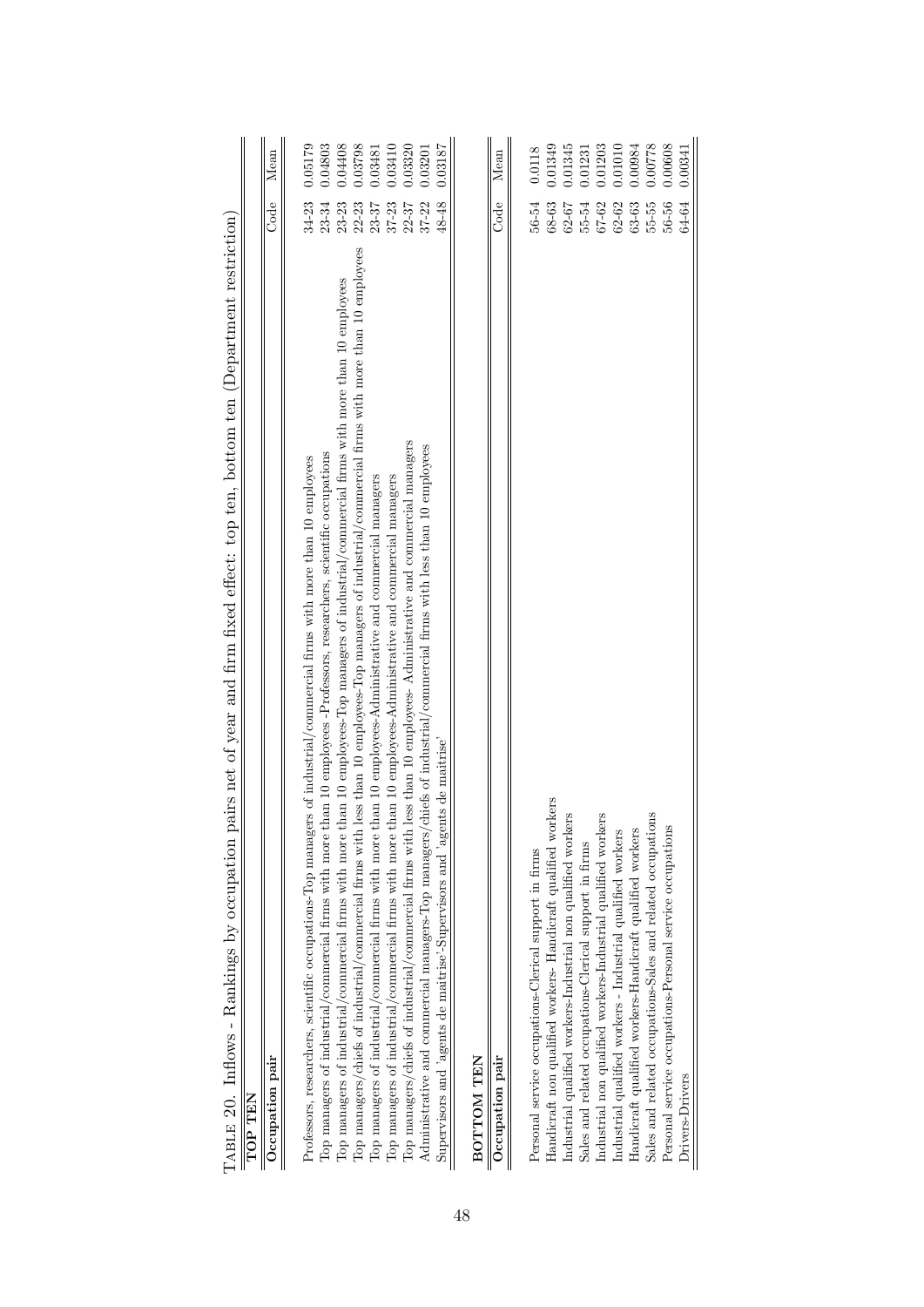| TABLE 21. Outflows - Rankings by occupation of origin/occupation of destination (Department correction and fixed effects) |                 |        |                                                                                |      |        |
|---------------------------------------------------------------------------------------------------------------------------|-----------------|--------|--------------------------------------------------------------------------------|------|--------|
| Occupation of origin                                                                                                      | Code            | Mean   | Occupation of destination                                                      | Code | Mean   |
|                                                                                                                           |                 |        |                                                                                |      |        |
| employees<br>Top managers of industrial/commercial firms with more than 10                                                |                 | 0.0370 | Top managers/chiefs of industrial/commercial firms with less than 10 employees |      | 0.0351 |
| Top managers/chiefs of industrial/commercial firms with less than 10 employees                                            |                 | 0.0268 | Top managers of industrial/commercial firms with more than 10 employees        |      | 0.0350 |
| Administrative and commercial managers                                                                                    |                 | 0.248  | Top managers/chiefs of handicraft firms                                        |      | 0.0320 |
| Supervisors and 'agents de maitrise'                                                                                      | 48              | 0.0230 | Administrative and commercial managers                                         |      | 0.0237 |
| Healthcare professionals, legal professionals and other professionals                                                     | ಸ               | 0.0223 | Healthcare professionals, legal professionals and other professionals          |      | 0.0228 |
| Engineers and technical managers                                                                                          | 38              | 0.0213 | Supervisors and 'agents de maitrise'                                           |      | 0.0223 |
| Top managers/chiefs of handicraft firms                                                                                   | ಸ               | 0.0195 | Professors, researchers, scientific occupations                                |      | 0.0200 |
| Intermediate administrative and commercial occupations in firms                                                           | $\frac{6}{5}$   | 0.0181 | Engineers and technical managers                                               |      | 0.0199 |
| Technicians                                                                                                               | 47              | 0.0179 | Intermediate administrative and commercial occupations in firms                |      | 0.0176 |
| Professors, researchers, scientific occupations                                                                           | ಸ               | 0.0177 | Teachers and other education, training and library occupations                 |      | 0.0176 |
| Maintenance, repair and transport qualified workers                                                                       | 65              | 0.0172 | Agricultural worker                                                            |      | 0.0175 |
| Surveillance and security occupations                                                                                     | ಣ               | 0.0168 | Technicians                                                                    |      | 0.0173 |
| Teachers and other education, training and library occupations                                                            | $\overline{42}$ | 0.0161 | Maintenance, repair and transport qualified workers                            |      | 0.0171 |
| Agricultural worker                                                                                                       |                 | 0.0151 | Surveillance and security occupations                                          |      | 0.0161 |
| Clerical support in firms                                                                                                 | 54              | 0.0151 | Journalists, media, arts and entertainment occupations                         |      | 0.0155 |
| Journalists, media, arts and entertainment occupations                                                                    | 35              | 0.0150 | Healthcare support occupations and social services occupations                 |      | 0.0152 |
| Industrial qualified workers                                                                                              | 62              | 0.0145 | Clerical support in firms                                                      |      | 0.0151 |
| Handicraft qualified workers                                                                                              | 3               | 0.0144 | Handicraft non qualified workers                                               |      | 0.0144 |
| Healthcare support occupations and social services occupations                                                            | ₽               | 0.0144 | Handicraft qualified workers                                                   |      | 0.0143 |
| Handicraft non qualified workers                                                                                          | 68              | 0.0143 | Drivers                                                                        |      | 0.0132 |
| Drivers                                                                                                                   | 3               | 0.0139 | Sales and related occupations                                                  |      | 0.0129 |
| Sales and related occupations                                                                                             |                 | 0.0130 | Industrial qualified workers                                                   |      | 0.0128 |
| Personal service occupations                                                                                              | 56              | 0.0128 | Personal service occupations                                                   |      | 0.0122 |
| Industrial non qualified workers                                                                                          | 67              | 0.0101 | Industrial non qualified workers                                               | 57   | 0.0107 |
|                                                                                                                           |                 |        |                                                                                |      |        |

| i<br>くくし<br>Ì                                                                                                                      |
|------------------------------------------------------------------------------------------------------------------------------------|
| ĺ                                                                                                                                  |
| i                                                                                                                                  |
|                                                                                                                                    |
| てつき サーバ cred cred created サミクラ<br>j<br>١                                                                                           |
| יש בבכבב של המונח המונח המונח המונח המונח המונח המונח המונח המונח המונח המונח המונח המונח המונח המונח המונח המ<br>י<br>י<br>l<br>ĺ |
| ֚֡֬ <u>֚</u>                                                                                                                       |
| <br> <br> <br> <br>$\frac{1}{2}$                                                                                                   |
|                                                                                                                                    |
| i<br>S<br>֖֖֧֖֧֧֪ׅ֧֧֧֚֚֚֚֚֚֚֚֚֚֚֚֚֚֚֚֚֡֝֝֓֝֓֝֬֝֓֬֝֬֝֓֝֬֝֓֝֬֝֬֝֓֬֝֬֝֓֝֬֝֬֝֬֝֬                                                       |
|                                                                                                                                    |
| )<br> }<br> }<br>j                                                                                                                 |
| i<br>֧֦֖֦֦֧֧֧֧֛֛֛֛֛֛֚֚֚֚֞֝֝֝֝֬֝֬֝֓֝֬֝֓֝֬֝֓֝֬֝֬֝֬֜֜<br>֧֪֖֧ׅ֖֧ׅ֧֧ׅ֧ׅ֧֛֚֚֚֚֚֚֚֚֚֚֚֚֚֚֚֚֚֚֚֚֝֝֬֩<br>١<br>$\overline{ }$               |
|                                                                                                                                    |
| - Ne Oceanorthough Original Catalogue<br>j<br>Í<br>١                                                                               |
| Í<br>⋾<br>٦                                                                                                                        |
| ,<br>i<br>י<br>J<br>֖֖֖֧ׅׅׅׅ֧ׅׅ֖֧ׅ֖֧֖֧ׅ֧ׅ֖֧֪֧֪ׅׅ֪֧֪ׅ֧֪ׅ֧ׅ֧ׅ֧֪ׅ֧֪ׅ֧֚֚֚֚֚֚֚֚֚֚֚֚֚֚֚֚֚֚֚֚֚֚֚֚֚֚֚֚֚֬֕֕֝֝֬֝֬֝֬֝֬֝֬֝֬֝֬<br>I<br>ׇ֚֡      |
|                                                                                                                                    |
| I<br>l<br>I                                                                                                                        |
| ֕                                                                                                                                  |
| ׇׇ֚֕֡<br>֕<br>I<br>֕<br>֖֦֚֚֚֚֚֚֚֚֚֚֚֚֚֚֚֚֚֞֝֝֡֡֡֡֡֡֡֡֡֡֡֬֝֬֞֓֡֡֡֡֬֝֓֞֓֡֬֝֓֞֬֝֓֞֓֡֬֝֬֞֓֞֬֝֓֞֬֝֓֞֬֝֓֞֬֝֓֞֬֝֬֝֬<br>í                 |
| ׇ֚֕֕                                                                                                                               |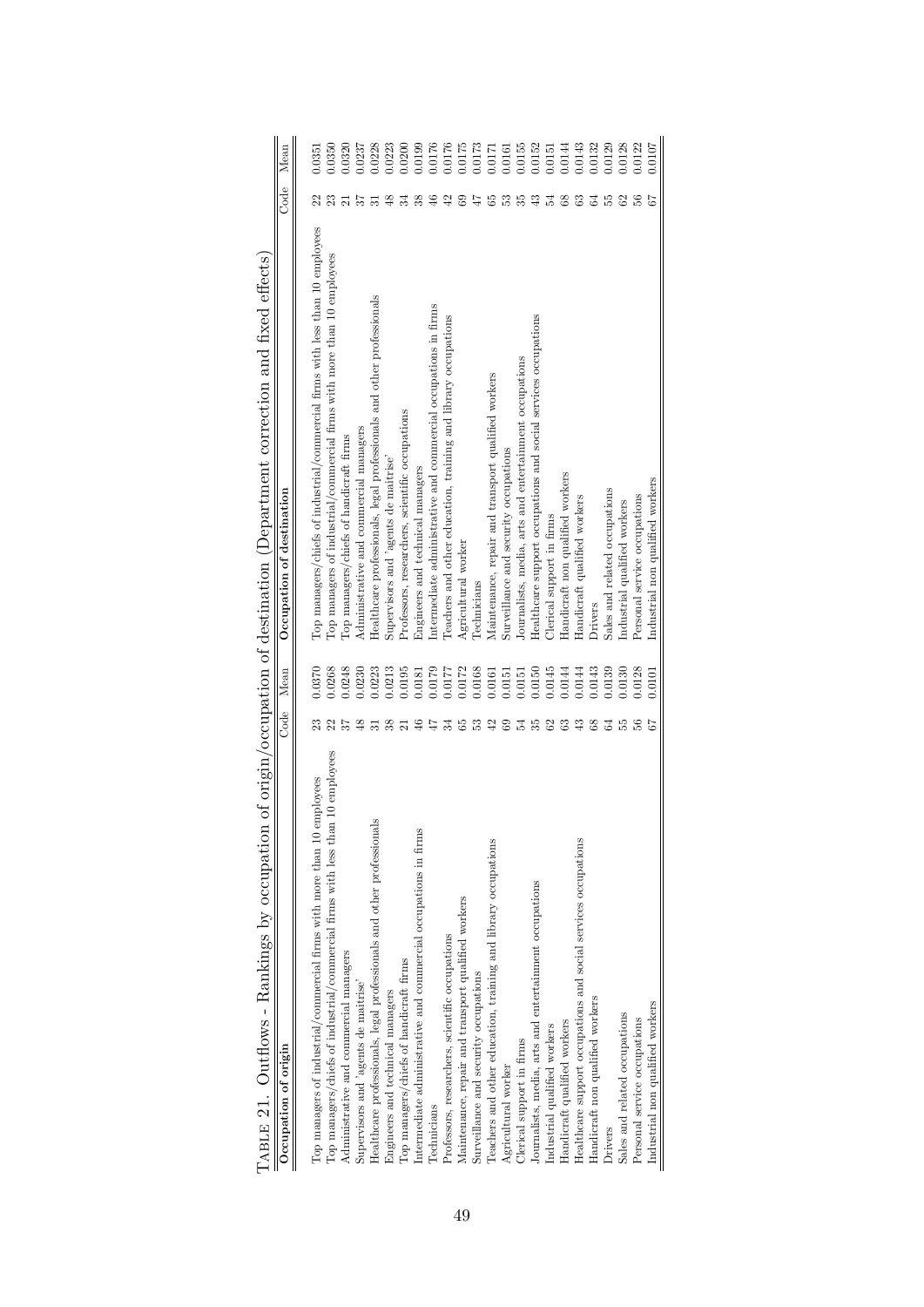| TABLE 22. Outflows - Rankings by occupation pairs: top ten, bottom ten (Department correction and fixed effects)                                         |           |        |
|----------------------------------------------------------------------------------------------------------------------------------------------------------|-----------|--------|
| TOP TEN                                                                                                                                                  |           |        |
| Occupation pair                                                                                                                                          | Code      | Mean   |
|                                                                                                                                                          |           |        |
| Top managers of industrial/commercial firms with more than 10 employees-Professors, researchers, scientific occupations                                  | 23-34     | 0.591  |
| Top managers of industrial/commercial firms with more than 10 employees-Top managers of industrial/commercial firms with more than 10 employees          | $23 - 23$ | 0.0455 |
| han 10 employees-Top managers/chiefs of industrial/commercial firms with less than 10 employees<br>Top managers of industrial/commercial firms with more | 23-22     | 0.375  |
| chiefs of industrial/commercial firms with less than 10 employees<br>Administrative and commercial managers-Top managers/                                | $37 - 22$ | 0.0357 |
| Top managers of industrial/commercial firms with more than 10 employees-Administrative and commercial managers                                           | 23-37     | 0.0356 |
| Professors, researchers, scientific occupations Top managers of industrial/commercial firms with more than 10 employees                                  | $34-23$   | 0344   |
| Top managers of industrial/commercial firms with more than 10 employees-Clerical support in firms                                                        | 23-54     | 1.0347 |
| of industrial/commercial firms with more than 10 employees<br>Administrative and commercial managers-Top managers                                        | $37 - 23$ | 0.332  |
| than 10 employees-Journalists, media, arts and entertainment occupations<br>Top managers of industrial/commercial firms with more                        | $23 - 35$ | 0.0321 |
| Top managers of industrial/commercial firms with more than 10 employees-Engineers and technical managers                                                 | 23-38     | 0.0312 |
| BOTTOM TEN                                                                                                                                               |           |        |
|                                                                                                                                                          |           |        |
| Occupation pair                                                                                                                                          | Code      | Mean   |
|                                                                                                                                                          |           |        |
| Industrial non qualified workers -Handicraft non qualified workers                                                                                       | 67-68     | 0.0102 |
| Industrial non qualified workers - Clerical support in firms                                                                                             | 67-54     | 0.0100 |
| Handicraft qualified workers-Handicraft qualified workers                                                                                                | 63-63     | 0.0077 |
| Industrial qualified workers -Industrial non qualified workers                                                                                           | 62-67     | 0.0065 |
| Sales and related occupations-Sales and related occupations                                                                                              | $55 - 55$ | 0.0055 |
| Industrial qualified workers -Industrial qualified workers                                                                                               | $62 - 62$ | 0.0050 |
| Personal service occupations -Personal service occupations                                                                                               | 56-56     | 0.0037 |
| Industrial non qualified workers-Industrial qualified workers                                                                                            | 67-62     | 0.0032 |
| Drivers-Drivers                                                                                                                                          | 64-64     | 0.0027 |
| Industrial non qualified workers-Industrial non qualified workers                                                                                        | 57-67     | 0.0005 |

50